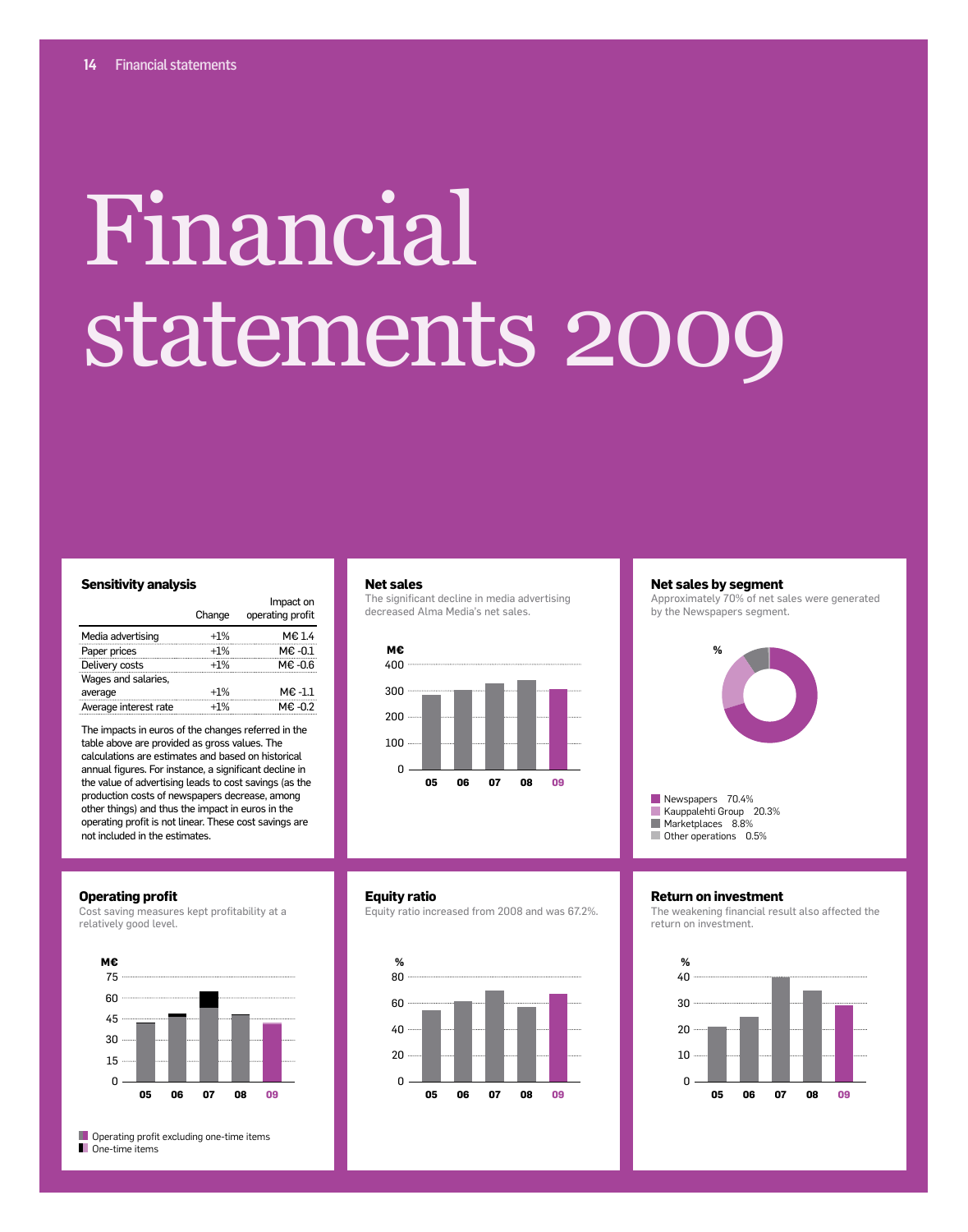### Report by the Board of Directors

#### **Highlights of the financial year 2009**

- Net sales M€ 307.8 (341.2), down 9.8%.
- Operating profit  $M\mathcal{C}$  41.4 (48.3), 13.5% (14.2%) of net sales, operating profit without one-time items  $M\mathcal{E}$  42.6  $(47.7)$ .
- Profit before tax M€ 40.8 (52.4), profit before tax excluding one-time items  $M\mathcal{C}$  42.0 (49.9).
- Result of the financial period M€ 29.3 (39.0).
- Earnings per share  $\epsilon$  0.39 (0.51).
- Dividend for the financial year 2008 was  $\epsilon$  0.30 (0.90) per share. The Board of Directors did not use the authorisation by the Annual General Meeting to distribute additional dividends.

#### **Dividend proposal for the Annual General Meeting**

• Alma Media Corporation's Board of Directors will propose to the Annual General Meeting on March 11, 2010 that a dividend of  $\epsilon$  0.40 (0.30) per share be paid for the 2009 financial year.

#### **Outlook for 2010**

- Alma Media expects its comparable net sales and operating profit to increase moderately from the 2009 level as a result of gradual growth in advertising sales.
- First-quarter net sales and operating profit are expected to remain close to the previous year's level.

#### **Consolidated net sales and result 2009**

Alma Media Group's net sales in 2009 totalled M€ 307.8 (341.2). Net sales decreased from the comparison period, in particular due to the declining net sales from advertising sales. Circulation sales remained at the previous year's level. Consolidated advertising net sales amounted to M€ 140.6 (168.8). Circulation net sales were M $\epsilon$  133.3 (133.0). Online net sales amounted to M€ 40.4 (44.7). Online net sales accounted for 13.1% (13.1%) of consolidated net sales.

The consolidated operating profit declined from the previous year to M€ 41.4 (48.3). The operating margin was 13.5% (14.2%). The operating profit for the financial period, excluding one-time items, was M€ 42.6 (47.7). The operating margin without one-time items was 13.9% (14.0%). The operating profit for 2009 includes one-time items in the amount of M $\epsilon$ -1.2 (0.6). One-time items in the reported figures of 2009 are comprised of restructuring costs due to cost savings measures and sales of business operations. The operating profit for the comparison period included  $M\epsilon$  0.6 capital gains from the sale of property.

Profit before taxes for the financial period was  $ME$  40.8 (52.4). The result before taxes includes one-time items totalling M $\epsilon$ -1.2 (2.5). The 2009 one-time items are comprised of restructuring costs due to cost savings measures and sales of business operations. The one-time items of the comparison period include capital gains from sale of property and the shares of AP-Paino Oy.

The result for the financial period 2009 was  $ME 29.3$ (39.0), representing a 9.5% (11.4%) margin.

The development of consolidated net sales was in line with the management's forecasts earlier in the year. Comparable net sales and operating profit fell short of the comparison period as expected. In December, the company issued a profit warning as the company's advertising sales developed better than anticipated during the last two months of the year. The significant slowdown in advertising sales brought the full-year operating profit below the previous year's level as expected. Due to cost savings from savings measures and the decrease in business operations, consolidated operating profit without one-time items only declined by M€ 5.0 to M€ 42.6 (47.7).

#### **Changes in Group structure in 2009**

A more detailed list of the Group's subsidiaries is given in Note 16 and of associated companies in Note 17 to the financial statements. The Group has branch offices related to the Mascus business in Sweden and the UK.

The ownership of Alma Media Group in Kotikokki.net Oy increased to 40% in June 2009, and the company is reported as an associate company in the Newspapers segment as part of Iltalehti in the consolidated financial statements. On November 4, 2009, Alma Media sold 100% of shares of Kauppalehti 121 Oy. Balti Uudistetalituse AS, part of the BNS group in the Kauppalehti Group segment, acquired 100% ownership of UAB "Cision Lietuva" operating in Lithuania on October 1, 2009. In May 2009, Alma Media Group sold the business operations of Motors24 vehicle sales portals, which belonged to the Marketplaces segment and operated in Estonia, Latvia and Lithuania.

Suomen Paikallissanomat Oy discontinued the city paper Kokkolan Sanomat published in Kokkola on December 3, 2009, and on the same date sold the city paper Vieskalainen published in Ylivieska to Jokilaaksojen Kustannus Oy.

The Group's legal structure changed through two mergers. Harjavallan Kustannus Oy merged with Satakunnan Kirjateollisuus Oy on November 30, 2009 and Alma Media Corporation's subsidiary Jadecon Oy merged with Kustannusosakeyhtiö Iltalehti Oy on December 31, 2009.

#### **Outlook for 2010**

The Finnish media market is forecast to remain weak in the early part of 2010. A gradual upturn in advertising sales is expected if the GDP follows growth predictions during 2010.

Alma Media expects the single-copy sales of afternoon papers to decline further in line with the development in 2009. Kauppalehti's circulation is expected to decline slightly from the 2009 level because of its structural changes. The development of the employment situation is expected to affect the circulations of Alma Media's regional and local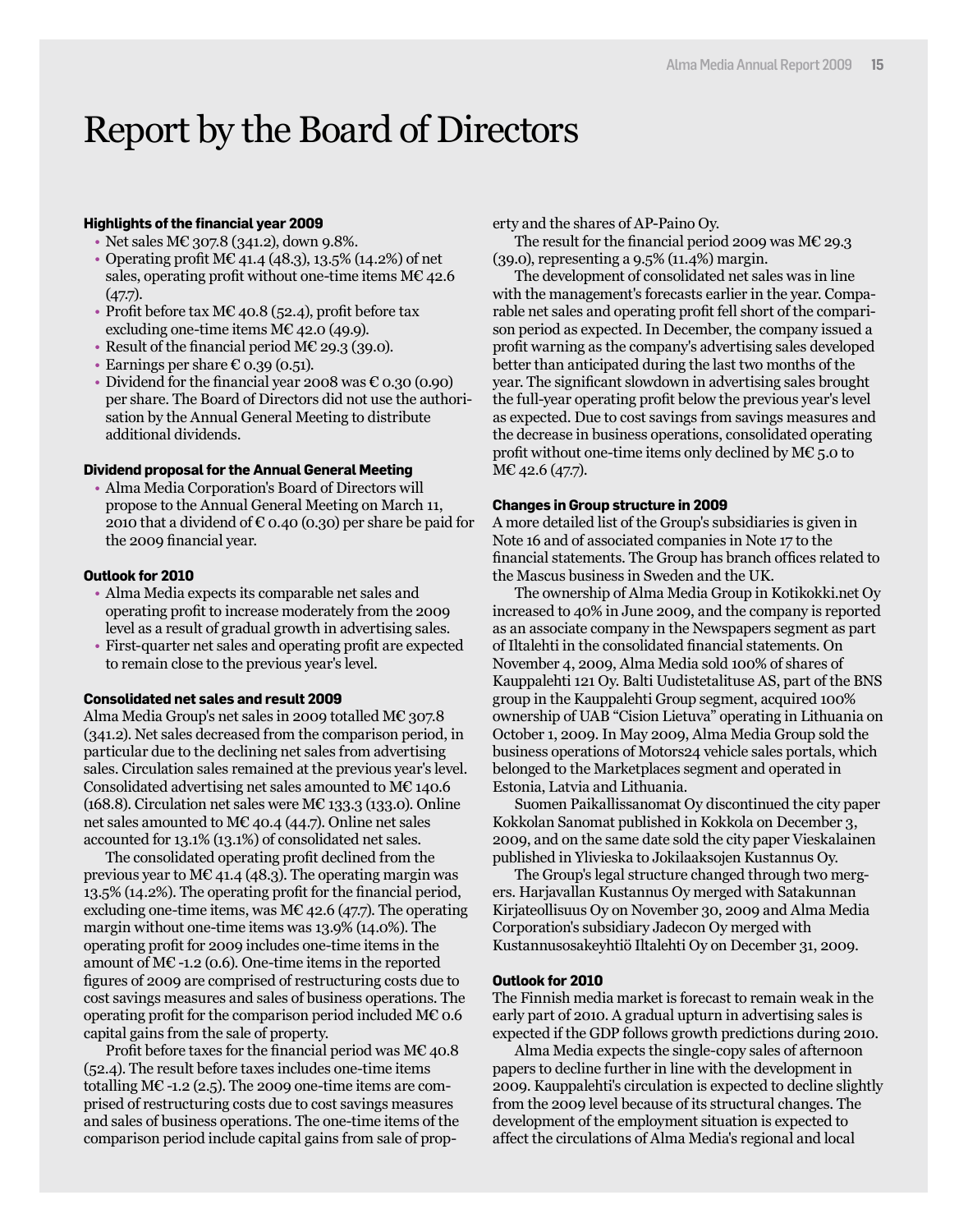papers. Alma Media estimates the Finnish newspaper advertising market to grow moderately in 2010. Growth in online advertising is expected to strengthen during 2010 from the previous year.

Alma Media estimates that its comparable net sales and operating profit will grow moderately from the 2009 level as a result of the gradual growth in media advertising. The first-quarter net sales and operating profit are expected to remain close to the previous year's level.

#### **Market conditions**

The Finnish national economy declined steeply in 2009. According to Statistics Finland, the Finnish GDP declined 7.6% in the first quarter of 2009, 9.4% in the second quarter and 9.1% in the third quarter. During the full year 2009, the Finnish GDP is forecast to have declined 4.5–7.5%. In 2010, the GDP is forecast to grow moderately, from 0 to 2%.

According to research subscribed by The Advisory Board of Advertising and conducted by TNS Gallup Oy, the total media advertising spend in Finland in 2009 was  $M\epsilon$  1,263 (1,500), down 15.8%. Of the total spending, newspapers and city papers accounted for 42.9 (45.8%), down 21.2% from the previous year, and television for 18.8% (17.8%). The share of online advertising grew to 12.5% (10.1%).

According to TNS Media Intelligence, the total advertising volume declined by 11.6% in the last quarter of the year. In December 2009, media advertising decreased 4.3% compared to the year before. Newspaper advertising declined 15.6% in the last quarter, 7.2% in December. Online advertising grew by 6.4% in the last quarter, 10.3% in December.

#### **Newspapers segment**

The Newspapers segment reports the publishing activities of 35 newspapers. The largest titles are Aamulehti and Iltalehti.

The Newspapers segment's net sales in 2009 decreased 6.5% from the previous year to M $\epsilon$  221.3 (236.7). During the year, the quarterly growth rates of the newspapers' net sales

experienced significant fluctuation due to the market conditions. The advertising sales of Alma Media newspapers decreased significantly in 2009, the full-year total being M€ 101.3 (117.7). In November–December, online advertising sales grew slightly from the comparison period. Aamulehti and Iltalehti suffered most from the marked advertising market decline in the beginning of the year. For the smaller regional and local papers, the market decline had a delayed effect, becoming evident during the second half-year. Online advertising sales grew for Iltalehti, whose online service Iltalehti.fi was the largest Finnish online medium with its approximately two million average unique visitors per week at the end of the year.

Circulation net sales for the newspapers grew during the year thanks to price increases. For regional and local newspapers, circulation development declined slightly, partly due to cutbacks in free circulation. The single-copy sales of Iltalehti decreased approximately 6.1%, circulation by approximately 7.8%, while the entire afternoon paper market dropped by approximately 6.1%. Iltalehti retained its market share at the previous year's level, at 42.9% (42.9%).

The full-year operating profit for the Newspapers segment declined to M $\epsilon$  37.3 (41.5). The operating profit for the segment without one-time items declined to M $\epsilon$  38.4 (41.5).

#### **Kauppalehti Group**

The Kauppalehti Group specialises in producing business and financial information. Its best known title is Finland's leading business paper Kauppalehti. The group also includes the contract publishing company Alma Media Lehdentekijät and the news agency BNS operating in the Baltic countries. On October 1, 2009, Alma Media sold the entire stock of the direct marketing company Kauppalehti 121 Oy. In the 2009 financial statements, the net sales reported for the sold Kauppalehti 121 Oy is M€ 6.6 and operating profit M€ 0.4.

The net sales of the Kauppalehti Group declined by 14.5% in 2009, being M€ 62.8 (73.5). The most important reason

#### **Earnings per share**

Earnings per share fell short of the comparison period, being EUR 0.39.



#### **Cash flow after investment**

Although the result weakened, cash flow from operations remained good.



#### **Dividend per share**

The Board of Directors proposes a dividend of € 0.40 per share for the 2009 financial period.



\*) Proposal by the Board of Directors to the Annual General Meeting.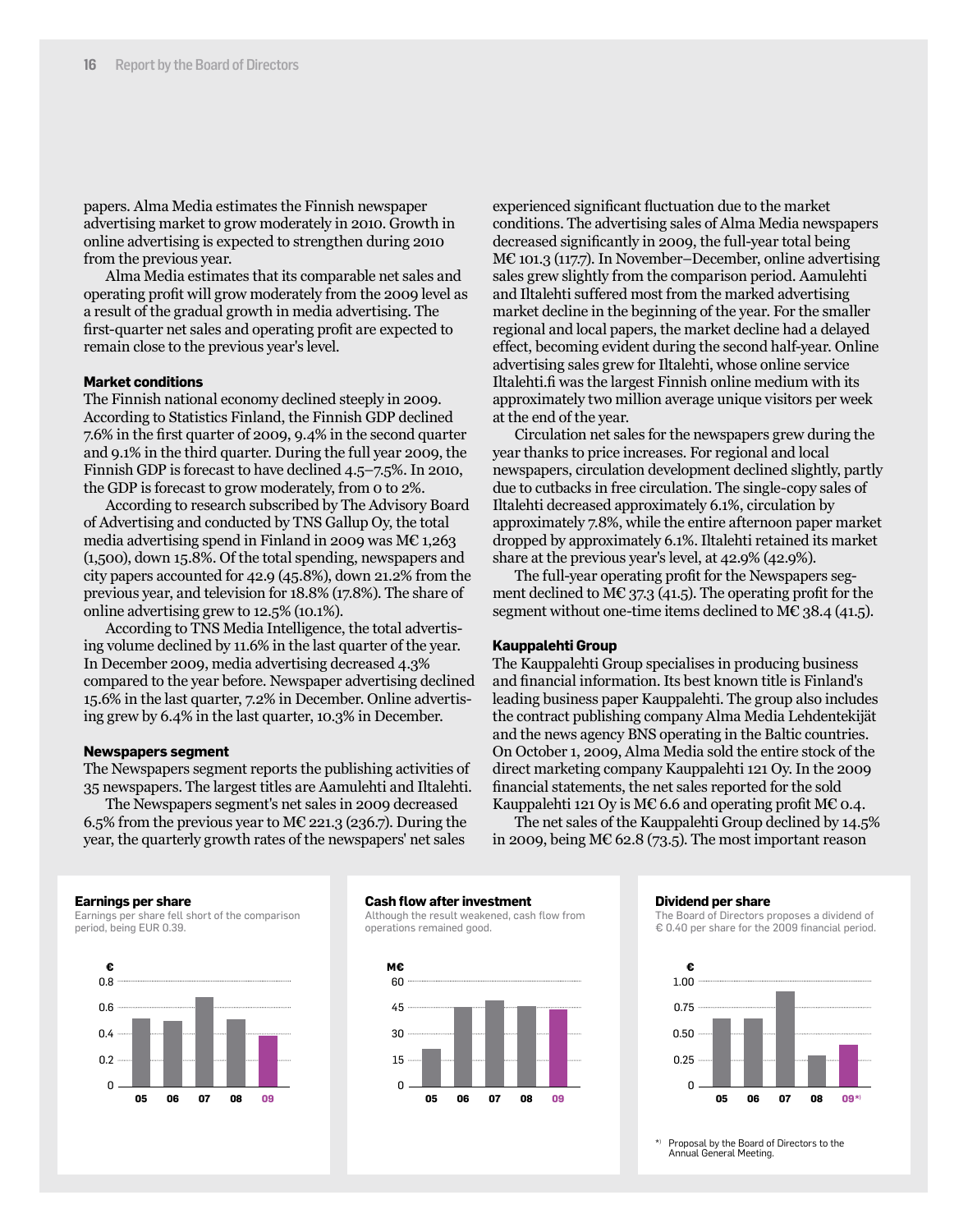for the decline was the group's advertising sales development during the year, down 26.3%. Online advertising sales remained at the previous year's level, and online content sales increased from the comparison period. Circulation net sales declined by 5.4% to M€ 23.5 (24.8) due to the declining sales of the Lehdentekijät business division. In a fiercely competitive situation, Lehdentekijät, however, managed to increase its profitability.

Kauppalehti's circulation reached a record level in 2009, 86,654 copies. Its free distribution to associations has been cut down as part of Kauppalehti Oy's cost saving measures. This will decrease the audited circulation of Kauppalehti in the 2010 audit, while paid circulation will further increase from the 2009 level.

Kauppalehti continued to increase its readership in the early part of 2009. According to the 2009 National Readership Survey, Kauppalehti's readers numbered 230,000 (+7%) and Kauppalehti Optio's 229,000 (+3%). Kauppalehti's readership has enjoyed continuous growth since 2007. The changes in the circulation structure due to cost saving measures are not expected to have a significant effect on Kauppalehti's readership.

The number of visitors to the online service Kauppalehti.fi grew remarkably during the year, the average being 544,533 (391,453) unique visitors per week.

The full-year operating profit of the segment declined by  $M\mathcal{\in}$  3.0 to  $M\mathcal{\in}$  6.7 (9.7). The operating profit without one-time items declined to M€ 6.7 (9.7). The operating profit of the segment for the fourth quarter includes a one-time gain of M€ 0.4, generated by the sale of business operations.

#### **Marketplaces segment**

The Marketplaces segment reports Alma Media's classified services produced on the Internet and supported by printed products. The services in Finland are Etuovi.com, Monster.fi, Autotalli.com, Mascus.fi and Mikko.fi. The services outside Finland are City24, Mascus and Bovision.

Net sales for Marketplaces declined by 21.3% in 2009 to  $M\mathcal{E}$  27.0 (34.3). The slowdown in home advertising in Finland and the Baltic countries, as well as the sharp drop in recruitment advertising in Finland kept net sales development negative during the entire year 2009. Marketplaces' Finnish services, however, increased their market shares in 2009.

The full-year operating profit of Marketplaces declined from M€ 2.0 to a loss of M€ 0.7. The operating loss without one-time items was M€ 0.5 (operating profit of M€ 2.0).

Based on impairment testing, Alma Media booked a depreciation of M€ 1.0 in financial year 2009. The depreciation is related to the City24 business unit in the home sales business of the Marketplaces segment.

With its decision of October 16, 2008, the District Court of Helsinki dismissed all claims against Alma Media's use of the Etuovi.com trademark. Among other things, the district

court decision confirmed Alma Media's right to use the trademark "ETUOVI.COM" for online home and real estate business and a special newspaper focusing on real estate sales. The case will continue in the Court of Appeal of Helsinki.

#### **Associated companies**

Alma Media Corporation purchased 375,000 Talentum Oyj shares in a deal on August 10, 2009. After the purchase, Alma Media Group held a 30.65% stake in Talentum Oyj, which is reported under the Kauppalehti Group. The company's own shares in the possession of Talentum are here included in the total number of shares. As the holding of Alma Media Group in Talentum Oyj exceeded three-tenths (3/10), Alma Media was obliged to make a mandatory tender offer for all of Talentum Oyj's shares as stipulated in the Securities Markets Act.

Alma Media Corporation announced on August 10, 2009 that it will make a mandatory tender offer for all of the issued and outstanding shares in Talentum Oyj. The offer period commenced on August 19, 2009 and ended on November 16, 2009, in accordance with its terms and conditions. The cash consideration offered was  $\epsilon$  1.85 per share. According to the final result of the tender offer, a total of 661,295 Talentum shares representing approximately 1.49% of all votes in Talentum were tendered to Alma Media. Taking the tendered shares into account, Alma Media Group's holding in Talentum rose to 14,236,295 shares, representing approximately 32.14% of all votes in Talentum and 32.64% of votes when taking into account 681,000 shares held by Talentum which do not carry a voting right.

On the date of the financial statements, Alma Media Group's holding in Talentum Oyj, reported under the Kauppalehti Group, totals 32.14%. The own shares held by Talentum itself are here included in the total number of shares. In the consolidated financial statements of Alma Media, the ownership in Talentum is combined in a way that does not take Talentum's own shares into account in the total number of shares. Alma Media's shareholding in Talentum was stated as 32.64% in its consolidated financial statements of December 31, 2009.

The Group sold its ownership in AP-Paino Oy in December 2008.

#### **Balance sheet and financial position**

The consolidated balance sheet at the end of December 2009 stood at M€ 155.5 (166.9). The Group's equity ratio at the end of December was 67.2% (57.2%) and equity per share was  $E$  1.28 (1.18).

The consolidated cash flow before financing was M€ 43.8 (45.8). At the end of December the Group's net debt totalled  $M\mathbb{C}$  -16.5 (5.8).

The Group has a current  $M\mathcal{E}$  100.0 commercial paper programme in Finland. During 2009, the Group used the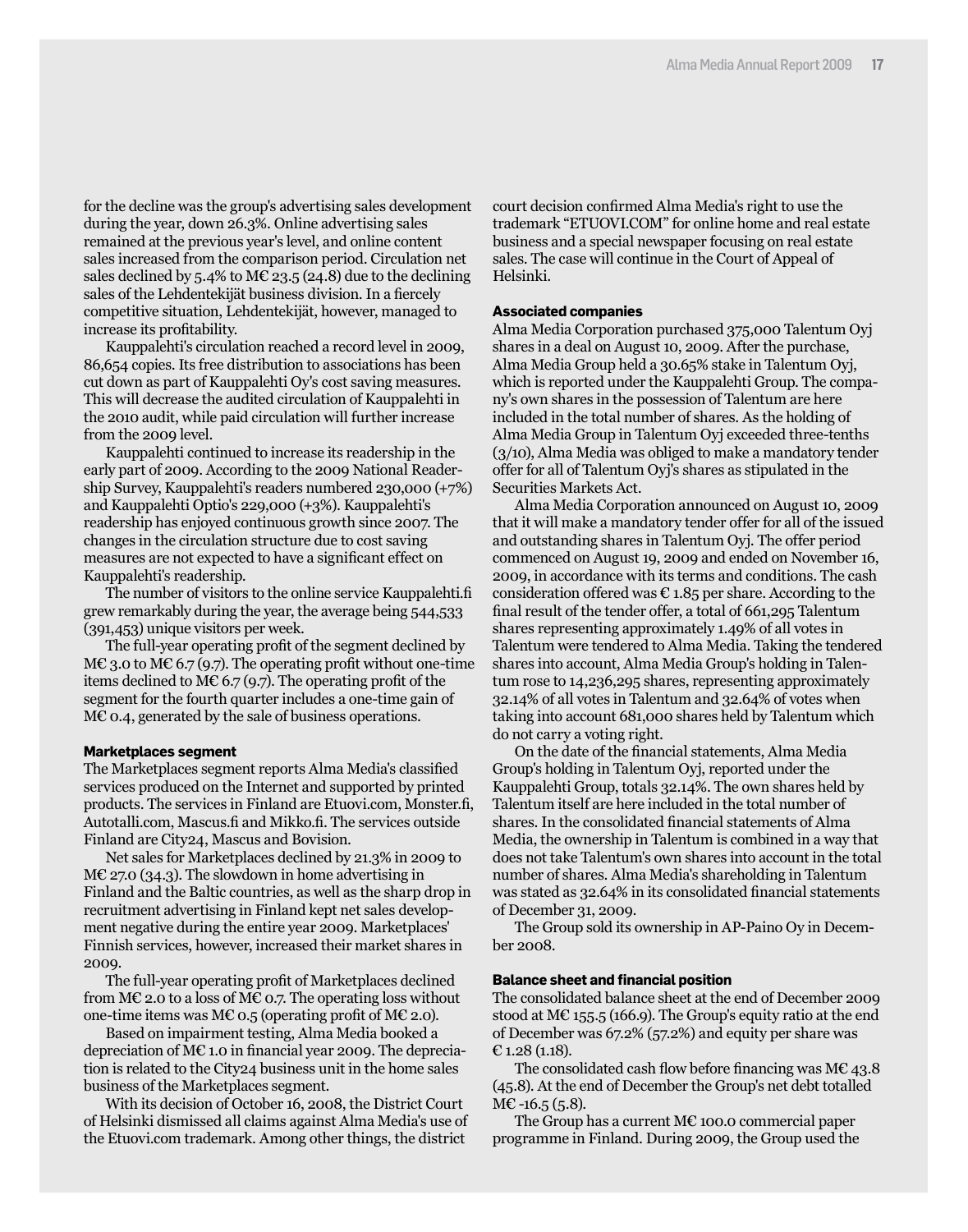commercial paper programme to finance the payment of dividends. The unused part of the programme was M€ 100.0 (87.0) on December 31, 2009. In addition, Alma Media made a two-year credit limit agreement for M $\epsilon$  50.0 with Nordea Bank Finland in the third quarter. On the date of the financial statements, M $E$  50.0 of the limit are unused.

The Group's interest-bearing debt is denominated in euros and therefore does not require hedging against exchange rate differences. The most significant purchasing contracts denominated in foreign currency are hedged.

#### **Research and development costs**

Research and development costs in 2009 amounted to  $M\mathcal{C}$  0.9 (M $\mathcal{C}$  2.7 in 2008 and M $\mathcal{C}$  3.7 in 2007). Of this total, ME 0.5 (ME 2.3 in 2008 and ME 2.8 in 2007) were capitalised and M€ 0.5 (M€ 0.3 in 2008 and M€ 0.8 in 2007) expensed. Most of the R&D development projects pertained to the development of online business.

#### **Capital expenditure**

Gross capital expenditure in 2009 totalled M€ 8.2 (14.5), consisting mainly of acquisitions of business operations and development projects for online media. The rest of the capital expenditure related to normal operation and maintenance investments. In December, the Group announced that it will start preparing for an investment in printing facilities. This investment project is expected to take place in 2010–2012 and be valued at M€ 30–50.

#### **Group's parent company**

The reported net sales of the Group's parent company, Alma Media Corporation, in 2009 were M€ 15.9 (12.3 in 2008, 11.7 in 2007) and the result for the financial period  $M\mathcal{E}$  26.0 (40.3) in 2008, 56.0 in 2007). The balance sheet of the parent company at the end of December 2009 stood at M€ 537.7 (551.2 in 2008, 563.2 in 2007). The parent company's distributable funds on December 31, 2009 totalled M€ 53.7 (50.1 in 2008, 77.0 in 2007).

#### **Events after the financial period**

On January 8, 2010, Alma Media published a press release about its plan to establish a joint venture with Grey-Hen Oy and Kateetti Oy for developing and maintaining auto industry application solutions. According to the press release, the joint venture will commence operations during spring 2010.

#### **Administration**

Alma Media Corporation's Annual General Meeting on March 11, 2009 elected Lauri Helve, Matti Kavetvuo, Kai Seikku, Erkki Solja, Kari Stadigh, Harri Suutari, Catharina Stackelberg-Hammarén and Seppo Paatelainen to the Board of Directors.

At the constitutive meeting of the Board held after the

Annual General Meeting, the Board elected Kari Stadigh its Chairman and Seppo Paatelainen its Deputy Chairman. The Board also elected the members of its committees. Kai Seikku, Erkki Solja, Catharina Stackelberg-Hammarén and Harri Suutari were elected members of the Audit Committee. Kari Stadigh, Seppo Paatelainen and Lauri Helve were elected members of the Nomination and Compensation Committee.

The Annual General Meeting appointed Ernst & Young Oy as the company's auditors.

The regulations of the Articles of Association regarding the election of the company's Board of Directors and President and CEO, the term of office of the Board of Directors and the selection of the President and CEO are detailed in Note 7 to the financial statements. The note also describes the most important terms of employment for the CEO.

Alma Media Corporation applies the Finnish Corporate Governance Code for listed companies, issued by the Securities Market Association on October 20, 2008, in its unaltered form. The statement on the company's administration and control system, as required by Recommendation 51 of the Code, is published separately.

Oy Herttaässä Ab, which holds more than 10% of Alma Media shares, proposed to the Annual General Meeting that a special audit be conducted on the administration and accounting of Alma Media for the financial periods 2006, 2007 and 2008, as well as the ending financial period 2009. The Annual General Meeting considered the proposal and it was included in the minutes of the meeting. The application for a special audit must be made within one month of the Annual General Meeting. The State Provincial Office of Helsinki has confirmed to Alma Media that it did not receive an application for special audit on Alma Media Corporation within the stipulated period.

#### **Risks and risk management**

The purpose of Alma Media's risk management activities is to continuously evaluate and manage all opportunities, threats and risks in conjunction with the company's operations to enable the company to reach its set objectives and to secure business continuity.

The risk management process identifies the risks, develops appropriate risk management methods and regularly reports on risk issues to the risk management organisation. Risk management is part of Alma Media's internal audit function and thereby part of good corporate governance. Written limits and processing methods are set for quantitative and qualitative risks by the corporate risk management system.

The most important strategic risks for Alma Media are a significant drop in the readership of its newspapers, a decline in advertising sales and a significant increase in distribution costs. Fluctuating economic cycles are reflected in the development of advertising sales, which account for approxi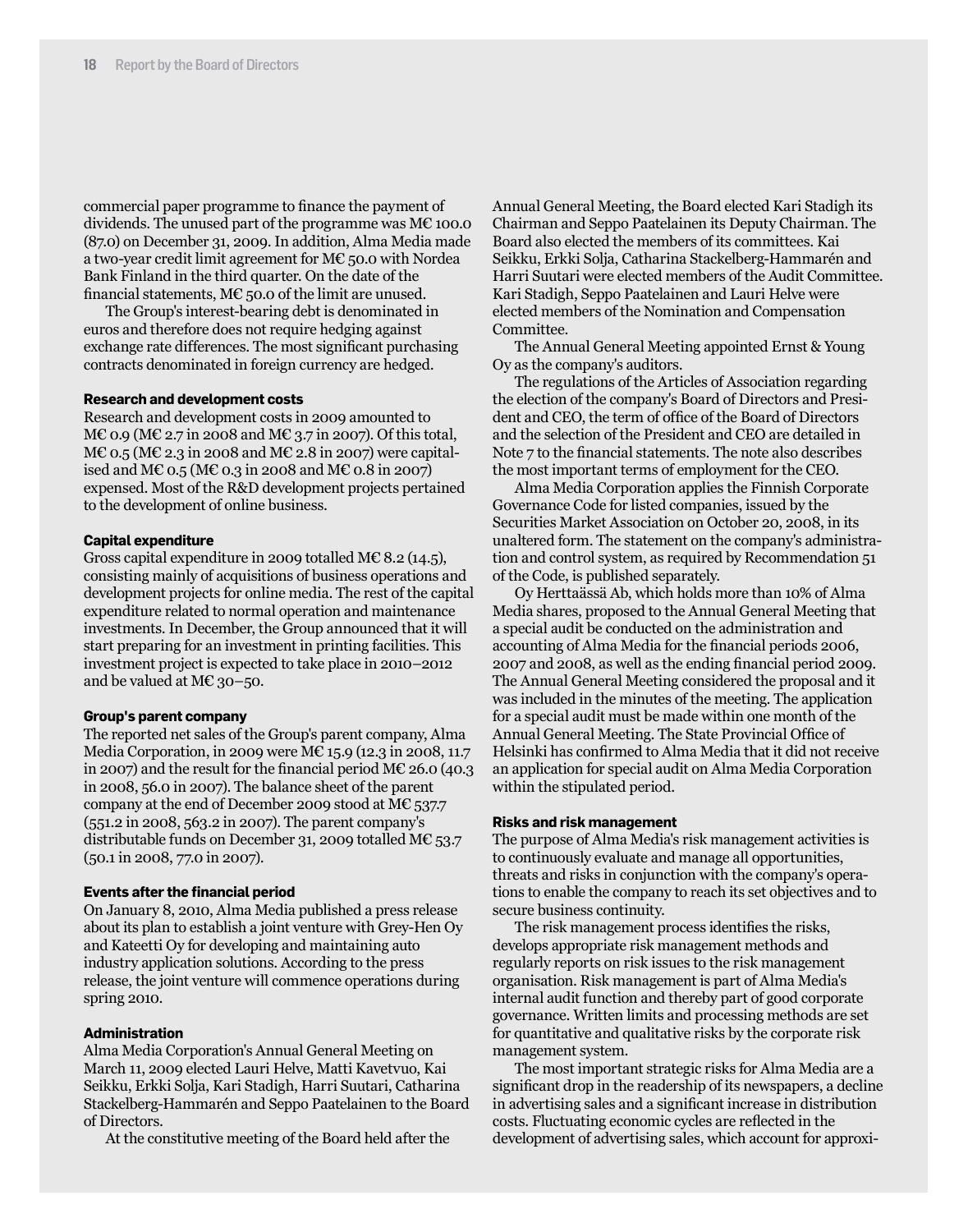mately half of the Group's net sales. Developing businesses outside Finland, such as the Baltic countries and other East European countries, include country-specific risks relating to the development of the market and economic growth.

In the long term, the media business will undergo changes along with the changes in media consumption and technological developments. The Group's strategic objective is to meet this challenge through renewal and the development of new business operations in online media.

The most important operational risks are disturbances in information technology systems and telecommunication, and an interruption of printing operations.

#### **Environmental impacts**

The most significant environmental impacts from Alma Media's business operations consist of paper and energy consumption and traffic emissions. The company mainly uses newsprint in its newspaper products; the consumption of this in 2009 was approximately 30,000 (36,000) tonnes. In 2009, the company used 17,502 (18,632) MWh of electricity. The carbon dioxide emissions from printing and distribution arise mainly from transportation.

#### **Personnel**

During 2009, the average number of Alma Media employees, calculated as full-time employees (excluding deliverers), was 1,888 (2008: 1,981, 2007: 1,971). The average number of delivery staff totalled 969 (2008: 968, 2007: 962).

#### **The Alma Media share**

During January–December 2009, a total of 38.3 million Alma Media shares were traded on the NASDAQ OMX Helsinki Stock Exchange, representing 51.3% of the total number of shares. The closing price for the share on December 31, 2009 was  $\epsilon$  7.48. During the year, the lowest price paid for the share was  $\epsilon$  4.50 and the highest  $\epsilon$  8.94. The company's market capitalisation at the end of December was M€ 558.1.

In March 2009, Alma Media paid a dividend of  $\epsilon$  0.30 per share, in total M€ 22.4.

On the date of the financial statements, the company does not own any of its own shares. The ordinary Annual General Meeting on March 11, 2009 decided to authorise the Board of Directors to repurchase 3,730,600 (approximately 5%) of the company's own shares. The authorisation is valid until the closing of the following ordinary Annual General Meeting.

The company has one share series, which means the shares have no difference in voting rights. The redemption procedure according to the Articles of Association is detailed in Note 23.

Information on the company's ownership structure and the main shareholders on December 31, 2009 is provided in Note 36.

#### **Option rights**

#### Option programme 2006

The Annual General Meeting held on March 8, 2006 decided on a new stock option programme under which a maximum of 1,920,000 options may be granted and these may be exercised to subscribe to a maximum of 1,920,000 Alma Media shares with a book countervalue of  $\epsilon$  0.60 per share. The programme is part of the company's management incentive and commitment system. Of the total number of options, 640,000 were marked 2006A, 640,000 were marked 2006B and 640,000 were marked 2006C.

Share subscription periods and subscription prices were

- 2006A April 1, 2008–April 30, 2010, trade-weighted average share price April 1–May 31, 2006,
- 2006B April 1, 2009–April 30, 2011, trade-weighted average share price April 1–May 31, 2007 and
- 2006C April 1, 2010–April 30, 2012, trade-weighted average share price April 1–May 31, 2008.

As authorised by the Annual General Meeting, the Board of Directors has granted 515,000 of the 2006A options. Altogether 75,000 of the 2006A options have been returned to the company owing to the termination of employment contracts. After the returned options, corporate management possesses a total of 440,000 2006A options. In 2007 and 2008, Alma Media's Board of Directors decided to annul the 200,000 2006A option rights in the company's possession. The share subscription price under the A options,  $\epsilon$  7.66 per share, was determined by the trade weighted average share price in public trading between April 1 and May 31, 2006. The subscription price of the 2006A options was reduced by the amount of capital repayment in 2006 ( $\epsilon$  0.53 per share), by dividend payment in March 2007 ( $\epsilon$  0.65 per share), by dividend payment in March 2008 ( $\epsilon$  0.90 per share) and by dividend payment in March 2009 (€ 0.30 per share) to  $\epsilon$  5.28 per share. The vesting period for the 2006A options has ended and the share subscription period began on April 1, 2008. No shares have been subscribed to by December 31, 2009.

In 2007, the Board of Directors decided to issue a total of 515,000 options under the 2006B scheme to Group management. Altogether 50,000 of the 2006B options have been returned to the company owing to the termination of employment contracts. After the returned options, corporate management possesses a total of 465,000 2006B options. The share subscription price under the 2006B option,  $\epsilon$  9.85 per share, was determined by the trade weighted average share price in public trading between April 1 and May 31, 2007. The subscription price of the 2006B options was reduced by the amount of dividend payment in March 2008  $(\epsilon)$  0.90 per share) and by dividend payment in March 2009 ( $\epsilon$  0.30 per share) to  $\epsilon$  8.65 per share. All of the 175,000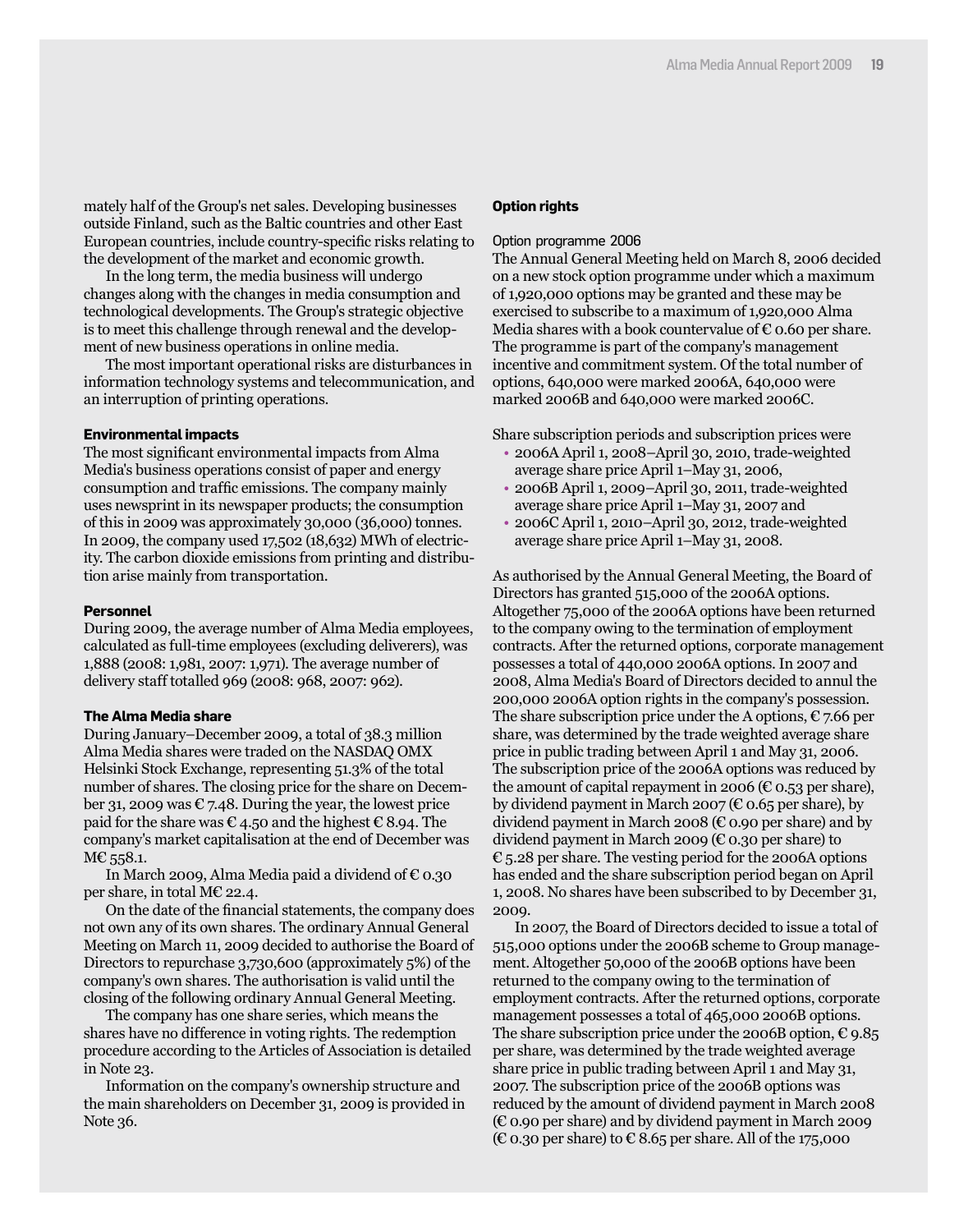2006B option rights in the company's possession have been annulled. The options in the 2006B programme are traded in NASDAQ OMX Helsinki Stock Exchange since April 1, 2009. No shares have been subscribed to by December 31, 2009.

In 2008, the Board of Directors decided to issue 520,000 options under the 2006C programme to Group management. Altogether 50,000 of the 2006C options have been returned to the company owing to the termination of employment contracts. After the returned options, corporate management possesses a total of 470,000 2006C options. The share subscription price under the 2006C option,  $\epsilon$  9.06 per share, was determined by the trade weighted average share price in public trading between April 1 and May 31, 2008. The subscription price of the 2006C options was reduced by the amount of dividend payment in March 2009 ( $\epsilon$  0.30 per share) to  $\epsilon$  8.76 per share. All of the 170,000 2006C option rights in the company's possession have been annulled.

If all the subscription rights were exercised, this programme would dilute the holdings of the earlier shareholders by 1.8%.

The stock option plan is entered in the accounts in accordance with the standard IFRS 2 Share-based Payment. The option rights granted are measured at their fair value on the grant date using the Forward Start Option Rubinstein (1990) model based on the Black–Scholes pricing model and expensed in the income statement under personnel expenses over the vesting period. An expense of M€ 0.5 was entered in the 2009 accounts (M $\epsilon$  0.8 in 2008). The expected volatility has been determined by calculating the historical volatility of the company's share price, which includes the volatility of the listed shares of the so-called previous Alma Media Corporation.

#### Option programme 2009

The Annual General Meeting of Alma Media on March 11, 2009 decided, in accordance with the proposal by the Board of Directors, to continue the incentive and commitment system for Alma Media management through an option programme according to earlier principles and decided to grant stock options to key personnel of Alma Media Corporation and its subsidiaries in the period 2009–2011. Altogether 2,130,000 stock options may be granted, and these may be exercised to subscribe to a maximum of 2,130,000 Alma Media shares, either new or in possession of Alma Media. Of the total number of options, 710,000 were marked 2009A, 710,000 were marked 2009B and 710,000 were marked 2009C.

Share subscription periods and subscription prices are

- 2009A April 1, 2012–March 31, 2014, trade-weighted average share price April 1–30, 2009,
- 2009B April 1, 2013–March 31, 2015, trade-weighted average share price April 1–30, 2010 and

• 2009C April 1, 2014–March 31, 2016, trade-weighted average share price April 1–30, 2011.

The Board of Directors of Alma Media Corporation decided in May 2009 to grant 640,000 option rights to corporate management under the 2009A programme. The company is in possession of 70,000 2009A options. The subscription price of a 2009A option is  $\epsilon$  5.21 per share. The subscription price of a 2009A option,  $\epsilon$  5.21 per share, was determined by the trade weighted average share price in public trading between April 1 and April 30, 2009. If all the subscription rights are exercised, the programme will dilute the holdings of the earlier shareholders by 2.8%.

The stock option plan is entered in the accounts in accordance with the standard IFRS 2 Share-based Payment. The option rights granted are measured at their fair value on the grant date using the Forward Start Option Rubinstein (1990) model based on the Black–Scholes pricing model and expensed in the income statement under personnel expenses over the vesting period. An expense of M€ 0.2 was entered in the 2009 accounts. The expected volatility has been determined by calculating the historical volatility of the company's share price, which includes the volatility of the listed shares of the so-called previous Alma Media Corporation.

The Board of Directors has no other current authorisations to raise convertible loans and/or to raise the share capital through a new issue.

More details about the shareholdings and option rights held by the company's President and CEO, Group Executive Team and Board of Directors and by their related parties are given in Note 7.

#### **Liquidity providing**

Alma Media Corporation and eQ Pankki Oy had a liquidity providing contract for the Alma Media share until October 22, 2009. After this date, the Alma Media share has not had a liquidity providing in effect.

#### **Dividend proposal**

Alma Media's Board of Directors will propose to the Annual General Meeting convening on March 11, 2010 that a dividend of  $\epsilon$  0.40 (0.30) per share be paid for the 2009 financial year. Dividends are paid to shareholders who are entered in Alma Media Corporation's shareholder register maintained by Euroclear Finland Ltd no later than the record date, March 16, 2010. The payment date is March 25, 2010. On December 31, 2009, the Group's parent company had distributable funds totalling  $\epsilon$  53,724,934 (50,107,510).

ALMA MEDIA CORPORATION Board of Directors and President and CEO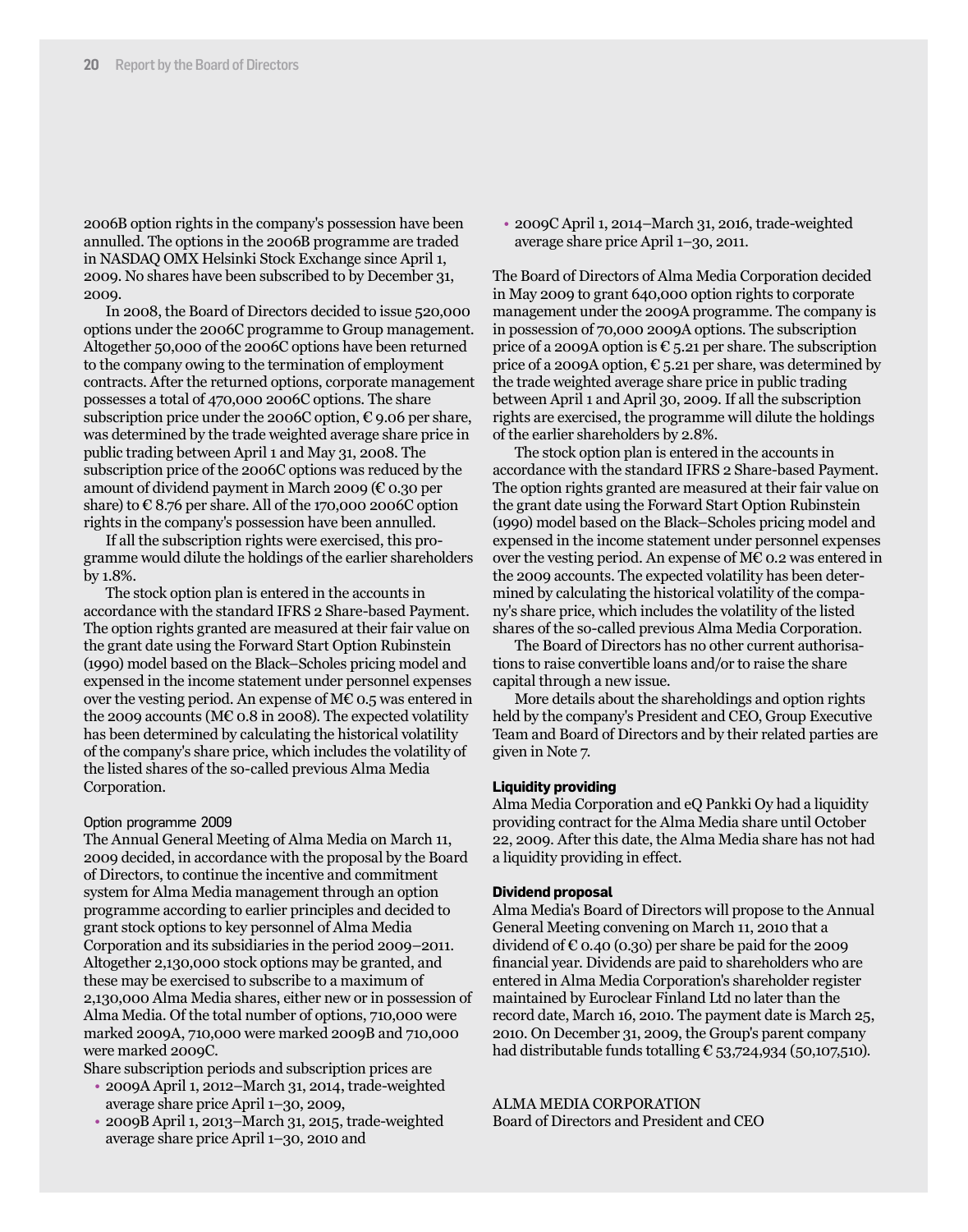### Key figures are calculated applying IFRS recognition and measurement principles.

| <b>Key figures</b><br>341.2<br>348.5<br>Net sales<br>M€<br>307.8<br>328.9<br>301.9<br>M€<br>307.8<br>341.2<br>328.9<br>301.9<br>285.9<br>Net sales, continuing operations<br>14.2<br>49.1<br>16.3<br>Operating profit<br>M€<br>41.4<br>13.5<br>48.3<br>64.4<br>19.6<br>370.6<br>106.3<br>Operating profit, continuing operations<br>49.1<br>42.3<br>M€<br>41.4<br>13.5<br>48.3<br>14.2<br>64.4<br>19.6<br>16.3<br>14.8<br>52.4<br>49.9<br>Operating profit before extraordinary items<br>M€<br>40.8<br>13.2<br>15.4<br>68.0<br>20.7<br>16.5<br>376.3<br>108.0<br>Profit before tax<br>52.4<br>15.4<br>49.9<br>M€<br>40.8<br>13.2<br>68.0<br>20.7<br>16.5<br>376.3<br>108.0<br>M€<br>Net profit for the period<br>29.3<br>9.5<br>39.0<br>11.4<br>51.2<br>15.6<br>37.3<br>12.4<br>364.9<br>104.7<br>M€<br>Net profit, continuing operations<br>29.3<br>9.5<br>39.0<br>11.4<br>51.2<br>15.6<br>37.3<br>12.4<br>39.0<br>13.6<br>%<br>30.9<br>265.8<br>Return on shareholders' equity (ROE)<br>31.8<br>37.7<br>43.8<br>%<br>31.8<br>37.7<br>43.8<br>30.9<br>28.4<br>ROE, continuing operations<br>%<br>Return on investment (ROI)<br>29.1<br>34.8<br>39.9<br>24.9<br>172.3<br>$\star)$<br>%<br>29.1<br>34.8<br>39.9<br>24.9<br>21.2<br>ROI, continuing operations<br>%<br>Equity ratio<br>67.2<br>57.2<br>69.8<br>61.3<br>54.5<br>Gross capital expenditure<br>M€<br>4.2<br>12.1<br>3.7<br>19.6<br>6.5<br>22.4<br>8.2<br>2.7<br>14.5<br>6.4<br>2.7<br>Research and development costs<br>M€<br>0.9<br>0.3<br>3.7<br>1.7<br>3.1<br>0.9<br>0.8<br>1.1<br>0.6<br>Average personnel, excl. delivery staff<br>1,888<br>1,981<br>1,971<br>1,901<br>2,239<br>Average personnel, excl. delivery staff,<br>continuing operations<br>1.888<br>1.981<br>1.971<br>1,901<br>1,807<br>Delivery staff, total number<br>969<br>968<br>962<br>857<br>900<br>Per share data<br>0.39<br>0.51<br>0.68<br>0.50<br>4.89<br>Earnings per share<br>€<br>Earnings per share, continuing operations<br>€<br>0.39<br>0.51<br>0.68<br>0.50<br>0.52<br>€<br>Shareholders' equity per share<br>1.28<br>1.18<br>1.58<br>1.54<br>1.69<br>$\star\star$<br>€<br>0.40<br>0.30<br>0.90<br>0.65<br>0.65<br>Dividend per share<br>$\star\star$ )<br>Payout ratio<br>$\%$<br>102.3<br>58.3<br>132.9<br>131.1<br>13.3<br>$\star\star$ )<br>Effective dividend yield<br>$\%$<br>5.3<br>7.0<br>6.1<br>8.5<br>7.7<br>1.6<br>P/E ratio<br>19.1<br>9.6<br>17.2<br>18.8<br>P/E ratio, continuing operations<br>19.1<br>9.6<br>17.2<br>18.8<br>14.8<br>Share prices<br>Highest ***)<br>11.70<br>9.95<br>€<br>8.94<br>12.43<br>7.75<br>Lowest ***)<br>4.50<br>4.38<br>8.93<br>6.90<br>€<br>6.55<br>On Dec 31<br>€<br>7.48<br>4.95<br>11.67<br>9.25<br>7.68<br>M€<br>558.1<br>369.3<br>870.7<br>690.2<br>Market capitalisation<br>573.0<br>Turnover of shares, total ***)<br>1,000<br>38,290<br>65,800<br>62,102<br>47,600<br>10,100<br>Relative turnover of shares, total ***)<br>%<br>51.3<br>88.2<br>83.2<br>63.8<br>13.5<br>74,613<br>74,613<br>74,613<br>74,613<br>74,474<br>Adjusted average no. of shares, total<br>1,000<br>74,613<br>74,613<br>74,613<br>Adjusted number of shares Dec 31, total.<br>1,000<br>74,613<br>74,613 |  | 2009 | % | 2008 | % | 2007 | % | 2006 | % | 2005 | $\%$ |
|----------------------------------------------------------------------------------------------------------------------------------------------------------------------------------------------------------------------------------------------------------------------------------------------------------------------------------------------------------------------------------------------------------------------------------------------------------------------------------------------------------------------------------------------------------------------------------------------------------------------------------------------------------------------------------------------------------------------------------------------------------------------------------------------------------------------------------------------------------------------------------------------------------------------------------------------------------------------------------------------------------------------------------------------------------------------------------------------------------------------------------------------------------------------------------------------------------------------------------------------------------------------------------------------------------------------------------------------------------------------------------------------------------------------------------------------------------------------------------------------------------------------------------------------------------------------------------------------------------------------------------------------------------------------------------------------------------------------------------------------------------------------------------------------------------------------------------------------------------------------------------------------------------------------------------------------------------------------------------------------------------------------------------------------------------------------------------------------------------------------------------------------------------------------------------------------------------------------------------------------------------------------------------------------------------------------------------------------------------------------------------------------------------------------------------------------------------------------------------------------------------------------------------------------------------------------------------------------------------------------------------------------------------------------------------------------------------------------------------------------------------------------------------------------------------------------------------------------------------------------------------------------------------------------------------------------------------------------------------------------------------------------------------------------------------------------------------------------------------------------------------------------------------------------------------|--|------|---|------|---|------|---|------|---|------|------|
|                                                                                                                                                                                                                                                                                                                                                                                                                                                                                                                                                                                                                                                                                                                                                                                                                                                                                                                                                                                                                                                                                                                                                                                                                                                                                                                                                                                                                                                                                                                                                                                                                                                                                                                                                                                                                                                                                                                                                                                                                                                                                                                                                                                                                                                                                                                                                                                                                                                                                                                                                                                                                                                                                                                                                                                                                                                                                                                                                                                                                                                                                                                                                                                  |  |      |   |      |   |      |   |      |   |      |      |
|                                                                                                                                                                                                                                                                                                                                                                                                                                                                                                                                                                                                                                                                                                                                                                                                                                                                                                                                                                                                                                                                                                                                                                                                                                                                                                                                                                                                                                                                                                                                                                                                                                                                                                                                                                                                                                                                                                                                                                                                                                                                                                                                                                                                                                                                                                                                                                                                                                                                                                                                                                                                                                                                                                                                                                                                                                                                                                                                                                                                                                                                                                                                                                                  |  |      |   |      |   |      |   |      |   |      |      |
|                                                                                                                                                                                                                                                                                                                                                                                                                                                                                                                                                                                                                                                                                                                                                                                                                                                                                                                                                                                                                                                                                                                                                                                                                                                                                                                                                                                                                                                                                                                                                                                                                                                                                                                                                                                                                                                                                                                                                                                                                                                                                                                                                                                                                                                                                                                                                                                                                                                                                                                                                                                                                                                                                                                                                                                                                                                                                                                                                                                                                                                                                                                                                                                  |  |      |   |      |   |      |   |      |   |      |      |
|                                                                                                                                                                                                                                                                                                                                                                                                                                                                                                                                                                                                                                                                                                                                                                                                                                                                                                                                                                                                                                                                                                                                                                                                                                                                                                                                                                                                                                                                                                                                                                                                                                                                                                                                                                                                                                                                                                                                                                                                                                                                                                                                                                                                                                                                                                                                                                                                                                                                                                                                                                                                                                                                                                                                                                                                                                                                                                                                                                                                                                                                                                                                                                                  |  |      |   |      |   |      |   |      |   |      |      |
|                                                                                                                                                                                                                                                                                                                                                                                                                                                                                                                                                                                                                                                                                                                                                                                                                                                                                                                                                                                                                                                                                                                                                                                                                                                                                                                                                                                                                                                                                                                                                                                                                                                                                                                                                                                                                                                                                                                                                                                                                                                                                                                                                                                                                                                                                                                                                                                                                                                                                                                                                                                                                                                                                                                                                                                                                                                                                                                                                                                                                                                                                                                                                                                  |  |      |   |      |   |      |   |      |   |      |      |
|                                                                                                                                                                                                                                                                                                                                                                                                                                                                                                                                                                                                                                                                                                                                                                                                                                                                                                                                                                                                                                                                                                                                                                                                                                                                                                                                                                                                                                                                                                                                                                                                                                                                                                                                                                                                                                                                                                                                                                                                                                                                                                                                                                                                                                                                                                                                                                                                                                                                                                                                                                                                                                                                                                                                                                                                                                                                                                                                                                                                                                                                                                                                                                                  |  |      |   |      |   |      |   |      |   |      |      |
|                                                                                                                                                                                                                                                                                                                                                                                                                                                                                                                                                                                                                                                                                                                                                                                                                                                                                                                                                                                                                                                                                                                                                                                                                                                                                                                                                                                                                                                                                                                                                                                                                                                                                                                                                                                                                                                                                                                                                                                                                                                                                                                                                                                                                                                                                                                                                                                                                                                                                                                                                                                                                                                                                                                                                                                                                                                                                                                                                                                                                                                                                                                                                                                  |  |      |   |      |   |      |   |      |   |      |      |
|                                                                                                                                                                                                                                                                                                                                                                                                                                                                                                                                                                                                                                                                                                                                                                                                                                                                                                                                                                                                                                                                                                                                                                                                                                                                                                                                                                                                                                                                                                                                                                                                                                                                                                                                                                                                                                                                                                                                                                                                                                                                                                                                                                                                                                                                                                                                                                                                                                                                                                                                                                                                                                                                                                                                                                                                                                                                                                                                                                                                                                                                                                                                                                                  |  |      |   |      |   |      |   |      |   |      |      |
|                                                                                                                                                                                                                                                                                                                                                                                                                                                                                                                                                                                                                                                                                                                                                                                                                                                                                                                                                                                                                                                                                                                                                                                                                                                                                                                                                                                                                                                                                                                                                                                                                                                                                                                                                                                                                                                                                                                                                                                                                                                                                                                                                                                                                                                                                                                                                                                                                                                                                                                                                                                                                                                                                                                                                                                                                                                                                                                                                                                                                                                                                                                                                                                  |  |      |   |      |   |      |   |      |   |      |      |
|                                                                                                                                                                                                                                                                                                                                                                                                                                                                                                                                                                                                                                                                                                                                                                                                                                                                                                                                                                                                                                                                                                                                                                                                                                                                                                                                                                                                                                                                                                                                                                                                                                                                                                                                                                                                                                                                                                                                                                                                                                                                                                                                                                                                                                                                                                                                                                                                                                                                                                                                                                                                                                                                                                                                                                                                                                                                                                                                                                                                                                                                                                                                                                                  |  |      |   |      |   |      |   |      |   |      |      |
|                                                                                                                                                                                                                                                                                                                                                                                                                                                                                                                                                                                                                                                                                                                                                                                                                                                                                                                                                                                                                                                                                                                                                                                                                                                                                                                                                                                                                                                                                                                                                                                                                                                                                                                                                                                                                                                                                                                                                                                                                                                                                                                                                                                                                                                                                                                                                                                                                                                                                                                                                                                                                                                                                                                                                                                                                                                                                                                                                                                                                                                                                                                                                                                  |  |      |   |      |   |      |   |      |   |      |      |
|                                                                                                                                                                                                                                                                                                                                                                                                                                                                                                                                                                                                                                                                                                                                                                                                                                                                                                                                                                                                                                                                                                                                                                                                                                                                                                                                                                                                                                                                                                                                                                                                                                                                                                                                                                                                                                                                                                                                                                                                                                                                                                                                                                                                                                                                                                                                                                                                                                                                                                                                                                                                                                                                                                                                                                                                                                                                                                                                                                                                                                                                                                                                                                                  |  |      |   |      |   |      |   |      |   |      |      |
|                                                                                                                                                                                                                                                                                                                                                                                                                                                                                                                                                                                                                                                                                                                                                                                                                                                                                                                                                                                                                                                                                                                                                                                                                                                                                                                                                                                                                                                                                                                                                                                                                                                                                                                                                                                                                                                                                                                                                                                                                                                                                                                                                                                                                                                                                                                                                                                                                                                                                                                                                                                                                                                                                                                                                                                                                                                                                                                                                                                                                                                                                                                                                                                  |  |      |   |      |   |      |   |      |   |      |      |
|                                                                                                                                                                                                                                                                                                                                                                                                                                                                                                                                                                                                                                                                                                                                                                                                                                                                                                                                                                                                                                                                                                                                                                                                                                                                                                                                                                                                                                                                                                                                                                                                                                                                                                                                                                                                                                                                                                                                                                                                                                                                                                                                                                                                                                                                                                                                                                                                                                                                                                                                                                                                                                                                                                                                                                                                                                                                                                                                                                                                                                                                                                                                                                                  |  |      |   |      |   |      |   |      |   |      |      |
|                                                                                                                                                                                                                                                                                                                                                                                                                                                                                                                                                                                                                                                                                                                                                                                                                                                                                                                                                                                                                                                                                                                                                                                                                                                                                                                                                                                                                                                                                                                                                                                                                                                                                                                                                                                                                                                                                                                                                                                                                                                                                                                                                                                                                                                                                                                                                                                                                                                                                                                                                                                                                                                                                                                                                                                                                                                                                                                                                                                                                                                                                                                                                                                  |  |      |   |      |   |      |   |      |   |      |      |
|                                                                                                                                                                                                                                                                                                                                                                                                                                                                                                                                                                                                                                                                                                                                                                                                                                                                                                                                                                                                                                                                                                                                                                                                                                                                                                                                                                                                                                                                                                                                                                                                                                                                                                                                                                                                                                                                                                                                                                                                                                                                                                                                                                                                                                                                                                                                                                                                                                                                                                                                                                                                                                                                                                                                                                                                                                                                                                                                                                                                                                                                                                                                                                                  |  |      |   |      |   |      |   |      |   |      |      |
|                                                                                                                                                                                                                                                                                                                                                                                                                                                                                                                                                                                                                                                                                                                                                                                                                                                                                                                                                                                                                                                                                                                                                                                                                                                                                                                                                                                                                                                                                                                                                                                                                                                                                                                                                                                                                                                                                                                                                                                                                                                                                                                                                                                                                                                                                                                                                                                                                                                                                                                                                                                                                                                                                                                                                                                                                                                                                                                                                                                                                                                                                                                                                                                  |  |      |   |      |   |      |   |      |   |      |      |
|                                                                                                                                                                                                                                                                                                                                                                                                                                                                                                                                                                                                                                                                                                                                                                                                                                                                                                                                                                                                                                                                                                                                                                                                                                                                                                                                                                                                                                                                                                                                                                                                                                                                                                                                                                                                                                                                                                                                                                                                                                                                                                                                                                                                                                                                                                                                                                                                                                                                                                                                                                                                                                                                                                                                                                                                                                                                                                                                                                                                                                                                                                                                                                                  |  |      |   |      |   |      |   |      |   |      |      |
|                                                                                                                                                                                                                                                                                                                                                                                                                                                                                                                                                                                                                                                                                                                                                                                                                                                                                                                                                                                                                                                                                                                                                                                                                                                                                                                                                                                                                                                                                                                                                                                                                                                                                                                                                                                                                                                                                                                                                                                                                                                                                                                                                                                                                                                                                                                                                                                                                                                                                                                                                                                                                                                                                                                                                                                                                                                                                                                                                                                                                                                                                                                                                                                  |  |      |   |      |   |      |   |      |   |      |      |
|                                                                                                                                                                                                                                                                                                                                                                                                                                                                                                                                                                                                                                                                                                                                                                                                                                                                                                                                                                                                                                                                                                                                                                                                                                                                                                                                                                                                                                                                                                                                                                                                                                                                                                                                                                                                                                                                                                                                                                                                                                                                                                                                                                                                                                                                                                                                                                                                                                                                                                                                                                                                                                                                                                                                                                                                                                                                                                                                                                                                                                                                                                                                                                                  |  |      |   |      |   |      |   |      |   |      |      |
|                                                                                                                                                                                                                                                                                                                                                                                                                                                                                                                                                                                                                                                                                                                                                                                                                                                                                                                                                                                                                                                                                                                                                                                                                                                                                                                                                                                                                                                                                                                                                                                                                                                                                                                                                                                                                                                                                                                                                                                                                                                                                                                                                                                                                                                                                                                                                                                                                                                                                                                                                                                                                                                                                                                                                                                                                                                                                                                                                                                                                                                                                                                                                                                  |  |      |   |      |   |      |   |      |   |      |      |
|                                                                                                                                                                                                                                                                                                                                                                                                                                                                                                                                                                                                                                                                                                                                                                                                                                                                                                                                                                                                                                                                                                                                                                                                                                                                                                                                                                                                                                                                                                                                                                                                                                                                                                                                                                                                                                                                                                                                                                                                                                                                                                                                                                                                                                                                                                                                                                                                                                                                                                                                                                                                                                                                                                                                                                                                                                                                                                                                                                                                                                                                                                                                                                                  |  |      |   |      |   |      |   |      |   |      |      |
|                                                                                                                                                                                                                                                                                                                                                                                                                                                                                                                                                                                                                                                                                                                                                                                                                                                                                                                                                                                                                                                                                                                                                                                                                                                                                                                                                                                                                                                                                                                                                                                                                                                                                                                                                                                                                                                                                                                                                                                                                                                                                                                                                                                                                                                                                                                                                                                                                                                                                                                                                                                                                                                                                                                                                                                                                                                                                                                                                                                                                                                                                                                                                                                  |  |      |   |      |   |      |   |      |   |      |      |
|                                                                                                                                                                                                                                                                                                                                                                                                                                                                                                                                                                                                                                                                                                                                                                                                                                                                                                                                                                                                                                                                                                                                                                                                                                                                                                                                                                                                                                                                                                                                                                                                                                                                                                                                                                                                                                                                                                                                                                                                                                                                                                                                                                                                                                                                                                                                                                                                                                                                                                                                                                                                                                                                                                                                                                                                                                                                                                                                                                                                                                                                                                                                                                                  |  |      |   |      |   |      |   |      |   |      |      |
|                                                                                                                                                                                                                                                                                                                                                                                                                                                                                                                                                                                                                                                                                                                                                                                                                                                                                                                                                                                                                                                                                                                                                                                                                                                                                                                                                                                                                                                                                                                                                                                                                                                                                                                                                                                                                                                                                                                                                                                                                                                                                                                                                                                                                                                                                                                                                                                                                                                                                                                                                                                                                                                                                                                                                                                                                                                                                                                                                                                                                                                                                                                                                                                  |  |      |   |      |   |      |   |      |   |      |      |
|                                                                                                                                                                                                                                                                                                                                                                                                                                                                                                                                                                                                                                                                                                                                                                                                                                                                                                                                                                                                                                                                                                                                                                                                                                                                                                                                                                                                                                                                                                                                                                                                                                                                                                                                                                                                                                                                                                                                                                                                                                                                                                                                                                                                                                                                                                                                                                                                                                                                                                                                                                                                                                                                                                                                                                                                                                                                                                                                                                                                                                                                                                                                                                                  |  |      |   |      |   |      |   |      |   |      |      |
|                                                                                                                                                                                                                                                                                                                                                                                                                                                                                                                                                                                                                                                                                                                                                                                                                                                                                                                                                                                                                                                                                                                                                                                                                                                                                                                                                                                                                                                                                                                                                                                                                                                                                                                                                                                                                                                                                                                                                                                                                                                                                                                                                                                                                                                                                                                                                                                                                                                                                                                                                                                                                                                                                                                                                                                                                                                                                                                                                                                                                                                                                                                                                                                  |  |      |   |      |   |      |   |      |   |      |      |
|                                                                                                                                                                                                                                                                                                                                                                                                                                                                                                                                                                                                                                                                                                                                                                                                                                                                                                                                                                                                                                                                                                                                                                                                                                                                                                                                                                                                                                                                                                                                                                                                                                                                                                                                                                                                                                                                                                                                                                                                                                                                                                                                                                                                                                                                                                                                                                                                                                                                                                                                                                                                                                                                                                                                                                                                                                                                                                                                                                                                                                                                                                                                                                                  |  |      |   |      |   |      |   |      |   |      |      |
|                                                                                                                                                                                                                                                                                                                                                                                                                                                                                                                                                                                                                                                                                                                                                                                                                                                                                                                                                                                                                                                                                                                                                                                                                                                                                                                                                                                                                                                                                                                                                                                                                                                                                                                                                                                                                                                                                                                                                                                                                                                                                                                                                                                                                                                                                                                                                                                                                                                                                                                                                                                                                                                                                                                                                                                                                                                                                                                                                                                                                                                                                                                                                                                  |  |      |   |      |   |      |   |      |   |      |      |
|                                                                                                                                                                                                                                                                                                                                                                                                                                                                                                                                                                                                                                                                                                                                                                                                                                                                                                                                                                                                                                                                                                                                                                                                                                                                                                                                                                                                                                                                                                                                                                                                                                                                                                                                                                                                                                                                                                                                                                                                                                                                                                                                                                                                                                                                                                                                                                                                                                                                                                                                                                                                                                                                                                                                                                                                                                                                                                                                                                                                                                                                                                                                                                                  |  |      |   |      |   |      |   |      |   |      |      |
|                                                                                                                                                                                                                                                                                                                                                                                                                                                                                                                                                                                                                                                                                                                                                                                                                                                                                                                                                                                                                                                                                                                                                                                                                                                                                                                                                                                                                                                                                                                                                                                                                                                                                                                                                                                                                                                                                                                                                                                                                                                                                                                                                                                                                                                                                                                                                                                                                                                                                                                                                                                                                                                                                                                                                                                                                                                                                                                                                                                                                                                                                                                                                                                  |  |      |   |      |   |      |   |      |   |      |      |
|                                                                                                                                                                                                                                                                                                                                                                                                                                                                                                                                                                                                                                                                                                                                                                                                                                                                                                                                                                                                                                                                                                                                                                                                                                                                                                                                                                                                                                                                                                                                                                                                                                                                                                                                                                                                                                                                                                                                                                                                                                                                                                                                                                                                                                                                                                                                                                                                                                                                                                                                                                                                                                                                                                                                                                                                                                                                                                                                                                                                                                                                                                                                                                                  |  |      |   |      |   |      |   |      |   |      |      |
|                                                                                                                                                                                                                                                                                                                                                                                                                                                                                                                                                                                                                                                                                                                                                                                                                                                                                                                                                                                                                                                                                                                                                                                                                                                                                                                                                                                                                                                                                                                                                                                                                                                                                                                                                                                                                                                                                                                                                                                                                                                                                                                                                                                                                                                                                                                                                                                                                                                                                                                                                                                                                                                                                                                                                                                                                                                                                                                                                                                                                                                                                                                                                                                  |  |      |   |      |   |      |   |      |   |      |      |
|                                                                                                                                                                                                                                                                                                                                                                                                                                                                                                                                                                                                                                                                                                                                                                                                                                                                                                                                                                                                                                                                                                                                                                                                                                                                                                                                                                                                                                                                                                                                                                                                                                                                                                                                                                                                                                                                                                                                                                                                                                                                                                                                                                                                                                                                                                                                                                                                                                                                                                                                                                                                                                                                                                                                                                                                                                                                                                                                                                                                                                                                                                                                                                                  |  |      |   |      |   |      |   |      |   |      |      |
|                                                                                                                                                                                                                                                                                                                                                                                                                                                                                                                                                                                                                                                                                                                                                                                                                                                                                                                                                                                                                                                                                                                                                                                                                                                                                                                                                                                                                                                                                                                                                                                                                                                                                                                                                                                                                                                                                                                                                                                                                                                                                                                                                                                                                                                                                                                                                                                                                                                                                                                                                                                                                                                                                                                                                                                                                                                                                                                                                                                                                                                                                                                                                                                  |  |      |   |      |   |      |   |      |   |      |      |
|                                                                                                                                                                                                                                                                                                                                                                                                                                                                                                                                                                                                                                                                                                                                                                                                                                                                                                                                                                                                                                                                                                                                                                                                                                                                                                                                                                                                                                                                                                                                                                                                                                                                                                                                                                                                                                                                                                                                                                                                                                                                                                                                                                                                                                                                                                                                                                                                                                                                                                                                                                                                                                                                                                                                                                                                                                                                                                                                                                                                                                                                                                                                                                                  |  |      |   |      |   |      |   |      |   |      |      |
|                                                                                                                                                                                                                                                                                                                                                                                                                                                                                                                                                                                                                                                                                                                                                                                                                                                                                                                                                                                                                                                                                                                                                                                                                                                                                                                                                                                                                                                                                                                                                                                                                                                                                                                                                                                                                                                                                                                                                                                                                                                                                                                                                                                                                                                                                                                                                                                                                                                                                                                                                                                                                                                                                                                                                                                                                                                                                                                                                                                                                                                                                                                                                                                  |  |      |   |      |   |      |   |      |   |      |      |
|                                                                                                                                                                                                                                                                                                                                                                                                                                                                                                                                                                                                                                                                                                                                                                                                                                                                                                                                                                                                                                                                                                                                                                                                                                                                                                                                                                                                                                                                                                                                                                                                                                                                                                                                                                                                                                                                                                                                                                                                                                                                                                                                                                                                                                                                                                                                                                                                                                                                                                                                                                                                                                                                                                                                                                                                                                                                                                                                                                                                                                                                                                                                                                                  |  |      |   |      |   |      |   |      |   |      |      |

\*) When calculating return on investment (ROI) for continuing operations, the capital employed in the opening balance sheet for 2005 includes the computed share of continuing operations in the whole company's capital employed.

\*\*) Includes the capital repayment ( $\epsilon$  0.53 per share) from the share premium fund.

\*\*\*) Applies to the period 7.11–31.12.2005, during which time the company's share was quoted on the Main List of the OMX Helsinki Stock Exchange.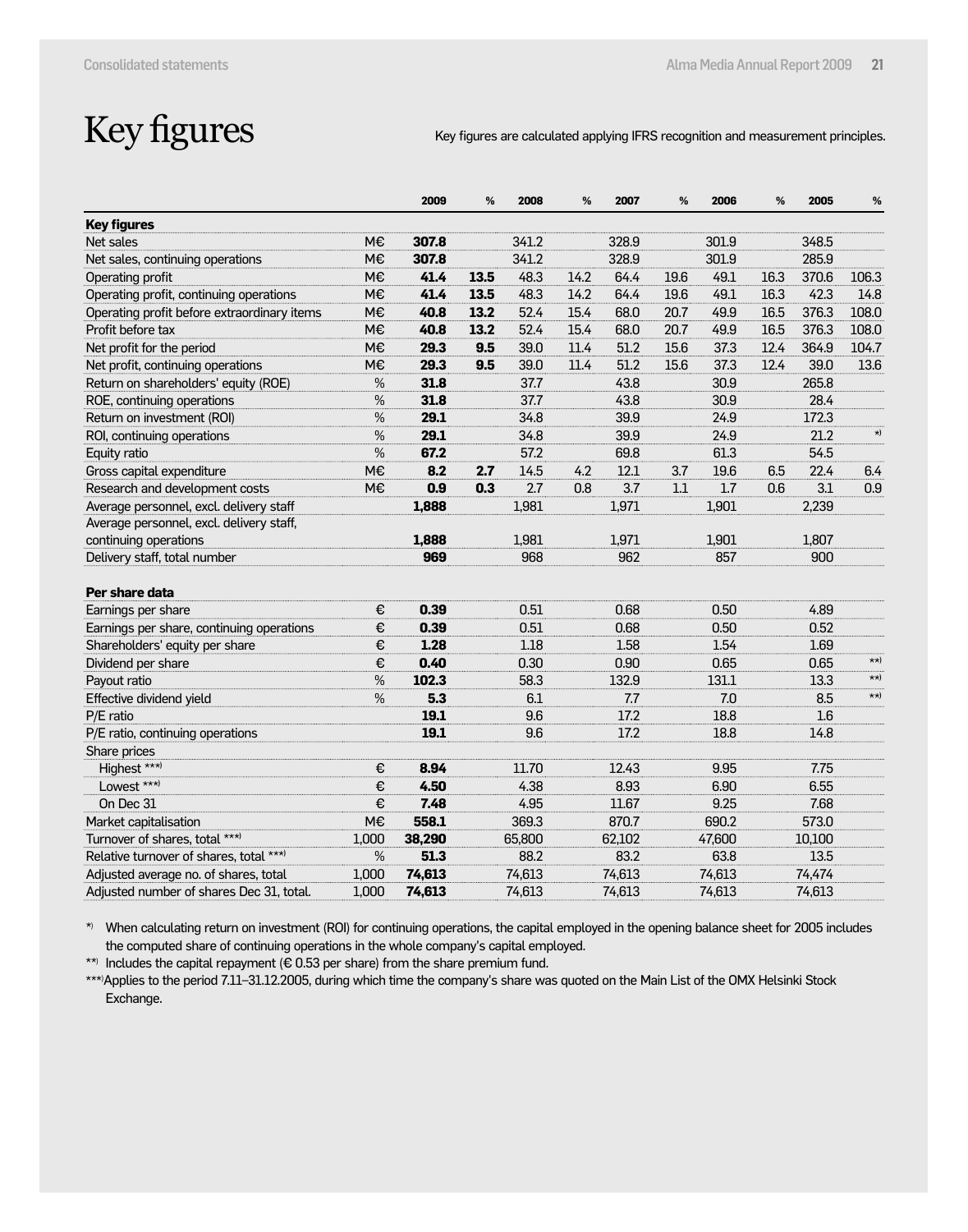### Consolidated income statement

| M€                                                               | <b>Note</b>    | Jan 1-Dec 31, 2009 | Jan 1-Dec 31, 2008 |
|------------------------------------------------------------------|----------------|--------------------|--------------------|
| <b>Net sales</b>                                                 | 1, 3           | 307.8              | 341.2              |
| Other operating profit                                           | 4              | 0.9                | 1.7                |
| Materials and services                                           | 5              | $-93.1$            | $-102.0$           |
| Expenses arising from employee benefits                          | $\overline{7}$ | $-112.3$           | $-119.0$           |
| Depreciation, amortisation and impairment charges                | 14, 15         | $-8.9$             | $-8.8$             |
| Other operating expenses                                         | 8, 9           | $-53.0$            | $-64.9$            |
| <b>Operating profit</b>                                          | $\mathbf 1$    | 41.4               | 48.3               |
| Financial income                                                 | 10             | 0.6                | 1.2                |
| <b>Financial expenses</b>                                        | 10             | $-1.0$             | $-1.6$             |
| Share of results in associated companies                         | 17             | $-0.3$             | 4.5                |
| <b>Profit before tax</b>                                         |                | 40.8               | 52.4               |
| Income tax                                                       | 11             | $-11.4$            | $-13.4$            |
| Net profit for the period                                        |                | 29.3               | 39.0               |
| Other comprehensive income                                       |                |                    |                    |
| Exchange differences on translation of foreign operations        |                | 0.5                | $-0.8$             |
| Share of changes recognised in other comprehensive income by the |                |                    |                    |
| associate companies                                              |                | $-0.4$             | $-0.9$             |
| Other comprehensive income for the year, net of tax              |                | 0.2                | $-1.8$             |
| Total comprehensive income for the year, net of tax              |                | 29.5               | 37.2               |
| Net income attributable to                                       |                |                    |                    |
| Equity holders of the parent                                     |                | 29.2               | 38.4               |
| Minority interest                                                |                | 0.1                | 0.6                |
| Total comprehensive income attributable to                       |                |                    |                    |
| Equity holders of the parent                                     |                | 29.3               | 36.7               |
| Minority interest                                                |                | 0.1                | 0.6                |
| EPS $(\epsilon)$ calculated from net profit belonging            |                |                    |                    |
| to the parent company shareholders                               |                |                    |                    |
| Earning per share, basic                                         | 13             | 0.39               | 0.51               |
| Earning per share, diluted                                       | 13             | 0.39               | 0.51               |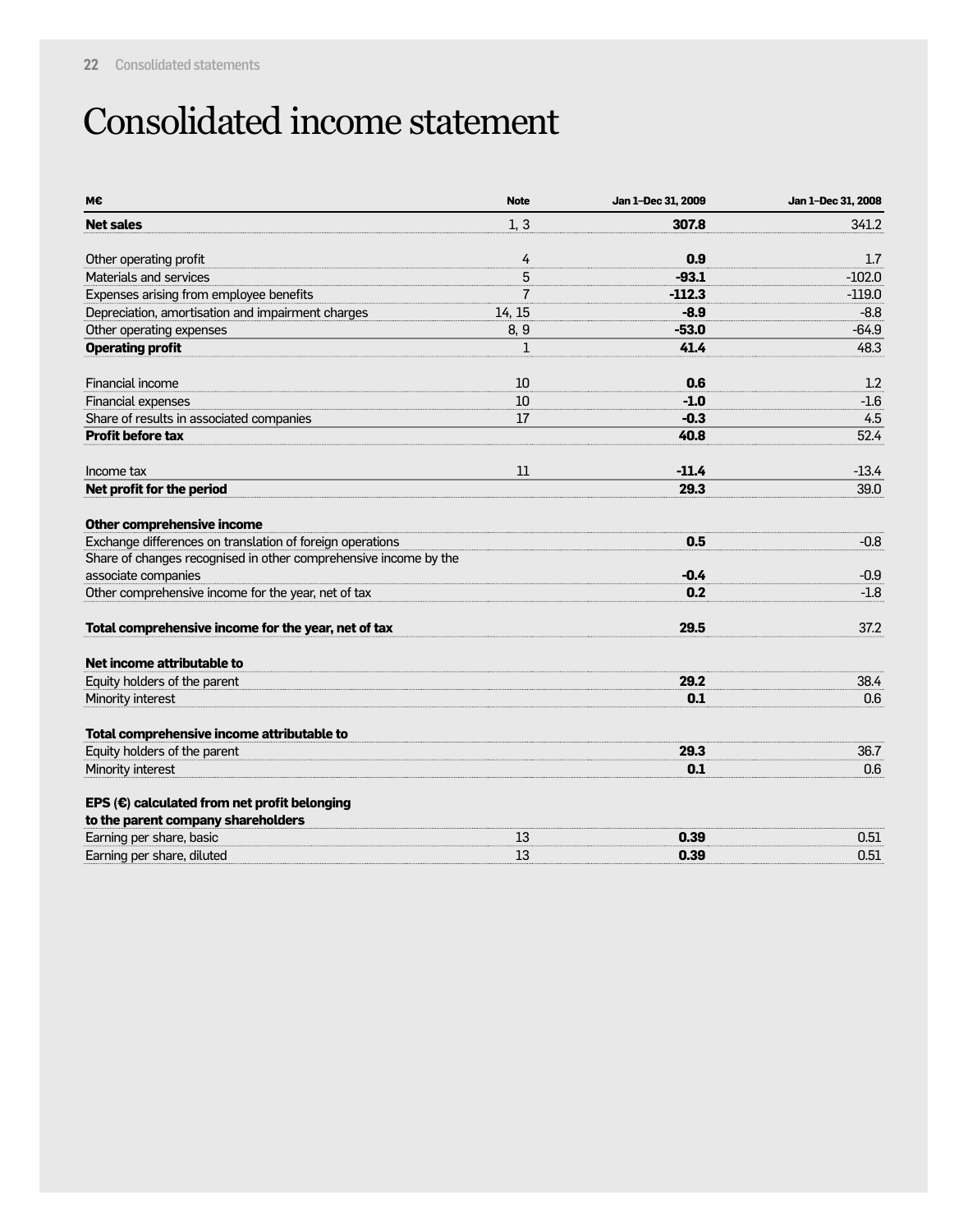### Consolidated balance sheet

| M€                                        | <b>Note</b> | Dec 31, 2009 | Dec 31, 2008 |
|-------------------------------------------|-------------|--------------|--------------|
| <b>ASSETS</b>                             |             |              |              |
| <b>Non-current assets</b>                 |             |              |              |
| Goodwill                                  | 14          | 28.2         | 33.0         |
| Intangible assets                         | 14          | 10.4         | 12.3         |
| Property, plant and equipment             | 15          | 32.0         | 35.2         |
| Investments in associated companies       | 17          | 30.5         | 31.6         |
| Other financial assets                    | 18          | 4.5          | 4.2          |
| Deferred tax assets                       | 25          | 0.7          | 1.3          |
|                                           |             | 106.4        | 117.6        |
| <b>Current assets</b>                     |             |              |              |
| Inventories                               | 19          | 1.5          | $1.5\,$      |
| Tax receivables                           |             | 0.0          | 4.0          |
| Accounts receivable and other receivables | 20          | 25.3         | 27.5         |
| Other short-term financial assets         | 21          | 1.2          | 2.9          |
| Cash and cash equivalents                 | 22          | 21.1         | 13.3         |
|                                           |             | 49.1         | 49.3         |
| <b>Assets, total</b>                      |             | 155.5        | 166.9        |

| M€                                                  | <b>Note</b> | Dec 31, 2009 | Dec 31, 2008 |
|-----------------------------------------------------|-------------|--------------|--------------|
| <b>SHAREHOLDERS' EQUITY AND LIABILITIES</b>         |             |              |              |
| Share capital                                       |             | 44.8         | 44.8         |
| Share premium fund                                  |             | 2.8          | 2.8          |
| Cumulative translation adjustment                   |             | $-0.3$       | $-0.8$       |
| Retained earnings                                   |             | 48.5         | 41.1         |
| Equity attributable to equity holders of the parent | 23          | 95.8         | 87.9         |
| Minority interest                                   |             | 0.2          | 0.6          |
| <b>Shareholders' equity, total</b>                  |             | 96.0         | 88.5         |
| <b>Long-term liabilities</b>                        |             |              |              |
| Interest-bearing liabilities                        | 28          | 2.8          | 3.9          |
| Deferred tax liabilities                            | 25          | 2.5          | 2.5          |
| <b>Pension liabilities</b>                          | 26          | 3.1          | 3.7          |
| Provisions                                          | 27          | 0.1          | 0.1          |
| Other long-term liabilities                         |             | 0.4          | 0.5          |
|                                                     |             | 8.8          | 10.8         |
| <b>Current liabilities</b>                          |             |              |              |
| Interest-bearing liabilities                        | 28          | 1.8          | 15.2         |
| Advances received                                   |             | 12.6         | 12.3         |
| <b>Tax liabilities</b>                              |             | 1.6          | 1.3          |
| Provisions                                          | 27          | 1.0          | 1.0          |
| Accounts payable and other liabilities              | 31          | 33.7         | 37.9         |
|                                                     |             | 50.7         | 67.6         |
| Liabilities, total                                  |             | 59.5         | 78.4         |
| Shareholders' equity and liabilities, total         |             | 155.5        | 166.9        |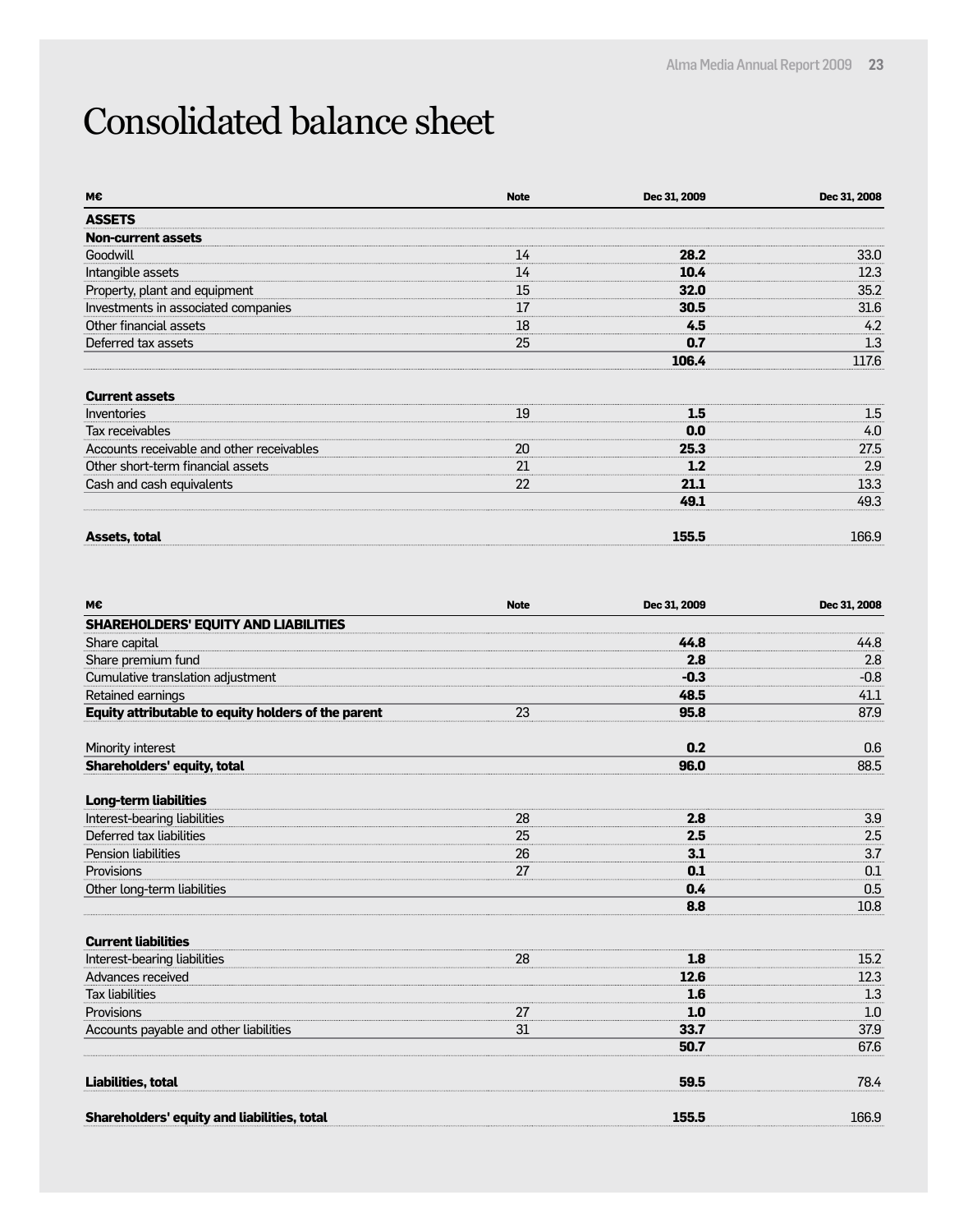### Consolidated cash flow statement

| М€                                                           | <b>Note</b>    | Jan 1-Dec 31, 2009 | Jan 1-Dec 31, 2008 |
|--------------------------------------------------------------|----------------|--------------------|--------------------|
| <b>Cash flow from operating activities</b>                   |                |                    |                    |
| Net profit for the period                                    |                | 29.3               | 39.0               |
| Adjustments                                                  |                | 19.5               | 17.5               |
| Change in working capital                                    |                | $-0.8$             | 4.0                |
| Dividend received                                            |                | 1.8                | 4.5                |
| Interest received                                            |                | 0.4                | 0.9                |
| Interest paid                                                |                | $-1.0$             | $-1.6$             |
| Taxes paid                                                   |                | $-6.2$             | $-17.5$            |
| Net cash provided by operating activities                    |                | 43.1               | 46.9               |
| <b>Cash flow from investing activities</b>                   |                |                    |                    |
| Investments in tangible and intangible assets                |                | $-4.2$             | $-4.2$             |
| Proceeds from disposal of tangible and intangible assets     |                | 0.0                | 1.0                |
| Other investments                                            |                | 0.0                | $-1.2$             |
| Proceeds from disposal of other investments                  |                | 2.0                | 0.8                |
| Loans granted                                                |                | $-0.1$             | 0.0                |
| Subsidiary shares purchased                                  | $\overline{2}$ | $-0.8$             | $-4.0$             |
| Proceeds from disposal of subsidiary shares                  |                | 6.2                | 0.0                |
| Acquisition and sales of associated company                  | 17             | $-2.5$             | 6.5                |
| Net cash used in investing activities                        |                | 0.7                | $-1.0$             |
| <b>Cash flow before financing activities</b>                 |                | 43.9               | 45.8               |
| <b>Cash flow from financing activities</b>                   |                |                    |                    |
| Short-term loans raised                                      |                | 17.8               | 35.0               |
| Short-term loans, repayments                                 |                | $-32.7$            | $-24.3$            |
| Increase (-) or decrease (+) in interest-bearing receivables | 21             | 1.7                | 0.0                |
| Dividends paid and capital repayment                         | 23             | $-23.0$            | $-67.8$            |
| Net cash used in financing activities                        |                | $-36.1$            | $-57.1$            |
| Change (increase + / decrease -) in cash funds               |                | 7.8                | $-11.2$            |
| Cash and cash equivalents at start of period                 | 22             | 13.3               | 24.8               |
| Impact of changes in foreign exchange rates                  |                | 0.1                | $-0.2$             |
| Cash and cash equivalents at close of period                 | 22             | 21.1               | 13.3               |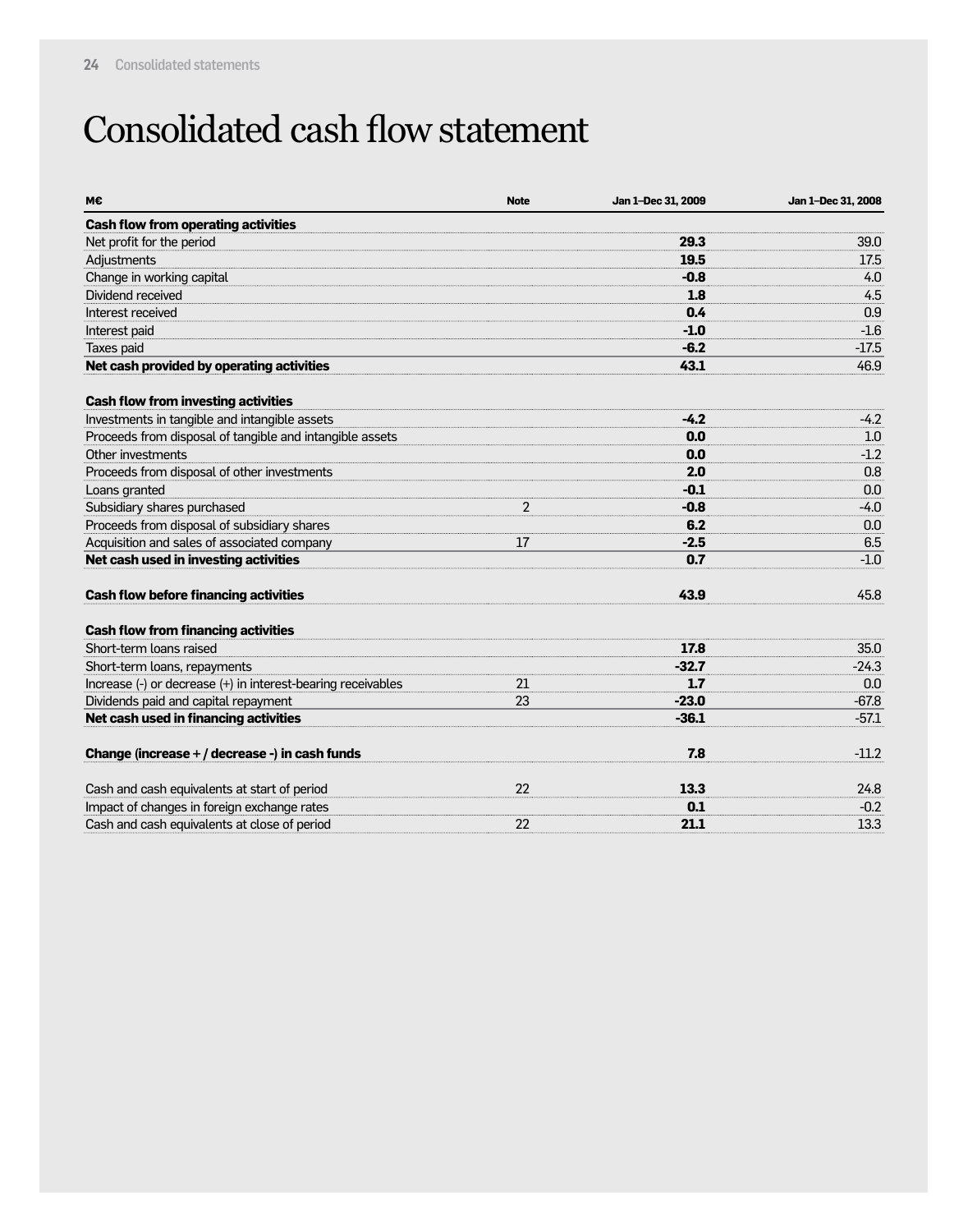#### **Further details for statement of cash flow**

| M€                                                                   | <b>Note</b> | Jan 1-Dec 31, 2009 | Jan 1-Dec 31, 2008 |
|----------------------------------------------------------------------|-------------|--------------------|--------------------|
| Cash flow from operating activities                                  |             |                    |                    |
| Adjustments                                                          |             |                    |                    |
| Depreciation, amortisation and impairment charges                    | 14, 15      | 8.9                | 8.8                |
| Share of results in associated companies                             | 17          | 0.3                | -4.5               |
| Capital gains/(losses) on sale of fixed assets and other investments |             | $-1.0$             | $-1.4$             |
| Financial income and expenses                                        | 10          | 0.3                | 0.4                |
| Taxes                                                                | 11          | 11.4               | 13.4               |
| Change in provisions                                                 | 27          | 0.0                | 0.7                |
| Other adjustments                                                    |             | $-0.6$             | 0.1                |
| Adjustments, total                                                   |             | 19.5               | 17.5               |
| Change in working capital                                            |             |                    |                    |
| Change in accounts receivable                                        |             | 1.0                | 2.4                |
| Change in inventories                                                |             | 0.0                | $-0.1$             |
| Change in accounts payable                                           |             | $-1.9$             | 1.8                |
| Change in working capital, total                                     |             | $-0.8$             | 4.0                |
| Cash flow from investing activities                                  |             |                    |                    |
| Investments financed through finance leases                          |             | $-1.4$             | $-4.2$             |
| Gross capital expenditure, payment-based *)                          |             | $-7.4$             | $-9.3$             |
| Investments, total                                                   |             | $-8.8$             | $-13.5$            |

\*) Investments in tangible and intangible assets, investments in securities, subsidiary shares purchased, associated company shares purchased.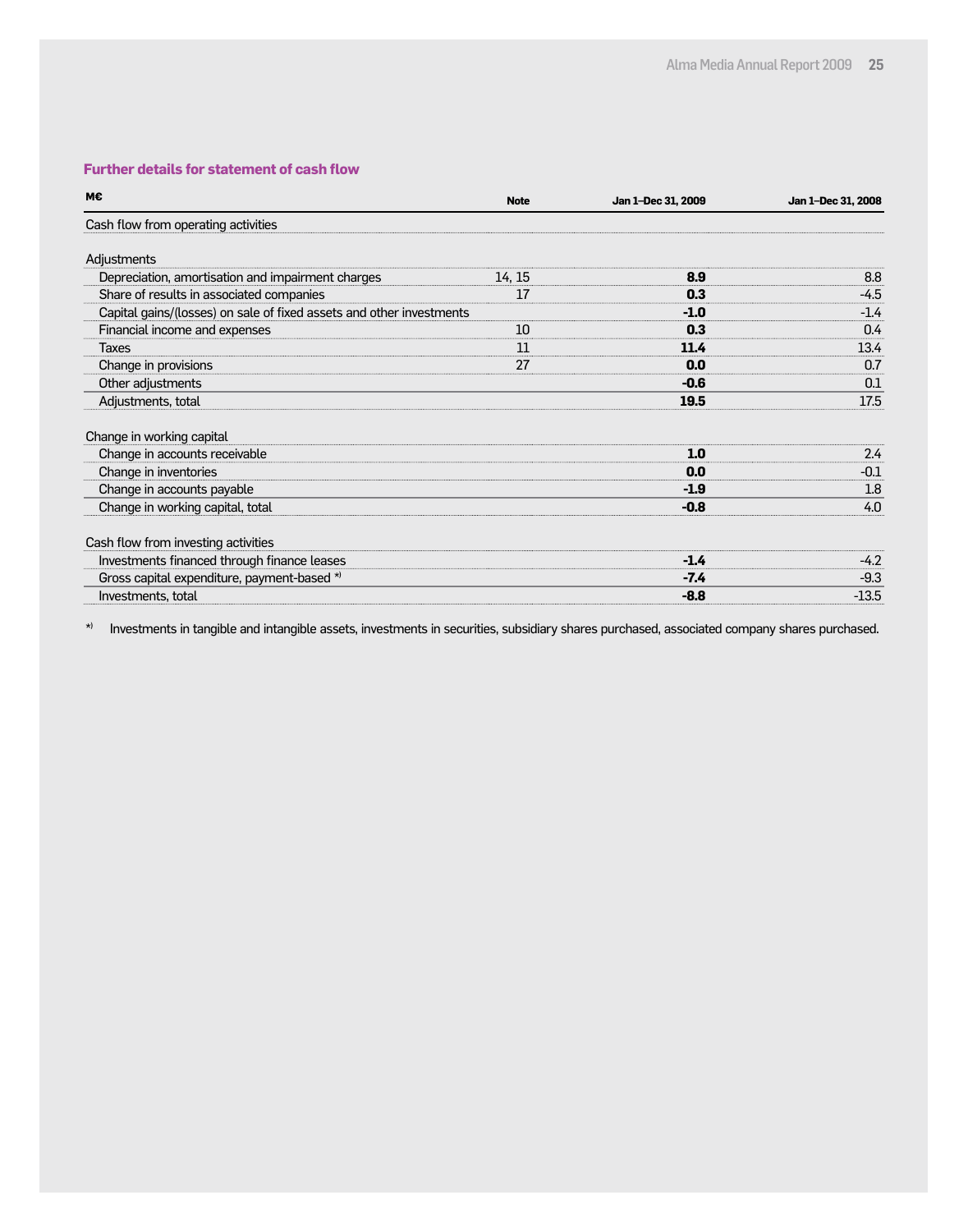### Statement of changes in Group's shareholders' equity

|                                          | Share of equity belonging to parent company owners |                         |                                 |                                   |                             |              |                             |                        |
|------------------------------------------|----------------------------------------------------|-------------------------|---------------------------------|-----------------------------------|-----------------------------|--------------|-----------------------------|------------------------|
| M€                                       | <b>Note</b>                                        | <b>Share</b><br>capital | <b>Share</b><br>premium<br>fund | <b>Translation</b><br>differences | <b>Retained</b><br>earnings | <b>Total</b> | <b>Minority</b><br>interest | <b>Equity</b><br>total |
| Shareholders' equity Dec 31, 2007 (IFRS) | 24                                                 | 44.8                    | 2.8                             | 0.0                               | 70.0                        | 117.7        | 0.6                         | 118.3                  |
| Dividend payment by parent company       |                                                    |                         |                                 |                                   | $-67.2$                     | $-67.2$      | 0.0                         | $-67.2$                |
| Dividend payment by Group company        |                                                    |                         |                                 |                                   | 0.0                         | 0.0          | $-0.6$                      | $-0.6$                 |
| Share of items recognised directly in    |                                                    |                         |                                 |                                   |                             |              |                             |                        |
| associated company's equity              |                                                    |                         |                                 |                                   |                             | 0.0          |                             | 0.0                    |
| Share-based payments                     |                                                    |                         |                                 |                                   | 0.8                         | 0.8          |                             | 0.8                    |
| Other comprehensive income               |                                                    |                         |                                 | $-0.8$                            | 37.4                        | 36.6         | 0.6                         | 37.2                   |
| Shareholders' equity Dec 31, 2008 (IFRS) | 24                                                 | 44.8                    | 2.8                             | $-0.8$                            | 41.1                        | 87.9         | 0.6                         | 88.5                   |
| Dividend payment by parent company       |                                                    |                         |                                 |                                   | $-22.4$                     | $-22.4$      |                             | $-22.4$                |
| Dividend payment by Group company        |                                                    |                         |                                 |                                   |                             |              | $-0.6$                      | $-0.6$                 |
| Share of items recognised directly in    |                                                    |                         |                                 |                                   |                             |              |                             |                        |
| associated company's equity              |                                                    |                         |                                 |                                   | 0.2                         | 0.2          |                             | 0.2                    |
| Share-based payments                     |                                                    |                         |                                 |                                   | 0.7                         | 0.7          |                             | 0.7                    |
| Other comprehensive income               |                                                    |                         |                                 | 0.5                               | 28.9                        | 29.4         | 0.1                         | 29.5                   |
| Shareholders' equity Dec 31, 2009 (IFRS) | 24                                                 | 44.8                    | 2.8                             | $-0.3$                            | 48.5                        | 95.8         | 0.2                         | 96.0                   |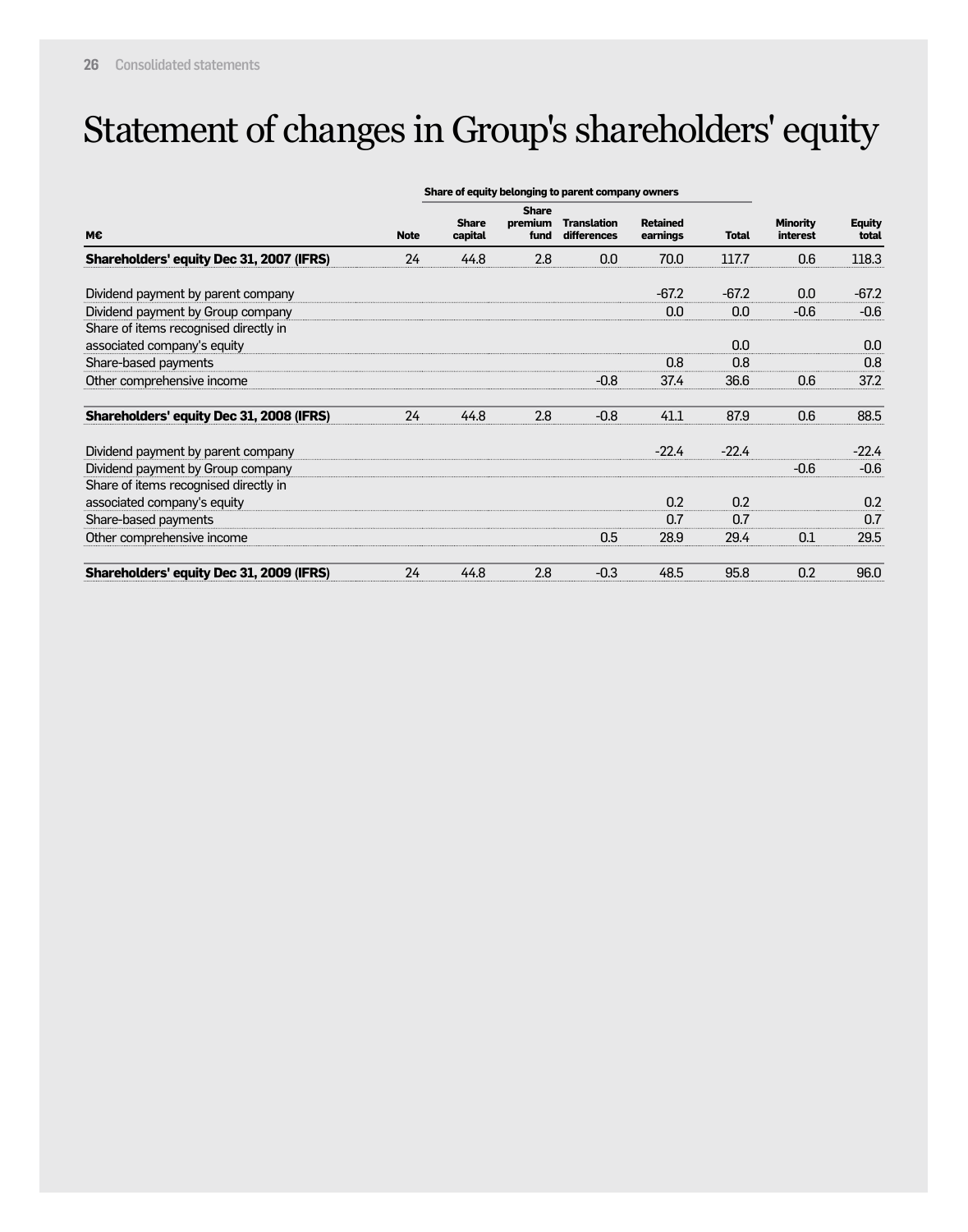### Accounting principles used in the consolidated financial statements

#### **General**

Alma Media Group publishes newspapers, distributes business information and maintains online (internet) marketplaces. The parent company, Alma Media Corporation, is a Finnish public limited company incorporated under Finnish law. Its registered office is in Helsinki, address: Eteläesplanadi 20, PO Box 140, FI-00101 Helsinki, Finland. A copy of the financial statements is available on the company's website at www.almamedia.fi or from the head office of the parent company.

On February 11, 2010, the Board of Directors approved the consolidated financial statements for publication. According to the Finnish Limited Liability Companies Act, shareholders have the opportunity to approve or reject the financial statements at the General Meeting of Shareholders held after publication. It is also possible to amend the financial statements at the General Meeting of Shareholders.

The figures in the financial statements are independently rounded.

#### **Consolidated financial statements**

The consolidated financial statements have been prepared in accordance with the International Financial Reporting Standards, IFRS, applying the IAS and IFRS standards and the SIC and IFRIC interpretations in effect on December 31, 2009. International Financial Reporting Standards refer to the standards, and their interpretations, approved for application in the EU in accordance with the procedure stipulated in the EU's regulation (EC) no 1606/2002 and embodied in Finnish accounting legislation and the statutes enacted under it. The notes to the consolidated financial statements also comply with Finnish accounting standards and the provisions of the Limited Liability Companies Act.

The Group adopted IFRS accounting principles during 2005 and in this connection has applied IFRS 1 (First-Time Adoption), the transition date being January 1, 2004.

The consolidated financial statements are based on the purchase method of accounting unless otherwise specified in the accounting principles described below.

The Group's parent company, Alma Media Corporation (corporate ID code FI19447574, and called Almanova Corporation until November 7, 2005), was established on January 27, 2005. The company acquired the shares of the previous Alma Media Corporation (corporate ID code FI14495809) during 2005. The acquisition proceeded in stages with Almanova Corporation first acquiring a 12.5% holding as a result of an exchange and purchase offer. The privileged share issue to shareholders of the old Alma Media, pursuant to this offer, was recorded in the Trade Register on April 28, 2005. Almanova Corporation then acquired a 40.2% holding from Bonnier & Bonnier AB and Proventus Industrier AB on November 2, 2005. Almanova acquired the

remaining 47.3% of the shares of the old Alma Media in a privileged share issue on November 7, 2005.

The acquisition has been treated in the consolidated accounts as a reverse acquisition based on IFRS 3. This means that the acquiring company is the old Alma Media Corporation and the company being acquired is the Group's current legal parent company, Almanova Corporation. The Finnish Financial Supervision Authority published its position on this matter on January 26, 2006. In the consolidated financial statements, the acquisition date is the situation before the exchange and purchase offer that started on April 28, 2005, in which Almanova offered new shares in exchange for shares in the old Alma Media. Before the start of the exchange and purchase offer Almanova had no other significant assets than the funds, one million euros, received when it was established. The net fair value of the assets, liabilities and contingent liabilities on the acquisition date do not differ from their carrying values in the company's accounts. The acquisition cost is equivalent to the net fair value of the assets, liabilities and contingent liabilities and therefore no goodwill has arisen.

The accounting principles adopted for the reverse acquisition apply only to the consolidated financial statements.

#### **Impacts of standards adopted during 2009**

The Group has applied the following standards and interpretations from January 1, 2009:

• IAS 1 Presentation of Financial Statements (revised) The changes primarily affected the presentation of calculations of the statement of comprehensive income and the statement of changes in equity. In addition, the revised standard has introduced many changes in the terminology used in other standards and in the names of some financial statement calculations. The calculation principle of Earnings per Share has remained unchanged.

• IFRS 7 Financial Instruments: Disclosures – Enhance-

ment of financial instruments disclosures (amendment) The amendments were published in March 2009 because of the international credit crisis. They introduce a three-level hierarchy for measurement disclosures of fair values of financial instruments. According to the amended standard, additional disclosures are provided about the relative reliability of fair value measurements. In addition, the amendments clarify and enhance the existing requirements for the disclosure of liquidity risk. These changes have increased the number of notes to the consolidated financial statements concerning the above items.

• IAS 23 Borrowing Costs (revised) The revised standard requires that the borrowing costs incurred by the acquisition, construction or production of eligible assets, such as a production plant, are included in the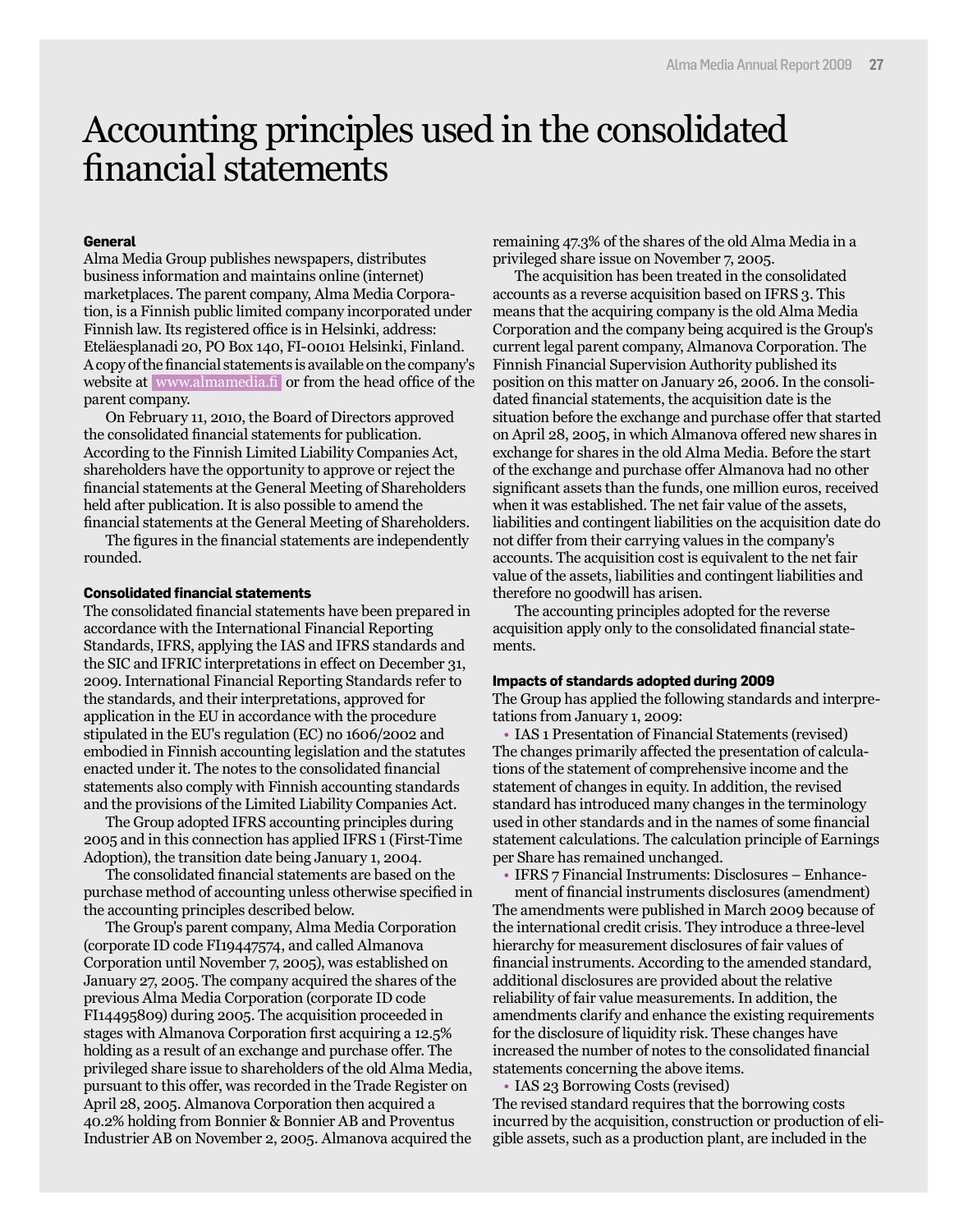acquisition cost of said asset. In accordance with the method accepted earlier, the Group has recognised borrowing costs as expenses in the financial period during which they have been incurred. The interpretation has not had any effect on the consolidated financial statements.

• IFRS 2 Share-based Payment – Vesting Conditions and Cancellations (amendment)

The amendments to the standard require that all non-vesting conditions are considered in the determination of the fair value of issued equity instruments. In addition, the amendments clarify the instructions concerning the accounting treatment of cancellations. The amendments have not had any effect on the consolidated financial statements.

#### Improvements to IFRSs, May 2008

Through the Annual Improvements process, minor, non-urgent amendments to standards are collected in a single document and adopted once a year. Amendments included in this project concern a total of 34 standards. The effects of the amendments differ by standard, but the amendments have been insignificant to the consolidated financial statements.

• IFRIC 12 Service Concession Arrangements The Group has no agreements meant in this interpretation with the public sector in the closing or previous financial periods.

• IFRIC 13 Customer Loyalty Programmes The Group has no customer loyalty programmes meant in this interpretation, therefore the amendment has not had any effect on the consolidated financial statements.

• IFRIC 15 Agreements for the Construction of Real Estate The interpretation provides instructions about which standard should be applied to recognising income from the construction of real estate and the times for recognising the income from real estate construction projects. The interpretation has not had any effect on the consolidated financial statements as the Group does not operate in the construction industry.

- IAS 1 Presentation of Financial Statements (amendment)
- IAS 32 Financial Instruments: Presentation Puttable Instruments and Obligations Arising on Liquidation (amendment)

The amendments to the standards require that puttable equity instruments fulfilling certain criteria are treated as equity instead of the earlier practice of considering them financial liabilities. The adoption of the amended standards has not had any effect on the consolidated financial statements.

- IFRIC 9 Reassessment of Embedded Derivatives (amendment)
- IAS 39 Financial Instruments: Recognition and Measurement – Embedded Derivatives Assessment (amendment)

These amendments clarify that when a financial asset item is removed from financial assets measured at fair value through profit or loss, all embedded derivatives have to be reassessed and, if necessary, treated separately in the financial statements. These amendments have not had any effect on the consolidated financial statements.

• IFRIC 16 Hedges of a Net Investment in a Foreign Operation

The interpretation clarifies the accounting for hedging a net investment in a foreign operation in the consolidated financial statements. The interpretation has not had any significant effect on the consolidated financial statements.

• IFRS 8 Operating Segments

Segment information presented in accordance with IFRS 8 must be based on the entity's internal reports to the management and the principles observed in these reports. The adoption of IFRS 8 did not significantly change the information on segments as the Group's published segment information was already based on the Group's internal reporting structure.

• IAS 32 Financial Instruments: Presentation – Classification of Rights Issues (amendment, effective for financial

periods commencing on February 1, 2010 or thereafter) The amendment concerns the accounting method (classification) of shares, options or subscription rights issued in a currency other than the issuer's operational currency. The amendments do not have a significant effect on the future consolidated financial statements. The amendment to IAS 32 has been approved for application within the EU in December 2009.

#### **Comparability of consolidated financial statements**

The 2009 and 2008 financial years are comparable. The company has no discontinued operations to report in the 2008–2009 financial periods.

#### **Subsidiary companies**

All subsidiaries are consolidated in the Group's financial statements. Subsidiaries are companies in which the Group has a controlling interest. A controlling interest arises when the Group holds more than half of the voting power or over which the Group otherwise exercises the right of control. The right of control means the right to control the company's business and financial principles in order to extract benefit from its operations. The accounting principles applied in the subsidiaries have been brought into line with the IFRS principles applied in the consolidated financial statements. Mutual holdings are eliminated using the purchase method. Subsidiaries acquired are consolidated from the time when the Group gains the right of control, and divested subsidiaries until the Group ceases to exercise the right of control. As permitted by IFRS 1, acquisitions taking place prior to the transition date are not IFRS-adjusted but are left at their previous FAS values. All intragroup transactions, receivables, liabilities and profits are eliminated in the consolidated financial statements. The distribution of the net profit for the year between the parent company owners and minority interest shareholders is shown in the statement of comprehensive income. The amount of shareholders' equity attributable to minority interests is shown as a separate item in the balance sheet under shareholders' equity. The amount of accumulated losses attributable to minority interests is recognised in the consolidated accounts only up to the amount of their investment.

#### **Associated companies**

Associated companies are those in which the Group has a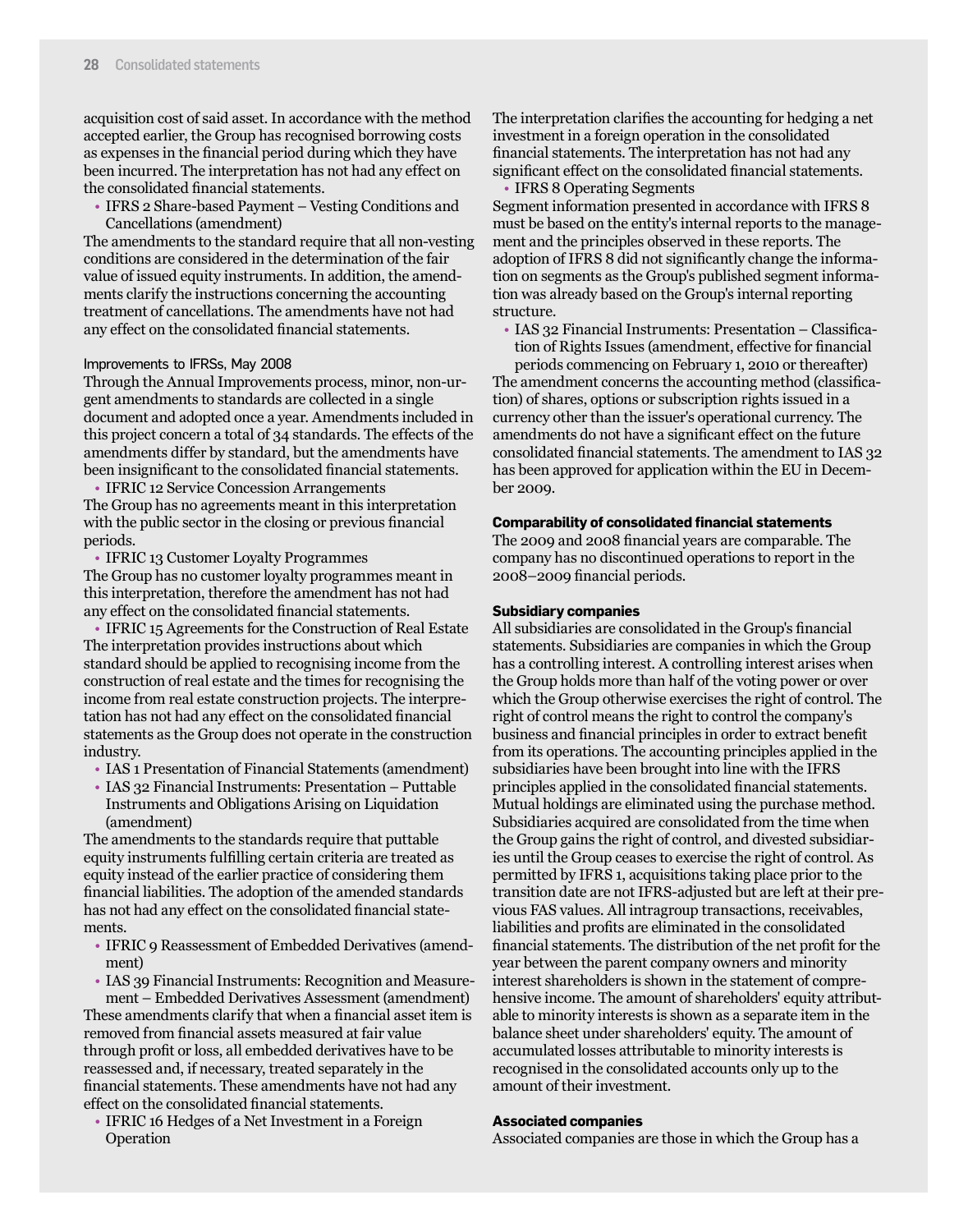significant controlling interest. A significant controlling interest arises when the Group holds 20% or more of the company's voting power or over which the Group otherwise is able to exercise significant control. Associated companies are consolidated using the equity method. Investments in associated companies include any goodwill arising from their acquisition. If the Group's share of the associated company's losses exceeds the book value of the investment, this investment is entered at zero value in the balance sheet and any losses in excess of this value are not recognised unless the Group has obligations with respect to the associated company. The Group's share of the results of its associated companies is shown as a separate item under operating profit.

#### **Joint venture entities**

Joint venture entities are companies in which the Group exercises joint control with one or more other parties. In Alma Media, jointly controlled assets are shares in the joint venture Mascus A/S established in 2007 and in mutually owned property companies and housing companies. Joint venture entities are consolidated in accordance with the proportionate consolidation method permitted under IAS 31 (Interests in Joint Ventures).

#### **Translation of items denominated in foreign currencies**

Figures in the consolidated financial statements are shown in euros, the euro being the functional and presentation currency of the parent company. Foreign currency items are entered in euros at the rates prevailing at the transaction date. Monetary foreign currency items are translated into euros using the rates prevailing at the balance sheet date. Non-monetary foreign currency items are measured at their fair value and translated into euros using the rates prevailing at the measurement date. In other respects non-monetary items are measured at the rates prevailing at the transaction date. Exchange rate differences arising from sales and purchases are treated as additions or subtractions respectively in the statement of comprehensive income. Exchange rate differences related to loans and loan receivables are taken to other financial income and expenses in the profit or loss for the period.

The income statements of foreign Group subsidiaries are translated into euros using the weighted average rates during the period, and their balance sheets at the rates prevailing on the balance sheet date. Translation differences arising from the consolidation of foreign subsidiaries and associated companies are entered under shareholders' equity. Goodwill arising from the acquisition of foreign companies is treated as assets and liabilities of the foreign units in question and translated into euros at the rates prevailing on the balance sheet date. Exchange differences arising on a monetary item that forms part of the reporting entity's net investment in the foreign operation shall be recognised in the balance sheet and reclassified from equity to profit or loss on disposal of the net investment.

**Assets available for sale and discontinued operations** Assets available for sale, and the assets related to the

discontinued operation that are classified as available for sale, are measured at the lower of their book value or their fair value less the costs arising from their sale.

In the 2008 accounts, the Group's long-term receivable from the associated company AP-Paino Oy is shown in the balance sheet under assets available for sale. Alma Media has sold its shares in the company in December 2008. The Group does not have assets classified under assets available for sale in the financial statements for 2009.

#### **Recognition principles**

Reported net sales include the income from the sale of goods and services at fair value and adjusted by indirect taxes, discounts and foreign currency exchange rate differences. Income from the sale of goods is recognised when the material risks and rewards incidental to ownership of the goods have been transferred to the buyer. Rental income is recognised in equal instalments over the rental period. Income from services is recognised in accordance with their percentage of completion at the balance sheet date. Licence and royalty income is recognised in accordance with the actual content of the agreement.

#### **Employee benefits**

Employee benefits cover short-term employee benefits, other long-term benefits, termination benefits, and post-employment benefits. Short-term employee benefits include, among others, salaries and benefits in kind, annual holidays and bonuses. Other long-term benefits include, for example, a celebration, holiday or remuneration (eg bonuses for years of service) based on a long period of service. Termination benefits are benefits that are paid due to the termination of an employee's contract and not from service in the company.

Post-employment benefits comprise pension and benefits to be paid after termination of the employee's contract, such as life insurance and healthcare. These benefits are classified as either defined contribution or defined benefit plans. The Group has both forms of benefit plans.

Payments made under defined contribution plans are entered in the profit or loss in the period which the payment applies to. The disability pension component of the Finnish Employees' Pension System (TEL) handled by insurance companies was reclassified under IFRS as a defined contribution plan from the beginning of 2006. Accordingly, this is treated as a defined contribution plan in the financial statements.

Defined benefit plans are all those that do not meet the criteria for a defined contribution plan. In Alma Media Group, supplementary pension obligations arising from voluntary plans are treated as defined benefit plans. In a defined benefit pension plan, the company is left with additional obligations also after the payment for the period is made. Actuarial calculations are acquired annually for plans classified as defined benefit plans as a basis for entering the expense, debt or asset item. Debt entered in the balance sheet is the difference between the present value of the pension obligation and the fair value of the plan assets, on the one hand, and the unrecognised actuarial profits and losses on the other.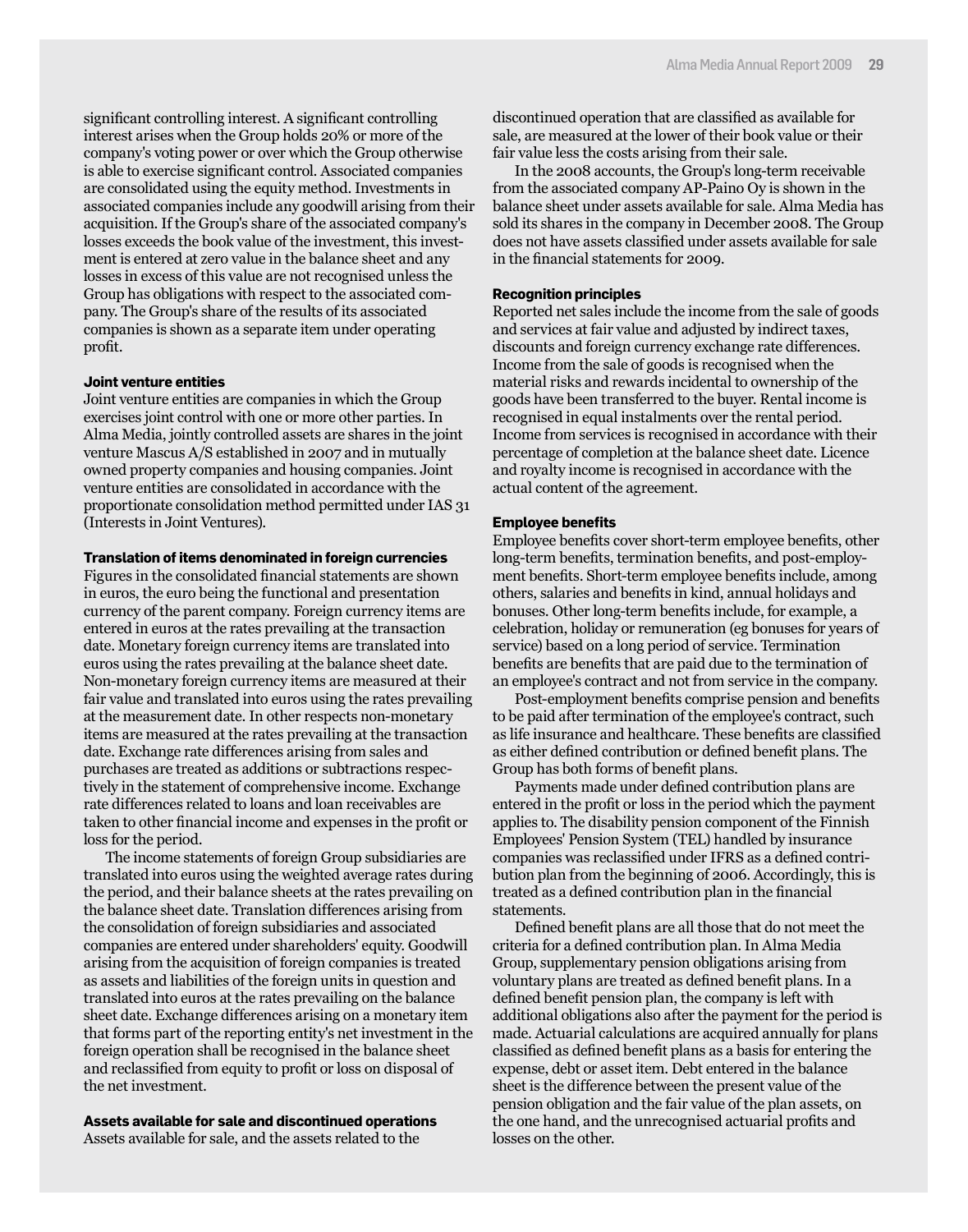Obligations arising from defined benefit plans are calculated using actuarial assumptions. These are divided into demographic and economic assumptions. Demographic assumptions are mortality rates, termination rates and the commencement of disability. Economic assumptions are the discount rate, future salary levels, the expected yield from the plan's assets, and estimated rate of inflation.

Alma Media applies the corridor method in the treatment of actuarial gains and losses, under which actuarial gains and losses are entered in the balance sheet. The accumulated unrecognised actuarial gains and losses, net, are entered in the profit or loss if at the end of the previous period they exceed the greater of the following: 10% of the present value of the defined benefit obligation on the day in question (before deduction of plan assets), or 10% of the fair value of the plan assets on the day in question. These limits are calculated for, and applied to, each defined benefit plan separately. The portion of the actuarial gains and losses entered in the profit or loss for each defined benefit plan is the excess divided by the expected average remaining service lives of the participating employees, ie the portion for only one year.

#### **Share-based payments**

Stock option schemes under which options have been granted after November 7, 2002 but which did not give their holders rights before January 1, 2005 (the vesting period) are measured at their fair value at the time of issue and entered as an expense in the profit or loss during the vesting period. Option schemes predating this date are not entered as an expense. On the balance sheet date, December 31, 2009, Alma Media has current stock option schemes for senior management launched in spring 2006 and spring 2009, respectively. The 2006 and 2009 stock options are measured at fair value on the date of issue and expensed during the vesting period. The expense determined at the time of issue is based on the Group's estimate of the number of stock options that are expected to generate rights at the end of the vesting period. Their fair value is determined using the Forward Start Option Rubinstein (1990) model based on the Black–Scholes option pricing model. The Group updates the estimate of the final amount of options on each balance sheet date. When the stock options are exercised, the cash payments received from the subscription of shares, adjusted for transaction costs, are entered in shareholders' equity. The 2006 and 2009 stock option schemes and their impacts on the profit or loss and balance sheet are described in the notes to the financial statements.

#### **Leasing agreements**

Leases applying to tangible assets in which the Group holds a significant share of the risks and rewards incremental to their ownership are classified as finance leases. These are recognised in the balance sheet as assets and liabilities at the lower of their fair value or the present value of the required minimum lease payments at inception of the lease. Assets acquired through finance leases are depreciated over their useful life, or over the lease term, if shorter. Lease obligations are included under interest-bearing liabilities.

Other leases are those in which the risks and rewards incremental to ownership remain with the lessor. When the Group is the lessee, lease payments related to other leases are allocated as expenses on a straight-line basis over the lease term. When the Group is the lessor, lease income is entered in the profit or loss on a straight-line basis over the lease term.

The Group has made purchasing agreements that include a lease component. Any such arrangements in effect are treated according to the IFRIC 4 interpretation and the arrangements are accounted for based on their actual content.

The Group's current purchasing agreements that include a lease component are treated as other leases in accordance with IAS 17.

#### **Income taxes**

The tax expense in the profit or loss comprises the tax based on the company's taxable income for the period together with deferred taxes. The tax based on taxable income for the period is the taxable income calculated on the applicable tax rate in each country of operation. The tax is adjusted for any tax related to previous periods.

Deferred tax assets and liabilities are recognised on all temporary differences between their book and actual tax values. Deferred tax is not calculated if the difference is not expected to be reversed in the foreseeable future. Deferred taxes are calculated using the tax rates enacted by the balance sheet date. Deferred tax assets are recognised to the extent that it is probable that taxable profit will be available against which the deductible temporary differences can be utilised. A deferred tax liability is recognised on non-distributed retail earnings of subsidiaries when it is likely that the tax will be paid in the foreseeable future.

Deferred tax assets and liabilities are netted by the company when they relate to income tax levied by the same tax authority and when the tax authority permits the company to pay or receive a single net tax payment.

#### **Property, plant and equipment**

Property, plant and equipment are measured at cost less depreciation, amortisation and impairment losses. Straightline depreciation is entered on the assets over their estimated useful lives. Depreciation is not entered on land. The estimated useful lives are:

| <b>Buildings</b>                         | $30 - 40$ years |
|------------------------------------------|-----------------|
| <b>Structures</b>                        | 5 years         |
| Machinery and equipment                  | $3-10$ years    |
| Large rotation printing presses 20 years |                 |

When an item of property, plant and equipment is replaced, the costs related to this new item are capitalised. The same procedure is applied in the case of major inspection or service operations. Other costs arising later are capitalised only when they give the company added economic benefit from the asset. All other expenses, such as normal service and repair procedures, are entered as an expense in the profit or loss as they arise.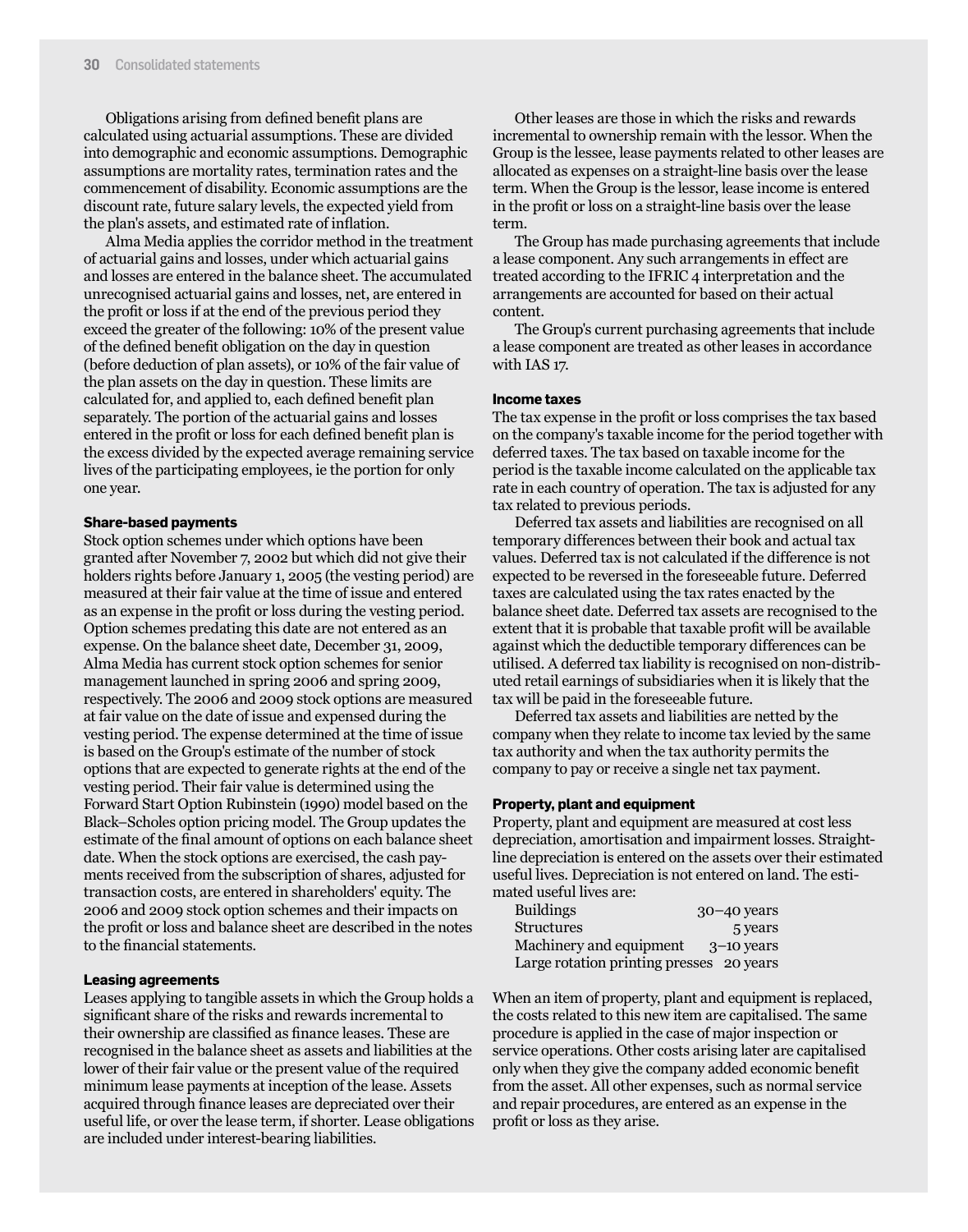#### **Intangible assets**

Goodwill represents the excess of the acquisition cost over the Group's share of the net fair values of the acquired company's assets at the time of acquisition. Goodwill is applied to cash-generating units and tested on the transition date and thereafter annually for impairment. Goodwill is measured at the original acquisition cost less impairment losses.

Research costs are entered as an expense in the period in which they arise. Development costs are capitalised when it is expected that the intangible asset will generate future economic added value and the costs arising from this can be reliably determined.

Patents, copyright and software licences with a finite useful life are shown in the balance sheet and expensed on a straight-line basis in the profit or loss during their useful lives. No depreciation is entered on intangible assets with an indefinite useful life; instead, these are tested annually for impairment. In Alma Media, intangible assets with an indefinite useful life are trademarks measured at fair value at the time of acquisition.

The useful lives of intangible assets are 3–10 years.

#### **Inventories**

Inventories are materials and supplies, work in progress and finished goods. Fixed overhead costs are capitalised to inventories in manufacturing. Inventories are measured at the lower of their acquisition cost or net realisable value. The net realisable value is the sales price expected to be received on them in the normal course of business less the estimated costs necessary to bring the product to completion and the costs of selling. The acquisition cost is defined by the FIFO (first-in-first-out) method. Within Alma Media, inventories mainly comprise the production materials used for newspaper printing.

#### **Financial assets, derivative contracts and hedge accounting**

The Group's financial assets have been classified into the following categories as required by IAS 39: financial assets at fair value through profit or loss, held-to-maturity investments, loans and receivables, and available-for-sale financial assets. Financial assets are classified according to their purpose when acquired and at the time of acquisition.

Financial assets at fair value are being entered in the profit or loss in the period during which they arise. The derivative financial instruments used by the Group also fall into this category. The company does not apply hedge accounting.

The company employs derivative instruments to hedge against changes in paper and electricity prices. For this purpose the company has entered into commodity derivative contracts. These are measured at their fair value on the balance sheet date and changes in the fair value of paper derivatives are entered under Material Purchases and of electricity derivatives under Other Operating Costs in the profit or loss.

Financial assets belonging under Loans and Other

Receivables are valued at their amortised cost. In Alma Media, this group consists of accounts receivable and other receivables. The amount of uncertain receivables is estimated based on the risks associated with individual items. Credit losses are entered as an expense in the profit or loss.

Investments held to maturity are financial assets that mature on a given date and which the Group intends and is able to keep until this date. These are measured at amortised cost.

Financial assets available for sale are measured at their fair value and the change in fair value is entered in the revaluation fund under shareholders' equity. This category comprises financial assets that are not classified in any of the other categories. The Group also classifies investments in unquoted shares in this category, but these investments are measured at acquisition cost in the financial statements because they cannot be reliably valued at fair value.

Cash funds consist of cash, demand and time deposits, and other short-term highly liquid investments.

The transaction date is generally used when recognising financial instruments. Cash and cash equivalents are removed from the balance sheet when the Group has lost the contractual right to the cash flows or when the Group has transferred a substantial portion of the risks and income to an external party.

#### **Financial liabilities and borrowing costs**

Financial liabilities are initially entered in the accounts at fair value. Later all financial liabilities are measured at amortised cost. Financial liabilities are included in current and long-term liabilities and can be interest-bearing or non-interest bearing.

Costs arising from interest-bearing liabilities are expensed in the period in which they arise. The Group has not capitalised its borrowing costs because the Group does not incur borrowing costs on the purchase, building or manufacturing of an asset in the manner specified in IAS 23.

#### **Provisions**

Provisions are recognised when the Group has a present legal or constructive obligation as a result of past events, and when it is probable that an outflow of resources will be required to settle the obligation and a reliable estimate of the amount of the obligation can be made. Provisions are measured at the present value of the costs required to fulfil the obligation. The provision is discounted if the time-value of the money is significant with respect to the size of the provision. Examples of provisions entered by Alma Media are rental expenses on vacant office premises (loss-making agreements), provisions to cover restructuring costs, and pension obligation provisions on unemployment pension insurance.

A provision is entered on loss-making agreements when the immediate costs required to fulfil the obligation exceed the benefits available from the agreement. A restructuring provision is entered when the Group has prepared and started to put into effect a detailed restructuring plan or has informed employees about this.

The Group prepares monthly and quarterly estimates on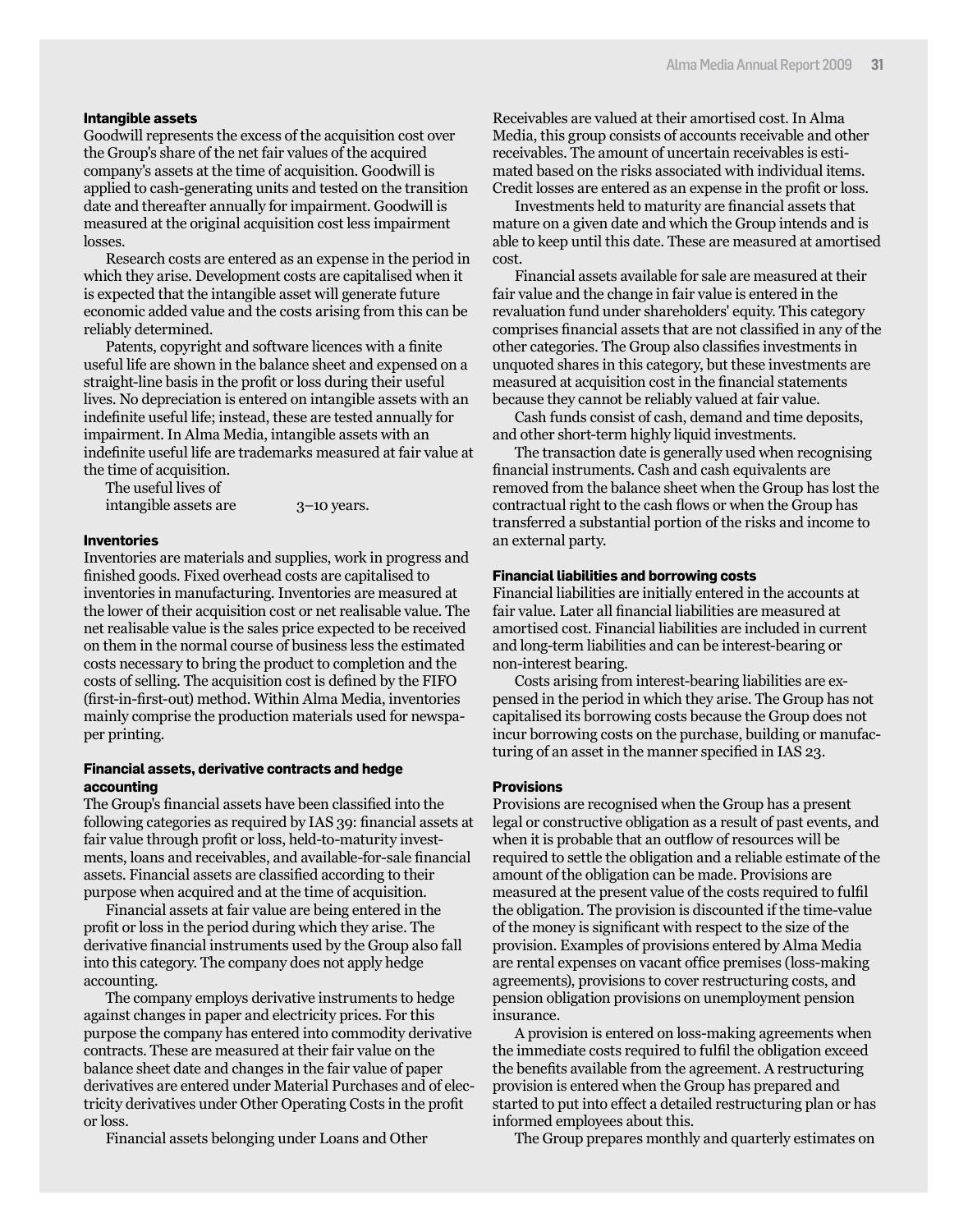the adequacy of the provisions, and the amounts are adjusted based on actual expenses and changes in estimates.

#### **Impairments**

On each balance sheet date, Alma Media assesses the carrying amounts of its assets to determine whether there is any indication of impairment. If any such indication exists, the recoverable amount of the asset is estimated. In addition, the recoverable amount of the following assets is assessed annually whether or not indications of impairment exist: goodwill and intangible assets with an indefinite useful life, and capitalised development costs for projects in progress. The recoverable amounts of intangible and tangible assets are determined as the higher of the fair value of the asset less cost to sell, or the value in use. Impairment losses are recognised when the carrying amount of the asset or cash-generating unit exceeds the recoverable amount. Impairment losses are recognised in the profit or loss. An impairment loss may be reversed if circumstances regarding the intangible or tangible assets in question change. Impairment losses recognised on goodwill are never reversed.

#### **Operating profit**

The operating profit is the net amount formed when other operating profit is added to net sales, and the following items are then subtracted from the total: material and service procurement costs adjusted for the change in inventories of finished and unfinished products; the costs arising from employee benefits; depreciation, amortisation and impairment costs; and other operating expenses. All other items in the profit or loss not mentioned above are shown under operating profit. Exchange rate differences and changes in the fair value of derivative instruments are included in operating profit if they arise on items related to the company's normal business operations; otherwise they are recognised in financial items.

#### **Segment reporting and its accounting principles**

In its financial statements, Alma Media Group reports the Newspapers, Kauppalehti Group and Marketplaces segments. The parent company's operations are reported in Other Operations.

Alma Media Group's geographical segments cannot be distinguished and therefore segment reporting is restricted to the business segments listed above.

The segment information is based on Group management internal reporting in which the valuation of assets and liabilities is based on IFRS standards. The implementation of IFRS 8 on January 1, 2009 has not affected the reporting segments.

#### **Accounting principles requiring management's judgement and key sources of estimation uncertainty**

The preparation of the consolidated financial statements in conformity with IFRS requires management to make estimates and assumptions which may differ from actual results in the future. Management is also required to use its discretion as to the application of the accounting principles used to prepare the statements. The estimates are based on

management's best understanding on the balance sheet date. Any changes to these estimates and assumptions are entered in the accounts for the period in which the estimates or assumptions are adjusted and for all periods thereafter.

Accounting principles requiring management's judgement: Operating leases: The Group has significant lease agreements for its business premises. Based on assessment of the terms of the agreements, the Group has determined that it does not bear any significant rewards and risks incidental to the ownership of the premises and therefore the agreements are by nature operating lease agreements.

#### Key sources of estimation uncertainty:

Impairment tests: The Group tests goodwill and intangible assets with an indefinite useful life for impairment annually and reviews any indications of impairment in the manner described above. The amounts recoverable from cash-generating units are recognised based on calculations of their fair value. The preparation of these calculations requires the use of estimates. The estimates and assumptions used to test major goodwill items for impairment, and the sensitivity of changes in these factors with respect to goodwill testing is described in more detail in the note which specifies goodwill.

Useful lives: Estimating useful lives used to calculate depreciation and amortisation also requires management to estimate the useful lives of these assets. The useful lives used for each type of asset are listed above under Property, Plant and Equipment and Intangible Assets.

Other estimates: Other management estimates relate mainly to other assets, such as the current nature of receivables and capitalised R&D costs, to tax risks, to determining pension obligations, to the utilisation of tax assets against future taxable income, and to the fair value adjustment of assets received in conjunction with acquisitions.

#### **Events subsequent to the closing of the accounts**

The period during which matters affecting the financial statements are taken into account is the period from the closing of the accounts to the release of the statements. The release date is the day on which the Financial Statements Bulletin will be published. Events occurring during the period referred to above are examined to determine whether they do or do not make it necessary to correct the information in the financial statements.

Information in the financial statements is corrected in the case of events that provide additional insight into the situation prevailing on the balance sheet date. Events of this nature include, for example, information received after the closing of the accounts indicating that the value of an asset had been reduced on the balance sheet date.

#### **Application of new but not yet adopted standards**

The following new standards and interpretations will be applied in the Group in future periods:

• IFRS 3 Business Combinations (revised, originally published in 2008, effective for financial periods starting July 1, 2009 or thereafter).

The scope of application of the revised standard is wider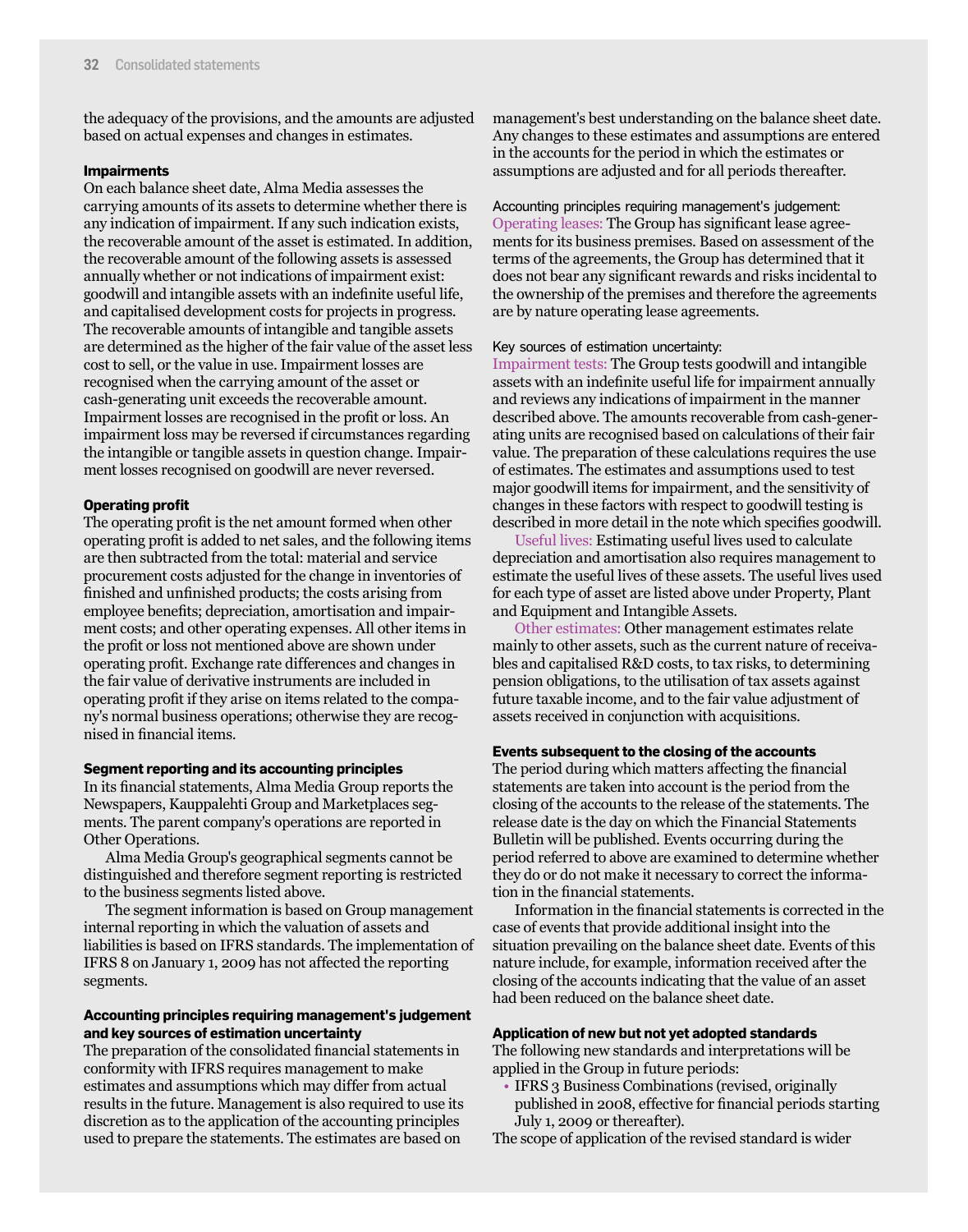than before, and it includes several changes relevant to the Group. The changes affect goodwill recognised for acquisitions and the gains from the sale of business operations. The changes also have an impact on financial assets at fair value through profit or loss in both the financial period during which they are acquired and the financial periods during which additional purchase cost is paid or additional acquisitions carried out. In accordance with the standard's transition rules, business combinations with the acquisition date preceding the compulsory adoption date of the standard are not adjusted.

• IAS 27 Consolidated and Separate Financial Statements (revised, originally published in 2008, effective for financial periods starting July 1, 2009 or thereafter).

The revised standard requires the effects of all changes in the ownership of a subsidiary company to be recorded in Group equity when the parent company retains control. In case control is lost, any remaining interest in the subsidiary is remeasured to fair value through profit or loss. Corresponding accounting treatment will also be applied to investments in associated companies (IAS 28) and joint venture companies (IAS 31). Based on the revised standard, losses incurred by the subsidiary can be allocated to noncontrolling interest even if the losses exceed the non-controlling equity investment.

• IAS 39 Financial Instruments: Recognition and Measurement – Eligible Hedged Items (amended, effective for financial periods starting July 1, 2009 or thereafter).

The amendment pertains to hedging accounting. It clarifies the IAS 39 guidelines on the hedging of unilateral risk of a hedged item and hedging for inflation risk in the case of items belonging to financial assets or liabilities. The Group does not expect the amendment to have a significant effect on the future consolidated financial statements.

• IFRIC 17 Distributions of Non-cash Assets to Owners (effective for financial periods starting July 1, 2009 or thereafter).

The interpretation gives accounting guidelines for cases when non-cash assets are distributed to owners or when the owner is given a choice of taking cash in lieu of the non-cash assets. The interpretation is not expected to have an effect on the future consolidated financial statements. IFRIC 17 has not yet been endorsed by the EU.

• IFRIC 18 Transfers of Assets from Customers (effective

for financial periods starting July 1, 2009 or thereafter). The interpretation clarifies the requirements of IFRS standards for agreements in which an entity receives from a customer an item of property, plant, and equipment, or cash to be invested in such items, that the entity must then use either to connect the customer to a network or to provide the customer with ongoing access to a supply of goods or services or both. The interpretation will not have any effect on the future consolidated financial statements. The interpretation has not yet been endorsed by the EU.

• Improvements to IFRSs (April 2009, effective mainly for

financial periods starting January 1, 2010 or thereafter). Through the Annual Improvements process, minor, non-urgent amendments to standards are collected in a single document and adopted once a year. Amendments included in this project concern a total of 12 standards. The effects of the amendments differ by standard, but the amendments will not be significant to the future consolidated financial statements. The amendments to these standards have not yet been approved for application within the EU.

• IFRS 2 Share-based Payment – Group Cash-settled Share-based Payment Transactions (amendment, effective for financial periods starting January 1, 2010 or thereafter).

The amendments clarify that entities receiving goods or services from suppliers or service providers must apply IFRS 2 whether or not they are obliged to make required sharebased cash payments. The interpretation will have no effect on the future consolidated financial statements. The amended standard has not yet been approved for application within the EU.

The impact of the aforementioned new standards (apart from the amendments to IFRS 3) and IFRIC interpretations on the Group is initially estimated to be minor. The amendments to IFRS 3 will affect the accounting of future corporate acquisitions, such as the treatment of minority interest, goodwill and costs related to the acquisition. The amendment to IFRS 3 will not affect earlier acquisitions.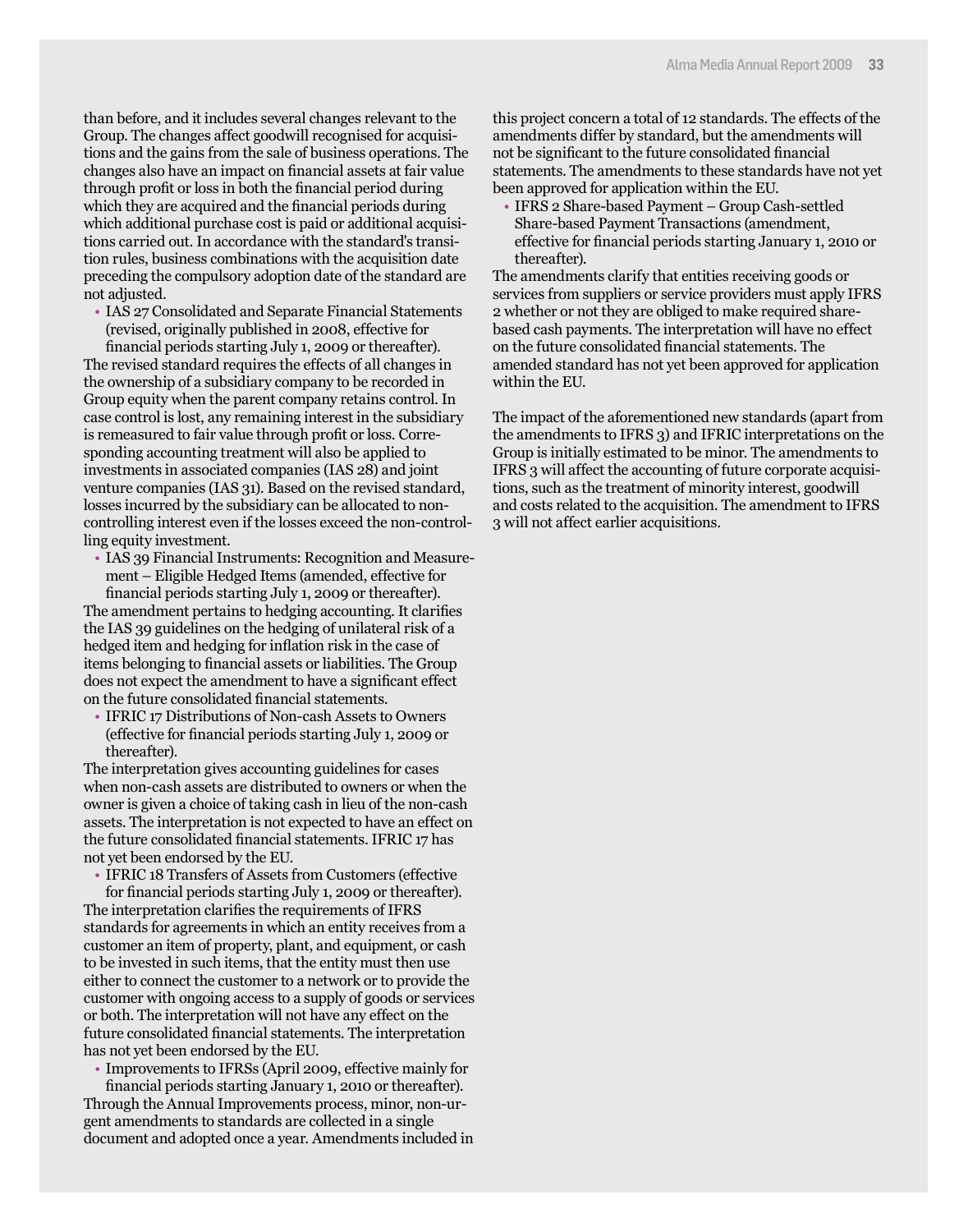# Calculation of key figures

| Return on shareholders' equity, % (ROE)  | Net profit for the period                                                 |              |  |  |  |
|------------------------------------------|---------------------------------------------------------------------------|--------------|--|--|--|
|                                          | Shareholders' equity + minority interest (average during the year)        | x 100        |  |  |  |
| Return on investment, % (ROI)            | Net profit for the period + interest and other financial expenses         | $\times$ 100 |  |  |  |
|                                          | Balance sheet total - non-interest-bearing debt (average during the year) |              |  |  |  |
| Equity ratio, %                          | Shareholders' equity + minority interest                                  | x 100        |  |  |  |
|                                          | Balance sheet total - advances received                                   |              |  |  |  |
| Operating profit, M€                     | Profit before tax and financial items                                     |              |  |  |  |
| Basic earnings per share, €              | Share of net profit belonging to parent company owners                    |              |  |  |  |
|                                          | Average number of shares adjusted for share issues                        |              |  |  |  |
| Diluted adjusted earnings per share, €   | Share of net profit belonging to parent company owners                    |              |  |  |  |
|                                          | Diluted average number of shares adjusted for share issues                |              |  |  |  |
| Net gearing, %                           | Interest-bearing debt - cash and bank receivables                         | x 100        |  |  |  |
|                                          | Shareholders' equity + minority interest                                  |              |  |  |  |
| Dividend per share, €                    | Dividend per share approved by Annual General Meeting.                    |              |  |  |  |
|                                          | With respect to the most recent year, the Board's proposal to the AGM.    |              |  |  |  |
| Payout ratio, %                          | Dividend/share                                                            | $\times 100$ |  |  |  |
|                                          | Share of EPS belonging to parent company shareholders                     |              |  |  |  |
| <b>Effective dividend yield, %</b>       | Dividend/share adjusted for share issues                                  | $\times 100$ |  |  |  |
|                                          | Final quotation at close of period adjusted for share issues              |              |  |  |  |
| Price/earnings (P/E) ratio               | Closing price at end of period adjusted for share issues                  |              |  |  |  |
|                                          | Share of EPS belonging to parent company owners                           |              |  |  |  |
| Shareholders' equity per share, €        | Shareholders' equity belonging to parent company owners                   |              |  |  |  |
|                                          | Number of shares at end of period adjusted for share issues               |              |  |  |  |
| Market capitalisation of share stock, M€ | Number of shares (1,000) x closing price at end of period                 |              |  |  |  |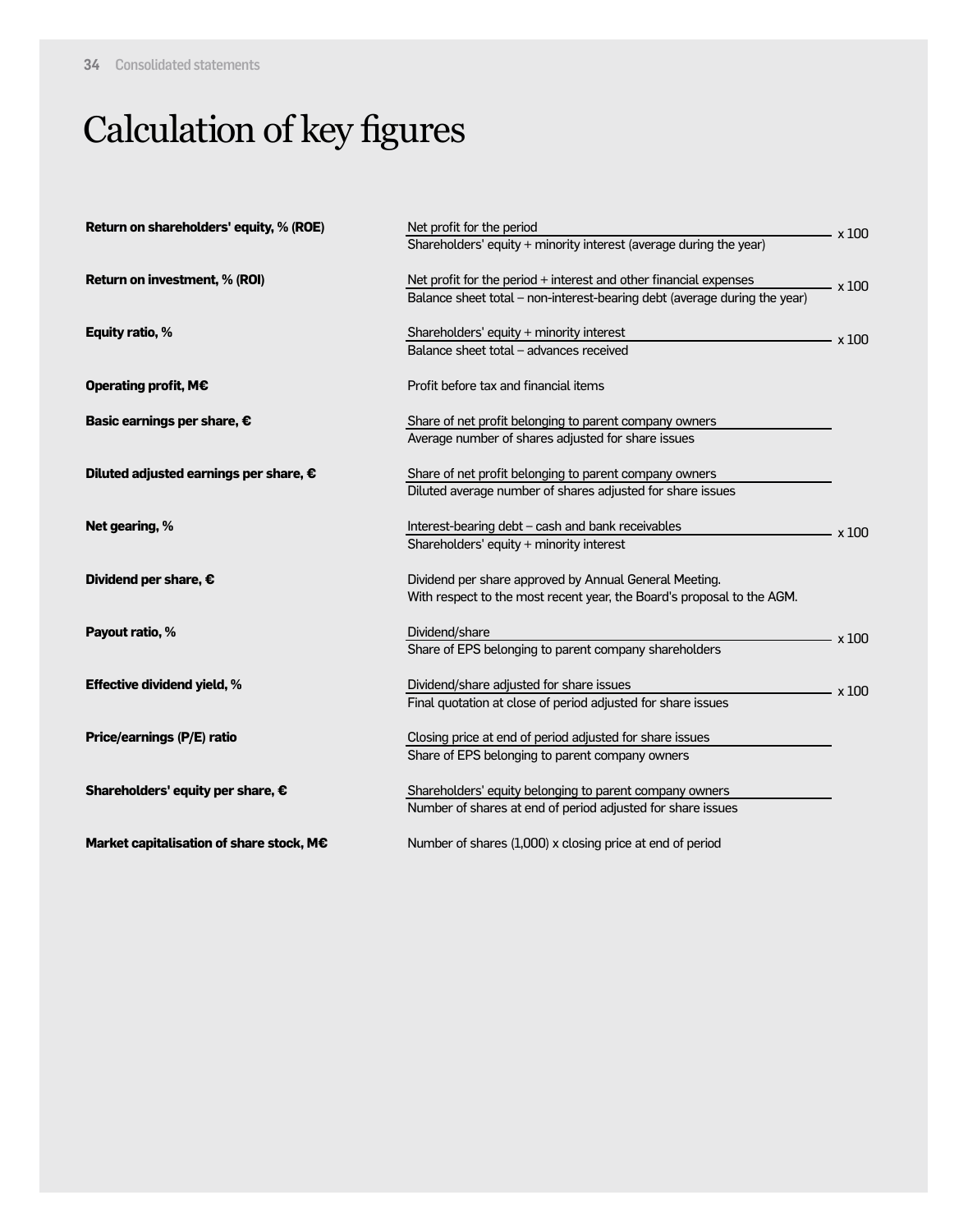### Notes to the consolidated financial statements

#### **1. SEGMENT INFORMATION**

Alma Media Group has three reporting segments, which are the Group's strategic business units. The strategic business units produce a variety of products and services, and they are managed as separate entities. The segment information provided by the Group is based on internal management reporting. The primary business segments to be reported within the Group are Newspapers, the Kauppalehti Group and Marketplaces. The parent company's operations are reported under Other Operations. The adoption of IFRS 8 has not brought about changes in the reported operating segments, because the segment information provided by the Group was already based on the Group's internal reporting structure.

The Newspapers segment reports the publishing activities of 35 newspapers. The largest of them are the regional paper Aamulehti and the daily afternoon paper Iltalehti. Kauppalehti Group specialises in providing business and financial information. Its best known title is Finland's leading business medium Kauppalehti. The group also includes Alma Media Lehdentekijät, a contract publishing company, and BNS, a news agency operating in the Baltic countries. Marketplaces reports classified services produced online and supported by printed

media. Services operating in Finland are Etuovi.com, Monster.fi, Autotalli.com, Mascus.fi and Mikko.fi. Services outside Finland comprise City24, Mascus and Bovision. Inter-segment transfer prices are based on market prices.

The segments' assets and liabilities are items used by the respective segments in their business operations. Non-allocated items mainly include tax and financial items.

Geographical segments cannot be distinguished within the Group (Alma Media chiefly operates in one geographical segment), which is why segment reporting comprises only the business segments listed above. The following table shows the geographical breakdown of the Group's net sales in 2009 and 2008:

| 2009  | 2008  |
|-------|-------|
| 295.4 | 324 N |
| 11.9  |       |
| 0.5   |       |
| 307.8 |       |
|       |       |

| <b>NET SALES</b><br>м€     | News-<br>papers | Kauppalehti<br>Group | <b>Marketplaces</b> | Primary<br>segments total | Other<br>operations | <b>Eliminations</b> | Group |
|----------------------------|-----------------|----------------------|---------------------|---------------------------|---------------------|---------------------|-------|
| <b>Financial year 2009</b> |                 |                      |                     |                           |                     |                     |       |
| Net sales                  |                 |                      |                     |                           |                     |                     |       |
| External net sales         | 216.9           | 62.5                 | 27.O                | 306.4                     | 1.4                 |                     | 307.8 |
| Inter-segment net sales    | 4.4             | 0.3                  | 0.0                 | 4.7                       | 14.5                | $-19.2$             | 0.0   |
| Net sales, total           | 221.3           | 62.8                 | 27.0                | 311.1                     | 15.9                | $-19.2$             | 307.8 |
| <b>Financial year 2008</b> |                 |                      |                     |                           |                     |                     |       |
| Net sales                  |                 |                      |                     |                           |                     |                     |       |
| External net sales         | 232.2           | 73.4                 | 34.0                | 339.6                     | 1.6                 |                     | 341.2 |
| Inter-segment net sales    | 4.5             | 0.1                  | 0.3                 | 4.9                       | 13.5                | $-18.4$             | 0.0   |
| Net sales, total           | 236.7           | 73.5                 | 34.3                | 344.5                     | 15.1                | $-18.4$             | 341.2 |

| <b>NET PROFIT IN PERIOD</b><br>м€    | News-  | <b>Kauppalehti</b> | <b>Marketplaces</b> | Primary<br>segments total | <b>Other</b><br>operations | <b>Eliminations</b> |         |
|--------------------------------------|--------|--------------------|---------------------|---------------------------|----------------------------|---------------------|---------|
|                                      | papers | Group              |                     |                           |                            |                     | Group   |
| <b>Financial year 2009</b>           |        |                    |                     |                           |                            |                     |         |
| Operating profit                     | 37.3   | 6.7                | $-0.7$              | 43.3                      | $-1.9$                     |                     | 41.4    |
| Share of results in assoc. companies | 0.1    | $-1.4$             | 0.0                 | $-1.2$                    | 0.9                        |                     | $-0.3$  |
| Non-allocated items                  |        |                    |                     |                           |                            |                     |         |
| Net financial expenses               |        |                    |                     |                           | $-0.3$                     |                     | $-0.3$  |
| <b>Profit before tax</b>             | 37.4   | 5.3                | $-0.7$              | 42.1                      | $-1.3$                     | 0.0                 | 40.8    |
| Income tax                           |        |                    |                     |                           | $-11.4$                    |                     | $-11.4$ |
| Net profit for the period            | 37.4   | 5.3                | $-0.7$              | 42.1                      | $-12.7$                    | 0.0                 | 29.3    |
| <b>Financial year 2008</b>           |        |                    |                     |                           |                            |                     |         |
| Operating profit                     | 41.5   | 9.7                | 2.0                 | 53.2                      | $-4.9$                     |                     | 48.3    |
| Share of results in assoc. companies | 0.1    | 1.6                |                     | 1.7                       | 2.8                        |                     | 4.5     |
| Non-allocated items                  |        |                    |                     |                           |                            |                     |         |
| Net financial expenses               |        |                    |                     | 0.0                       | $-0.4$                     |                     | $-0.4$  |
| <b>Profit before tax</b>             | 41.7   | 11.3               | 2.0                 | 54.9                      | $-2.5$                     | 0.0                 | 52.4    |
| Income tax                           |        |                    |                     |                           | $-13.4$                    |                     | $-13.4$ |
| Net profit for the period            | 41.7   | 11.3               | 2.0                 | 54.9                      | $-16.0$                    | 0.0                 | 39.0    |
|                                      |        |                    |                     |                           |                            |                     |         |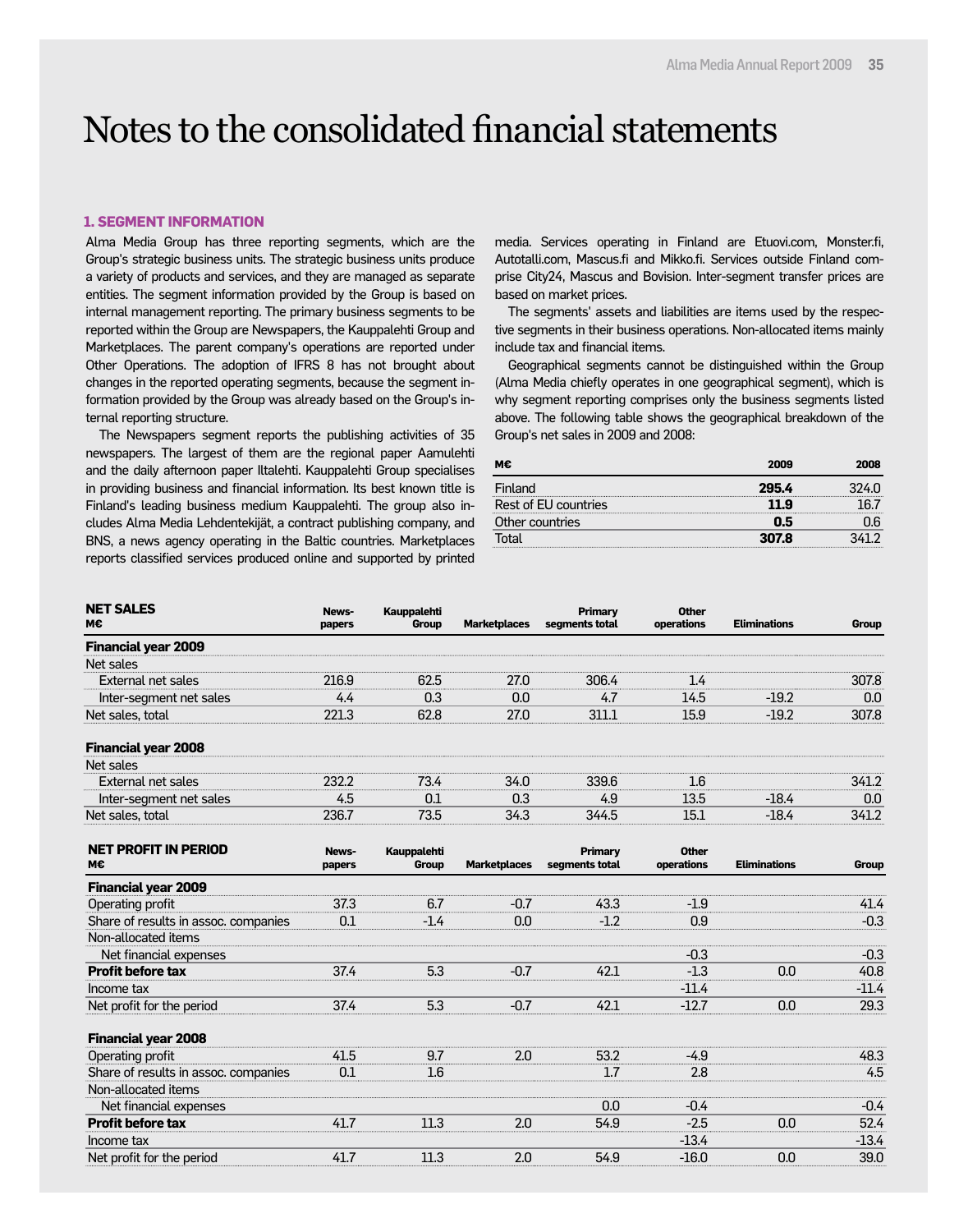#### **ASSETS AND LIABILITIES**

| M€                              | <b>Newspapers</b> | <b>Kauppalehti</b><br>Group | <b>Marketplaces</b> | Primary<br>segments total | <b>Other</b><br>operations | <b>Eliminations</b> | Group |
|---------------------------------|-------------------|-----------------------------|---------------------|---------------------------|----------------------------|---------------------|-------|
| <b>Financial year 2009</b>      |                   |                             |                     |                           |                            |                     |       |
| Segment assets                  | 63.6              | 17.1                        | 13.0                | 93.6                      | 5.4                        |                     | 99.1  |
| Investments in assoc. companies | 1.7               | 24.2                        | 0.0                 | 25.9                      | 4.6                        |                     | 30.5  |
| Non-allocated assets            |                   |                             |                     | 0.0                       | 25.9                       |                     | 25.9  |
|                                 | 65.3              | 41.3                        | 13.0                | 119.5                     | 35.9                       | 0.0                 | 155.5 |
| Segment liabilities             | 31.7              | 9.8                         | 3.5                 | 45.0                      | 5.8                        |                     | 50.8  |
| Non-allocated liabilities       |                   |                             |                     | 0.0                       | 8.7                        |                     | 8.7   |
|                                 | 31.7              | 9.8                         | 3.5                 | 45.0                      | 14.5                       | 0.0                 | 59.5  |
| <b>Total</b>                    | 33.6              | 31.5                        | 9.4                 | 74.5                      | 21.4                       | 0.0                 | 96.0  |
| <b>Financial year 2008</b>      |                   |                             |                     |                           |                            |                     |       |
| Segment assets                  | 65.9              | 25.2                        | 15.2                | 106.3                     | 7.7                        |                     | 113.9 |
| Investments in assoc. companies | 1.7               | 27.0                        |                     | 28.7                      | 2.9                        |                     | 31.6  |
| Non-allocated assets            |                   |                             |                     | 0.0                       | 21.3                       |                     | 21.3  |
|                                 | 67.5              | 52.3                        | 15.2                | 135.0                     | 31.9                       | 0.0                 | 166.9 |
| Segment liabilities             | 32.7              | 11.8                        | 4.2                 | 48.7                      | 6.8                        |                     | 55.5  |
| Non-allocated liabilities       |                   |                             |                     | 0.0                       | 22.9                       |                     | 22.9  |
|                                 | 32.7              | 11.8                        | 4.2                 | 48.7                      | 29.7                       | 0.0                 | 78.4  |
| <b>Total</b>                    | 34.9              | 40.5                        | 11.0                | 86.3                      | 2.2                        | 0.0                 | 88.5  |

Assets not allocated to the segments are financial instruments and tax receivables. Liabilities not allocated to the segments are financial and tax liabilities.

#### **OTHER INFORMATION**

| M€                             | <b>Newspapers</b> | Kauppalehti<br>Group | Marketplaces | Primary<br>segments total | <b>Other</b><br>operations | <b>Eliminations</b> | Group |
|--------------------------------|-------------------|----------------------|--------------|---------------------------|----------------------------|---------------------|-------|
| <b>Financial year 2009</b>     |                   |                      |              |                           |                            |                     |       |
| Investments                    | 3.2               | 3.5                  | 0.7          | 7.5                       | 0.7                        |                     | 8.2   |
| Depreciation                   | 5.0               | 0.9                  | 1.5          | 7.4                       | 1.4                        |                     | 8.8   |
| Other expenses not requiring   |                   |                      |              |                           |                            |                     |       |
| transaction, e.g. depreciation | 0.1               | 0.2                  |              | 0.2                       |                            |                     | 0.2   |
| Writedowns                     | 0.0               |                      | 0.1          | 0.2                       |                            |                     | 0.2   |
| <b>Financial year 2008</b>     |                   |                      |              |                           |                            |                     |       |
| Investments                    | 9.4               | 14                   | 21           | 12.8                      | l 6                        |                     | 14.5  |
| Depreciation                   | 47                | 1 N                  |              | 7.4                       | 1.5                        |                     | 8.8   |
| Other expenses not requiring   |                   |                      |              |                           |                            |                     |       |
| transaction, e.g. depreciation |                   | 0.6                  |              | 0.6                       | 0.3                        |                     | 0.9   |
| Writedowns                     |                   |                      | 0.2          | 0.2                       |                            |                     | 0.2   |
|                                |                   |                      |              |                           |                            |                     |       |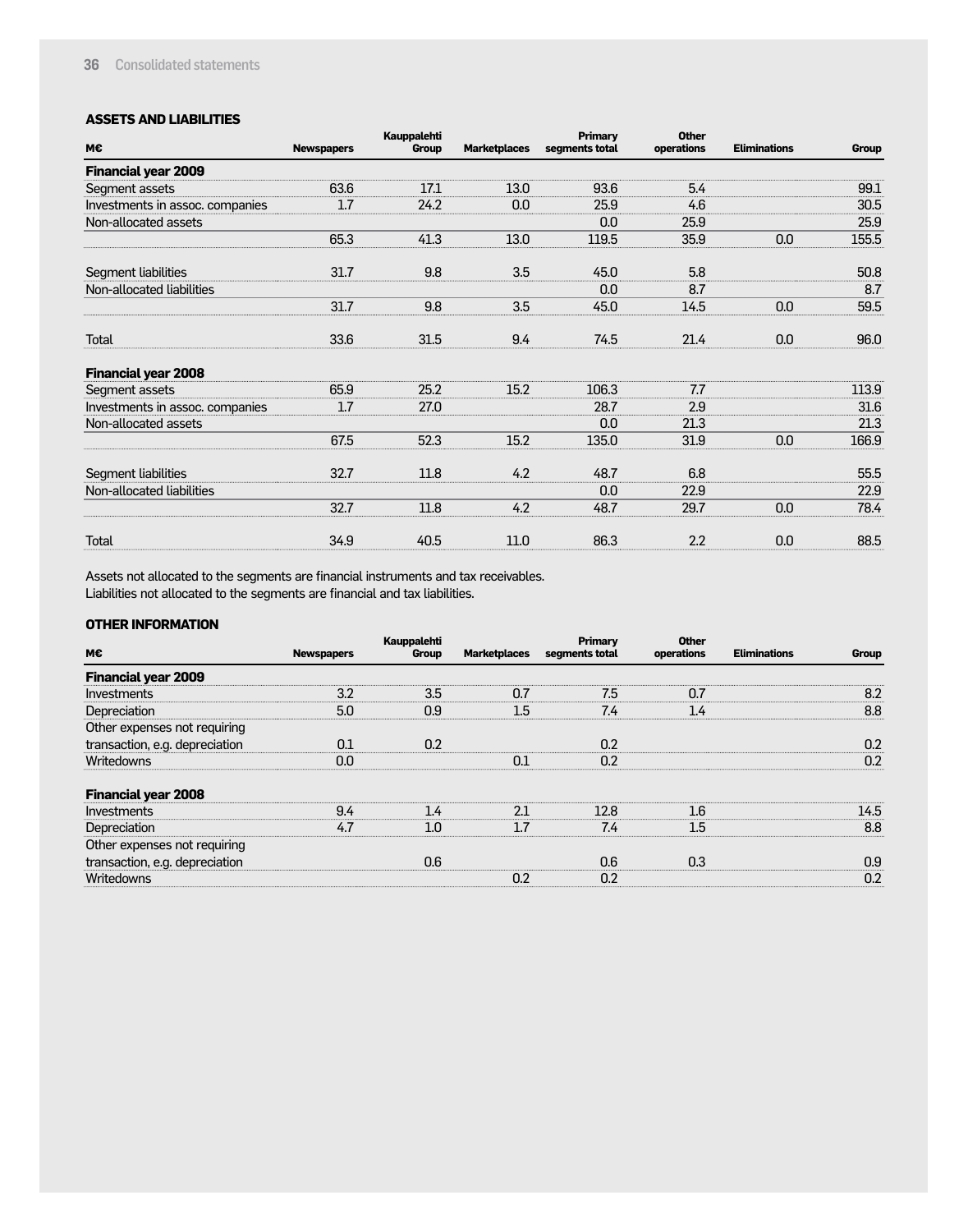#### **2. ACQUIRED BUSINESSES**

#### **Acquired businesses in 2009**

The Group acquired one company during 2009. It is listed under Kauppalehti Group segment as follows:

|                            | <b>Business</b> | <b>Acquisition</b><br>date | % acquired |
|----------------------------|-----------------|----------------------------|------------|
| Kauppalehti Group          |                 |                            |            |
|                            | Media           | October 1.                 |            |
| <b>UAB BNS Newsventure</b> | monitoring 2009 |                            | 1በበ%       |

The following table presents the opening balance sheets of the acquired operations in the Group, the total acquisition price and impact on cash flow:

| м€                                          | <b>Book values</b><br>before<br>integration | <b>Fair values</b><br>entered in<br>integration |
|---------------------------------------------|---------------------------------------------|-------------------------------------------------|
| <b>Kauppalehti Group</b>                    |                                             |                                                 |
| Property, plant and equipment               | 0.0                                         | 0.0                                             |
| Intangible assets                           | 0.0                                         | 0.0                                             |
| Intangible assets, trademarks               |                                             |                                                 |
| Intangible assets, customer agree-<br>ments |                                             | 0.5                                             |
| Accounts receivable and other               |                                             |                                                 |
| receivables                                 | 0.2                                         | 0.2                                             |
| Cash and cash equivalents                   | 0.2                                         | 0.2                                             |
| Assets, total                               | 0.5                                         | 0.9                                             |
| Deferred tax liabilities                    |                                             | 0.1                                             |
| Accounts payable and other payables         | 0.2                                         | 0.2                                             |
| Liabilities, total                          | 0.2                                         | 0.3                                             |
| Net assets<br>$\frac{0.2}{\pi}$             |                                             | 0.6                                             |
| Goodwill arising from acquisition           |                                             | 0.3                                             |
| Acquisition price (paid in cash)            |                                             | 0.9                                             |
| Cash and cash equivalents of                |                                             |                                                 |
| acquired subsidiaries or businesses         |                                             | 0.2                                             |
| Impact on cash flow                         |                                             | 0.7                                             |

The fair values entered on intangible assets in the integration relate primarily to customer agreements. The goodwill arising from these acquisitions totalled M€ 0.3. Contributory factors were the synergies related to these businesses expected to be realised. The year's operating profit of the operations acquired for the segment was M€ -0.1 from the acquisition date. Group net sales would have been an estimated M€ 309.0 and the operating profit M€ 41.4, assuming the acquisitions had taken place at the beginning of 2009.

In the case of the customer agreements, the fair values are based on the estimated duration of the customer relationships and the discounted net cash flows generated by existing customers.

#### **Acquired businesses in 2008**

The Group acquired four companies during 2008. These are listed by segment as follows:

|                   | <b>Business</b>                      | <b>Acquisition</b><br>date | % acquired |
|-------------------|--------------------------------------|----------------------------|------------|
| <b>Newspapers</b> |                                      |                            |            |
|                   | TV programme                         | February                   |            |
| Jadecon Oy        | information service                  | 20, 2008                   | שווחו      |
|                   | Publishing rights for town September |                            |            |
| Rannikkoseutu     | paper Rannikkoseutu                  | 1, 2008                    |            |
|                   |                                      | October                    |            |
| Vuodatus.net Oy   | <b>Blog service</b>                  | 1, 2008                    |            |
|                   | Publishing rights for town           |                            |            |
| Janakkalan        | paper Janakkalan                     | December                   |            |
| Sanomat           | Sanomat                              | 31, 2009                   |            |

The following table presents the opening balance sheets of the acquired operations in the Group, the total acquisition price and impact on cash flow:

| м€                                     | <b>Book values</b><br>before<br>integration | <b>Fair values</b><br>entered<br>in integration |
|----------------------------------------|---------------------------------------------|-------------------------------------------------|
| <b>Newspapers</b>                      |                                             |                                                 |
| Property, plant and equipment          |                                             |                                                 |
| Intangible assets                      | O.O                                         | 0.2                                             |
| Intangible assets, trademarks          |                                             | 1.0                                             |
| Intangible assets, customer agreements |                                             | 0.9                                             |
| Accounts receivable and other          |                                             |                                                 |
| receivables                            | 0.2                                         | 0.2                                             |
| Cash and cash equivalents              | 0.1                                         | 0.1                                             |
| Assets, total                          | 0.3                                         | 2.4                                             |
|                                        |                                             |                                                 |
| Deferred tax liabilities               |                                             | 0.6                                             |
| Accounts payable and other payables    | 0.1                                         | 0.1                                             |
| Liabilities, total                     | 0.1                                         | 0.6                                             |
|                                        |                                             |                                                 |
| Net assets                             | 0.2                                         | 1.8                                             |
| Goodwill arising from acquisition      |                                             | 4.0                                             |
| Acquisition price (paid in cash)       |                                             | 5.8                                             |
| Cash and cash equivalents of acquired  |                                             |                                                 |
| subsidiaries or businesses             |                                             | 0.1                                             |
| Impact on cash flow                    |                                             | 5.7                                             |

The fair values entered on intangible assets in the integration relate primarily to trademarks and customer agreements. The goodwill arising from these acquisitions totalled M€ 4.0. Contributory factors were the synergies related to these businesses expected to be realised. The year's operating profit of the operations acquired for the segment was M€ 0.6 from the acquisition date. Net sales would have been an estimated M€ 342.4 and the operating profit M€ 48.6, assuming the acquisitions had taken place at the beginning of 2008.

In the case of the customer agreements, the fair values are based on the estimated duration of the customer relationships and the discounted net cash flows generated by existing customers. The fair value of the trademarks is based on the estimated discounted royalty payments avoided by virtue of owning these trademarks.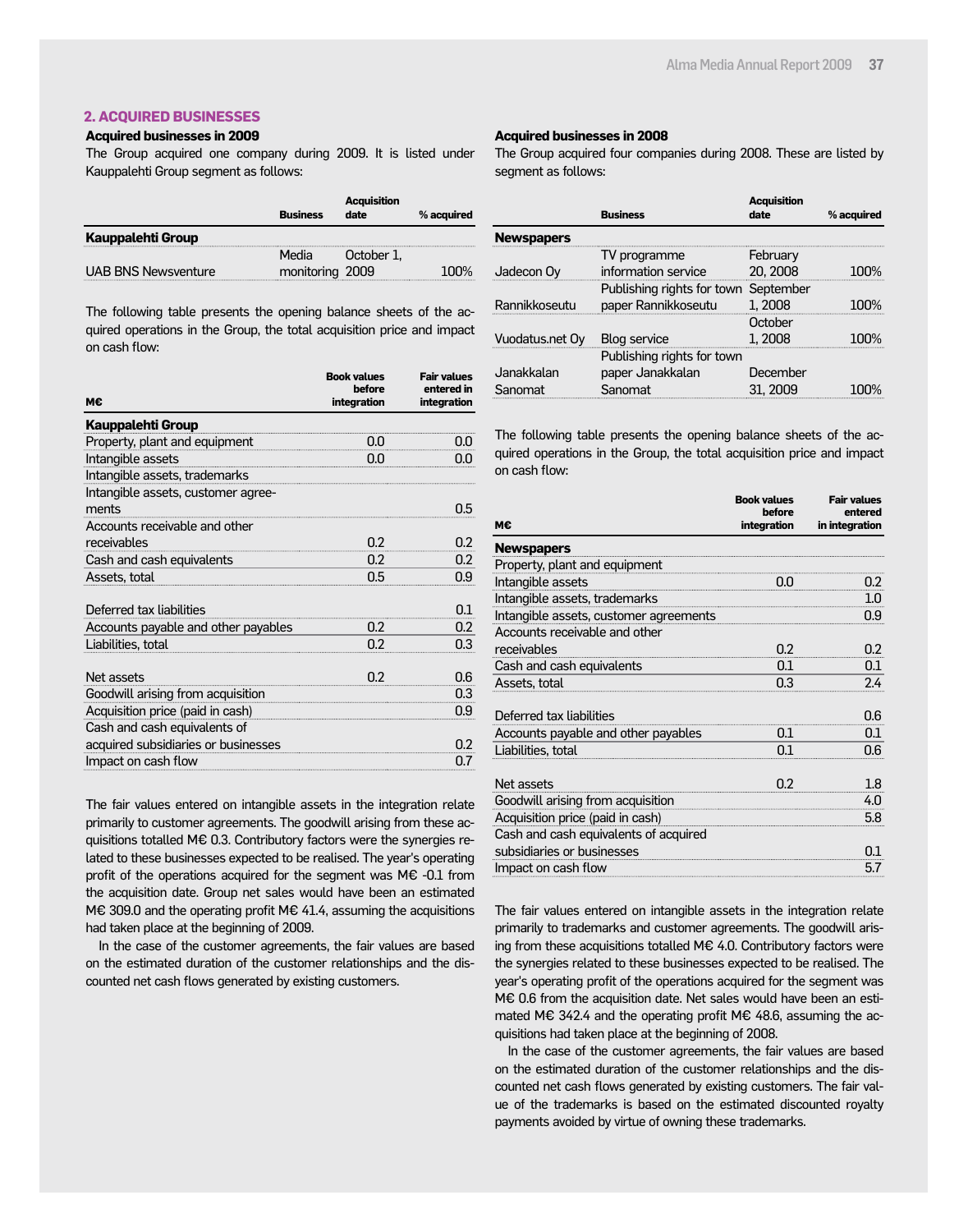#### **3. NET SALES**

| м€                                                   | 2009  | 2008  |
|------------------------------------------------------|-------|-------|
| Distribution of net sales between goods and services |       |       |
| Sales of goods                                       | 134.4 |       |
| Sales of services                                    | 173.4 | 206.8 |
| Net sales, total                                     | 307.8 | 341 2 |

In this specification, sales of goods comprises newspaper circulation sales and printing contract sales. Sales of services comprises advertisement sales and distribution services as well as sales of Marketplaces in its entirety.

#### **4. OTHER OPERATING INCOME**

| ме                                   | 2009 | 2008 |
|--------------------------------------|------|------|
| Gains on sale of property, plant and |      |      |
| equipment                            |      |      |
| Gains on sale of intangible assets   |      |      |
| Other                                |      |      |
| Other operating income, total        |      |      |

Specification of other major operating

| income items:                           |  |
|-----------------------------------------|--|
| Sales of assets                         |  |
| Gain on disposal of the office building |  |
| and land of Kainuun Sanomat             |  |

#### **5. MATERIALS AND SERVICES**

| м€                            | 2009 | 2008   |
|-------------------------------|------|--------|
| Purchases during period       | 17.1 | 20.8   |
| Change in inventories         |      |        |
| Materials, goods and supplies | 17.1 |        |
| <b>External services</b>      | 76.0 | 81 3   |
| Г∩tal                         |      | יו לחו |

#### **6. RESEARCH AND DEVELOPMENT COSTS**

The Group's research and development costs in 2009 totalled M€ 0.9 (M€ 2.7 in 2008). Of this total, M€ 0.5 (M€ 0.3) was charged to the income statement and M€ 0.5 (M€ 2.3 in 2008) was capitalised to the balance sheet in 2009. There were capitalised research and developments costs M€ 3.9 in the balance sheet on December 31, 2009.

#### **7. EXPENSES ARISING FROM EMPLOYEE BENEFITS**

| м€                                    | 2009  |     |
|---------------------------------------|-------|-----|
| Salaries and fees                     |       |     |
| Pension costs – defined contribution  |       |     |
| plans                                 | 14.5  | 159 |
| Pension costs - defined benefit plans | כ ה-  |     |
| Approved stock options to be settled  |       |     |
| in shares                             | 0.7   | 0.8 |
| Other personnel expenses              | 49    | 6.0 |
| Total                                 | 112 3 |     |

#### **Average total workforce, calculated as full-time employees, excl. delivery staff**

| Newspapers                             | 1.149 | 1.197 |
|----------------------------------------|-------|-------|
| Kauppalehti Group                      | 477   | 499   |
| <b>Marketplaces</b>                    | 200   | 216   |
| Other                                  | 63    | 69    |
| Total                                  | 1,888 | 1,981 |
| Additionally, Group's own delivery     |       |       |
| staff (number of employees)            | 969   | 968   |
| <b>Salaries and fees to management</b> |       |       |
| Parent company president               |       |       |
| (Kai Telanne)                          |       |       |
| Salaries and other short-term          |       |       |
| employee benefits                      | በ 4   | 0.5   |
| Termination benefits                   |       |       |
| Post-employment benefits               | 0.2   | 0.2   |
| Approved stock options to be           |       |       |
| settled in shares                      | 0.1   | 0.1   |
| Total                                  | 0.7   | 0.8   |

The figures in the table are presented on accrual basis. In 2009, the salary and benefits paid to the President and CEO totalled € 355,246 (€ 455,442)

| м€                                               |     |     |
|--------------------------------------------------|-----|-----|
| <b>Other members of the Group Executive Team</b> |     |     |
| Salaries and other short-term                    |     |     |
| employee benefits                                | 13  |     |
| <b>Termination benefits</b>                      |     |     |
| Post-employment benefits                         |     |     |
| Approved stock options to be settled             |     |     |
| in shares                                        | 0.3 | 0.3 |
| Total                                            |     |     |

The figures in the table are presented on accrual basis. In 2009, the salary and benefits paid to the other members of the Group Executive Team totalled € 1,233,342 (€ 1,418,184).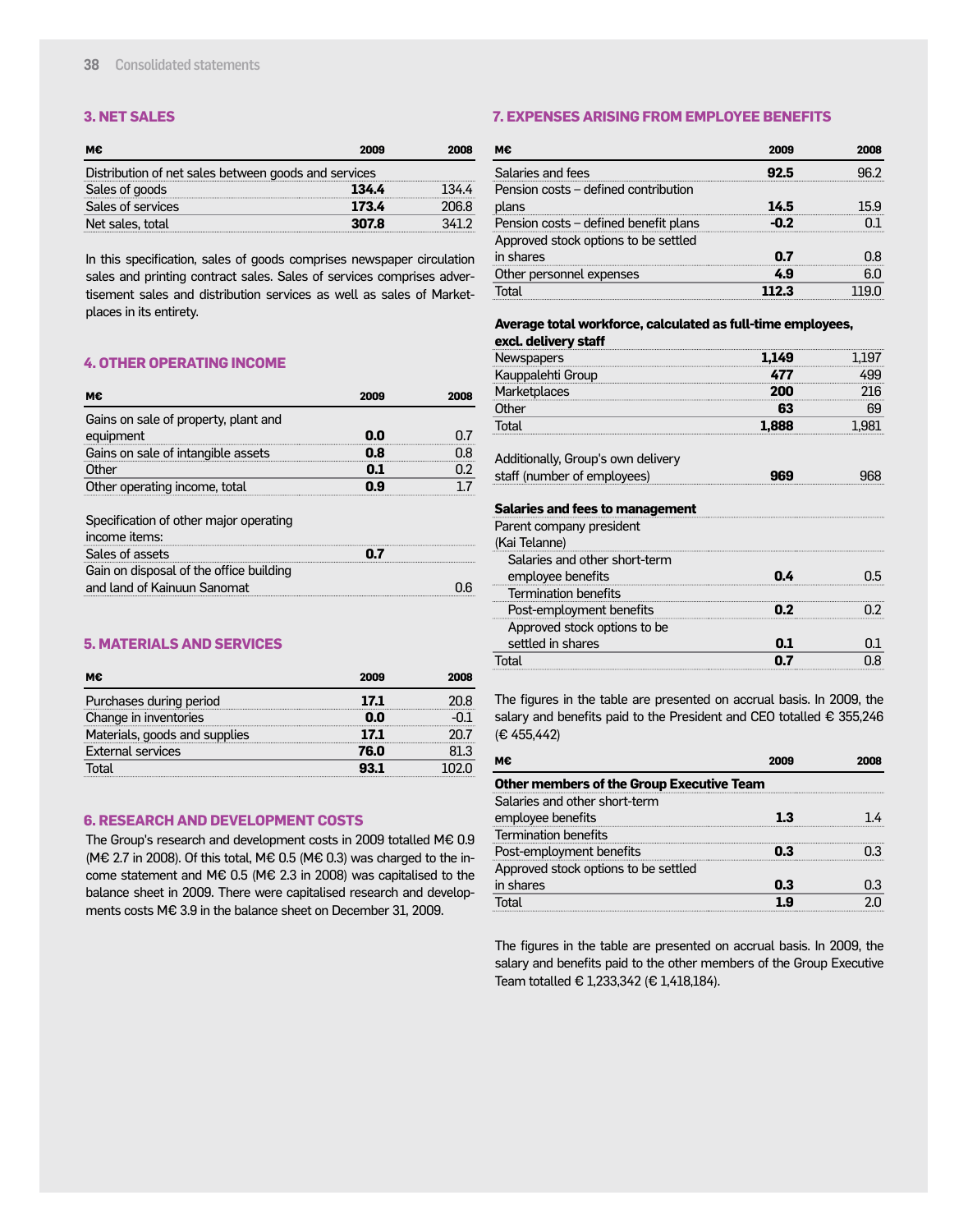| мє                                                          | 2009 | 2008 |
|-------------------------------------------------------------|------|------|
| <b>Other Group presidents (not in Group Executive Team)</b> |      |      |
| Salaries and other short-term employee benefits             |      |      |
| Termination benefits                                        |      |      |
| Post-employment benefits                                    |      |      |
| Approved stock options to be settled in shares              |      |      |
| Total                                                       |      |      |

The figures in the table are presented on accrual basis. In 2009, the salary and benefits paid to other Group presidents totalled  $\epsilon$  1,046,416 (€ 1,325,642).

| $1.000 \in$                                                               |                                         | 2009 | 2008 |
|---------------------------------------------------------------------------|-----------------------------------------|------|------|
| Board of Directors of Alma Media Corporation and fees paid to its members |                                         |      |      |
| Kari Stadigh                                                              | Chairman                                | 52   | 48   |
| Seppo Paatelainen                                                         | Deputy Chairman (starting Mar 11, 2009) | 34   |      |
| Matti Kavetvuo                                                            | Member                                  | 28   | 37   |
| Lauri Helve                                                               | Member                                  | 32   | 27   |
| Erkki Solja                                                               | Member                                  | 29   | 27   |
| Kai Seikku                                                                | Member                                  | 30   | 29   |
| Harri Suutari                                                             | Member                                  | 32   | 30   |
| Catharina Stackelberg-Hammarén                                            | Member (starting Mar 11, 2009)          | 27   |      |
| Ahti Vilppula                                                             | Member (until Jun 6, 2008)              |      | 21   |
| Matti Häkkinen                                                            | Member (until Mar 12, 2008)             |      |      |
| Total                                                                     |                                         | 264  | 221  |
| The figures in the table are presented on accrual basis.                  |                                         |      |      |

| М€                                     | 2009 | 2008 |
|----------------------------------------|------|------|
| Salaries and fees to management, total |      |      |

The president of the parent company has the right to retire upon reaching 60 years of age. His pension is 60% of his salary. The period of notice salary is 6 months, and additional 12 months' basic salary if the employer terminates his contract without the President and CEO being in breach of contract. The latter is not paid if the President himself resigns.

The members of the Board of Directors, the President and CEO of the parent company and the other members of the Group Executive Team together held 229,214 of the company's shares on December 31, 2009, representing 0.3% of the total number of shares and votes.

The members of the Board of Directors, the President and CEO of the parent company and the other members of the Group Executive Team held altogether 220,000 options under the 2006A option plan, 265,000 options under the 2006B plan, 270,000 options under the 2006C plan and 370,000 options under the 2009A plan on December 31, 2009. These option rights entitle their holders to subscribe to a maximum of 1,125,000 new shares in the company. The option rights and shares owned by the members of the Board of Directors, the President and CEO of the parent company and the members of the Group Executive Team represent 1.8% of the total number of shares and votes.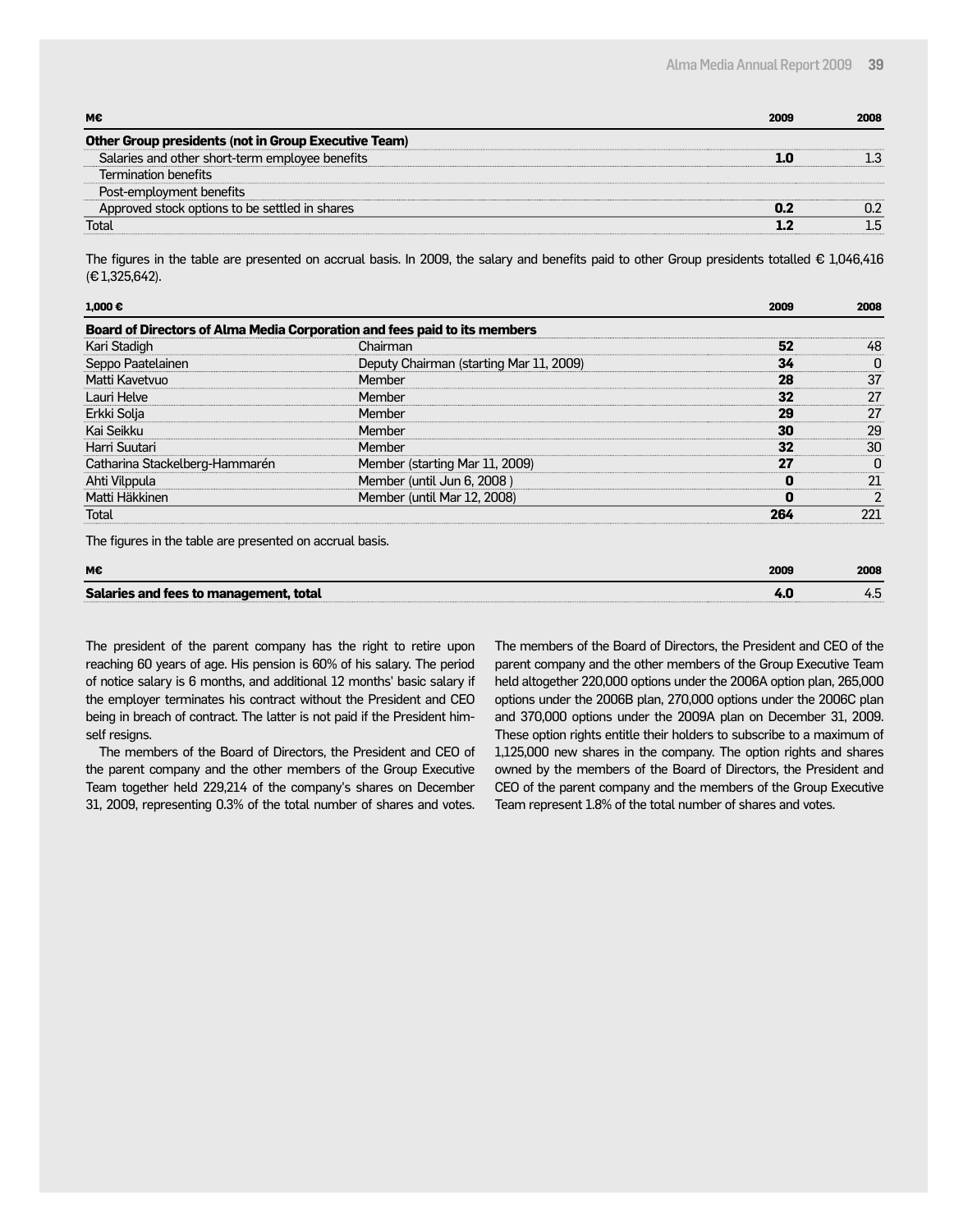#### **The individual holdings of Alma Media shares and option rights on Dec 31, 2009, are as follows \*)**

|                                |                             | <b>Shares</b> | <b>Options</b><br>2006A | <b>Options</b><br>2006B | <b>Options</b><br><b>2006C</b> | <b>Options</b><br>2009A |
|--------------------------------|-----------------------------|---------------|-------------------------|-------------------------|--------------------------------|-------------------------|
| Kari Stadigh                   | Chairman                    | 16.389        |                         |                         |                                |                         |
| Seppo Paatelainen              | Deputy Chairman             | 1,872         |                         |                         |                                |                         |
| Matti Kavetvuo                 | Member                      | 13,071        |                         |                         |                                |                         |
| Lauri Helve                    | Member                      | 27.575        |                         |                         |                                |                         |
| Kai Seikku                     | Member                      | 4.085         |                         |                         |                                |                         |
| Erkki Solja                    | Member                      | 40,822        |                         |                         |                                |                         |
| Harri Suutari                  | Member                      | 85.273        |                         |                         |                                |                         |
| Catharina Stackelberg-Hammarén | Member                      | 1.560         |                         |                         |                                |                         |
| Kai Telanne                    | President and CEO           | 4.339         | 80,000                  | 80,000                  | 80,000                         | 100,000                 |
| Matti Apunen                   | Group Executive Team        | 4.339         | 25,000                  | 25,000                  | 25,000                         | 30,000                  |
| Rauno Heinonen                 | <b>Group Executive Team</b> |               |                         | 10,000                  | 10,000                         | 15,000                  |
| Tuomas Itkonen                 | <b>Group Executive Team</b> |               |                         |                         |                                | 30,000                  |
| Kari Kivelä                    | Group Executive Team        |               | 40,000                  | 40,000                  | 40,000                         | 45,000                  |
| Mikko Korttila                 | Group Executive Team        |               |                         | 5.000                   | 10,000                         | 30,000                  |
| Juha-Petri Loimovuori          | <b>Group Executive Team</b> | 150           | 10,000                  | 40,000                  | 40,000                         | 45,000                  |
| Raimo Mäkilä                   | Group Executive Team        | 25,000        | 40,000                  | 40,000                  | 40,000                         | 45,000                  |
| Minna Nissinen                 | Group Executive Team        | 4,739         | 25,000                  | 25,000                  | 25,000                         | 30,000                  |
| Total                          |                             | 229.214       | 220,000                 | 265,000                 | 270,000                        | 370,000                 |

\*) Figures include holdings of entities under their control as well as holdings of related parties.

According to the Articles of Association, the Board of Directors is appointed by the Annual General Meeting. The number of members in the Board of Directors is no less than three and no more than nine ordinary members. The Board of Directors shall elect from among its members a Chairman and a Deputy Chairman. The term of office for a member of the Board of Directors shall be one year, ending at the close of the Annual General Meeting following his or her election. The company's President and CEO may not be the Chairman of the Board.

The company shall have a President and CEO appointed by the Board of Directors. The President and CEO shall be responsible for managing the administration of the company in accordance with the instructions and requirements of the Board of Directors.

#### **8. OTHER OPERATING EXPENSES**

#### **9. AUDIT EXPENSES**

Specification of other operating expenses by business:

| м€                                                 | 2009 | 2008 |
|----------------------------------------------------|------|------|
| Information technology and telecommunications 11.3 |      | 12 R |
| <b>Business premises</b>                           | 11 2 |      |
| Other costs                                        | 30.5 |      |
| īntal                                              | 53 N |      |

| м€               | 2009 | 2008 |
|------------------|------|------|
| Ernst & Young Oy |      |      |
| Audit            |      |      |
| Tax consultation |      |      |
| Other            | ו ח  |      |
|                  | n 7  |      |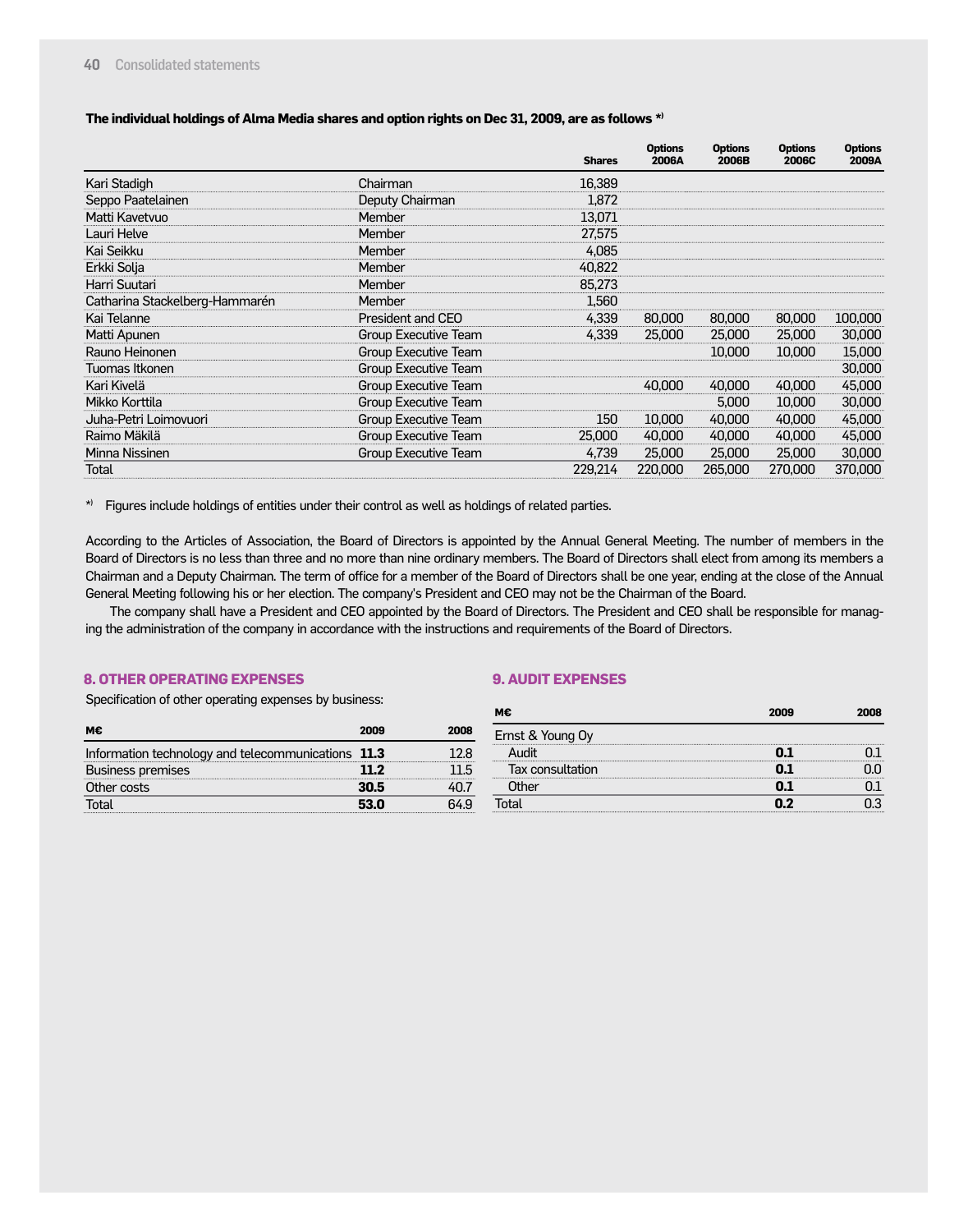#### **10. FINANCIAL INCOME AND EXPENSES**

| M€                                                               | 2009   | 2008   |
|------------------------------------------------------------------|--------|--------|
| <b>Financial income</b>                                          |        |        |
| Interest income on investments held to                           |        |        |
| maturity                                                         | 0.4    | 0.9    |
| Dividend income on other non-current                             |        |        |
| investments                                                      | 0.2    | 0.3    |
| Total                                                            | 0.6    | 1.2    |
| <b>Financial expenses</b>                                        |        |        |
| Interest costs                                                   |        |        |
| Interest costs from other interest-bearing                       |        |        |
| debt                                                             | $-0.5$ | $-0.9$ |
| Interest costs from finance leases                               | $-0.3$ | $-0.4$ |
| Foreign exchange losses                                          | 0.0    | $-0.2$ |
| Other financial expences                                         | -0.3   | $-0.1$ |
| Total                                                            | $-1.0$ | $-1.6$ |
| <b>Financial income and expenses, total</b>                      | $-0.3$ | $-0.4$ |
| Financial income presented by categories as required by IAS 39   |        |        |
| Interest income on investments held to                           |        |        |
| maturity                                                         | 0.4    | 0.9    |
| Dividend income from available-for-sale                          |        |        |
| financial assets                                                 | 0.2    | 0.3    |
| Total                                                            | 0.6    | 1.2    |
| Financial expenses presented by categories as required by IAS 39 |        |        |

| Interest costs from interest-bearing debts  |      |  |
|---------------------------------------------|------|--|
| measured at amortised cost                  | -0.5 |  |
| Interest costs from finance leases measured |      |  |
| at amortised cost                           | -03  |  |
| Foreign exchange losses                     |      |  |
| Other financial expense                     | ת -  |  |
| otal                                        |      |  |

#### **11. INCOME TAX**

| м€                                         | 2009 | 2008 |
|--------------------------------------------|------|------|
| Tax based on taxable income for the period | 10.8 |      |
| Tax from previous periods                  |      |      |
| Deferred taxes                             |      |      |
| Total                                      |      |      |

#### **Reconciliation of tax expense in income statement and tax calculated on Finnish tax rate:**

The Finnish corporate tax rate in 2009 and 2008 was 26%.

| м€                                         | 2009   | 2008   |
|--------------------------------------------|--------|--------|
| Profit before tax                          | 40.8   | 52.4   |
| Share of associated companies' result      | 0.3    | -4.5   |
|                                            | 41.1   | 47.9   |
| Tax calculated on the parent company's     |        |        |
| tax rate                                   | 10.7   | 12.5   |
| Impact of varying tax rates of foreign     |        |        |
| subsidiaries                               | 0.1    | 0.0    |
| Tax-free income                            | $-0.2$ | $-0.4$ |
| Non-tax-deductable expenses                | 0.4    | 0.6    |
| Items from previous periods                | $-0.1$ | 0.0    |
| Use of previously non-entered deferred     |        |        |
| tax assets                                 | 0.0    | -0.1   |
| Non-enterd deferred tax asset of the       |        |        |
| confirmed tax losses                       | 0.6    | በ7     |
| Recognition in balance sheet of previously |        |        |
| non-entered deferred tax assets *)         | 0.0    | 0.1    |
| Other items                                | -0.1   | 0.1    |
| Tax shown in the income statement          | 11.4   | 13.4   |

\*) Based on re-evaluation of usability of deferred tax assets.

#### **12. NON-CURRENT ASSETS AVAILABLE FOR SALE AND DISCONTINUED OPERATIONS**

In the financial year 2008, the non-current loan receivable from the Group's association company AP-Paino Oy has been shown in noncurrent assets availabe for sale. The Group has sold the assets in December 2008 and recognised M€ 1.8 as profit. There are no non-current assets available for sale or discontinued operations in 2009.

#### **13. EARNINGS PER SHARE**

Basic earnings per share is calculated by dividing income for the period belonging to the parent company's owners by the weighted average number of shares in the period. Diluted earnings per share is calculated by dividing the income for the period belonging to the parent company's owners by the weighted average number of diluted shares during the period.

|                                                    | 2009   | 2008           |
|----------------------------------------------------|--------|----------------|
| Parent company owners' income in the<br>period, M€ |        |                |
| Number of shares (x 1,000)                         |        |                |
| Weighted average number of outstanding             |        |                |
| shares                                             | 74,613 | 74.613         |
| Impact of issued share options calculated          |        |                |
| as number of shares                                | 247    | 152            |
| Diluted weighted average number of                 |        |                |
| outstanding shares                                 | 74.859 | 74.764         |
| EPS, basic, $\epsilon$                             | 0.39   | 0.51           |
| EPS. diluted. €                                    | n 20   | $\overline{1}$ |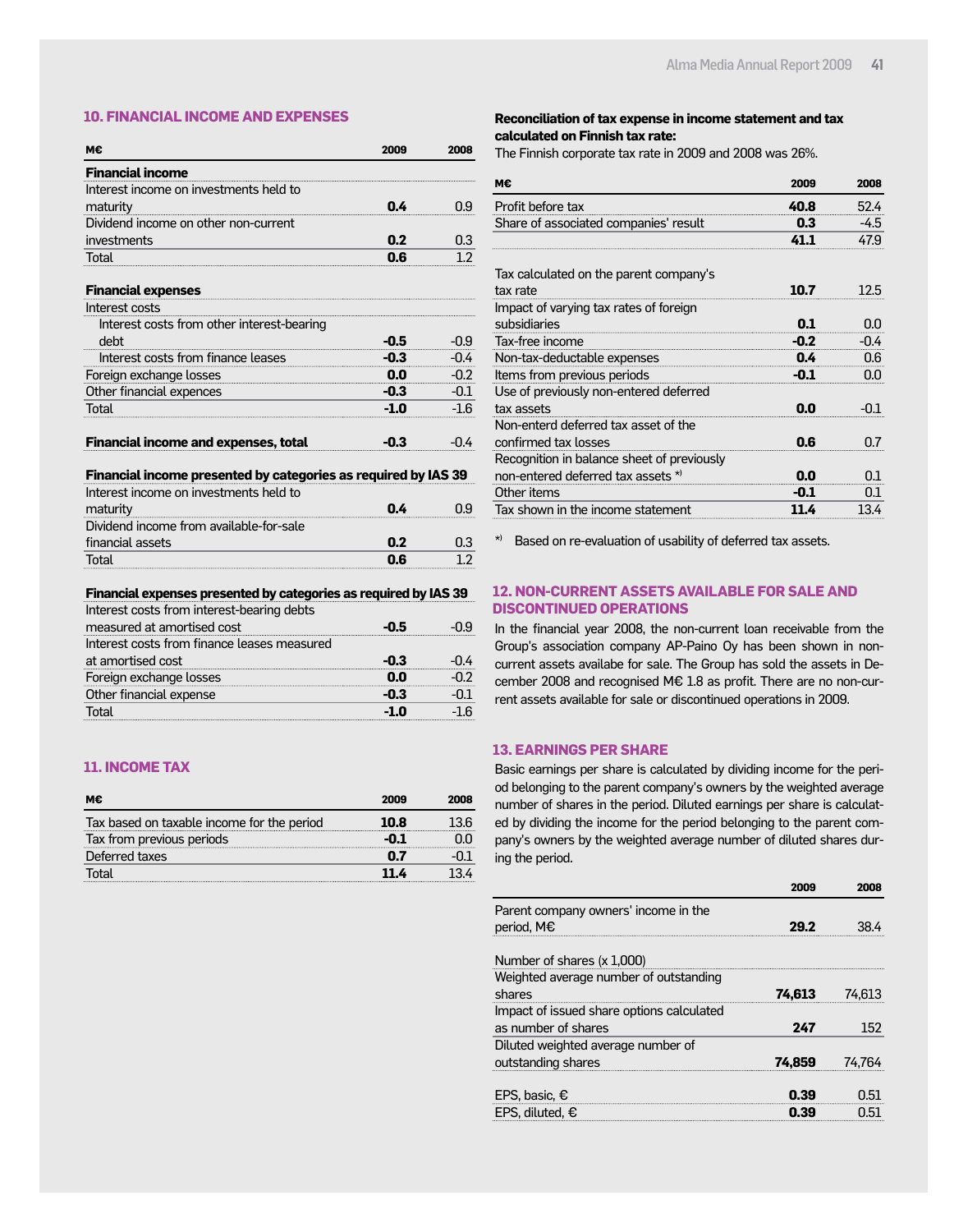#### **14. INTANGIBLE ASSETS AND GOODWILL**

| М€                                                    | Intangible<br>assets | <b>Other</b><br>intangible<br>assets | <b>Advance</b><br>payments | <b>Goodwill</b> | <b>Total</b> |
|-------------------------------------------------------|----------------------|--------------------------------------|----------------------------|-----------------|--------------|
| <b>Financial year 2008</b>                            |                      |                                      |                            |                 |              |
| Acquisition cost Jan 1                                | 18.3                 | 3.6                                  | 1.0                        | 29.9            | 52.8         |
| <b>Increases</b>                                      | 3.0                  |                                      | 2.2                        | 4.1             | 9.2          |
| Decreases                                             | $-3.5$               |                                      | 0.0                        | $-0.1$          | $-3.6$       |
| Exchange differences                                  | 0.0                  |                                      |                            | $-0.7$          | $-0.7$       |
| Transfers between items                               | 1.5                  | 0.4                                  | $-1.9$                     |                 | 0.0          |
| Acquisition cost Dec 31                               | 19.2                 | 4.0                                  | 1.3                        | 33.2            | 57.7         |
| Acc. depreciation, amortisation and impairments Jan 1 | 11.2                 | 1.4                                  | 0.0                        | 0.2             | 12.8         |
| Acc. depreciation in decreases and transfers          | $-3.3$               |                                      |                            |                 | $-3.3$       |
| Depreciation in period                                | 2.0                  | 0.7                                  |                            |                 | 2.7          |
| Writedowns                                            | 0.1                  |                                      |                            | 0.1             | 0.2          |
| Exchange differences                                  | 0.0                  |                                      |                            |                 | 0.0          |
| Accumulated depreciation Dec 31                       | 10.1                 | 2.1                                  | 0.0                        | 0.2             | 12.4         |
| Book value Jan 1                                      | 7.0                  | 2.2                                  | 1.0                        | 29.7            | 40.0         |
| Book value Dec 31                                     | 9.1                  | 1.9                                  | 1.3                        | 33.0            | 45.3         |
| <b>Financial year 2009</b>                            |                      |                                      |                            |                 |              |
| Acquisition cost Jan 1                                | 19.2                 | 4.0                                  | 1.3                        | 33.2            | 57.7         |
| <b>Increases</b>                                      | 1.4                  | 0.1                                  | 1.0                        | 0.8             | 3.2          |
| Decreases                                             | $-2.0$               | 0.0                                  | $-0.1$                     | $-5.6$          | $-7.7$       |
| Exchange differences                                  | 0.0                  |                                      |                            |                 | 0.0          |
| Transfers between items                               | 0.6                  | 0.6                                  | $-1.2$                     |                 | 0.0          |
| Acquisition cost Dec 31                               | 19.2                 | 4.7                                  | 1.0                        | 28.4            | 53.2         |
| Acc. depreciation, amortisation and impairments Jan 1 | 10.1                 | 2.1                                  | 0.0                        | 0.2             | 12.4         |
| Acc. depreciation in decreases and transfers          | $-0.8$               | $-0.3$                               |                            | $-0.2$          | $-1.3$       |
| Depreciation in period                                | 2.2                  | 1.1                                  |                            |                 | 3.3          |
| Writedowns                                            | 0.1                  | 0.0                                  |                            | 0.0             | 0.2          |
| Accumulated depreciation Dec 31                       | 11.6                 | 2.9                                  | 0.0                        | 0.1             | 14.6         |
| Book value Jan 1                                      | 9.1                  | 1.9                                  | 1.3                        | 33.0            | 45.3         |
| Book value Dec 31                                     | 7.6                  | 1.8                                  | 1.0                        | 28.2            | 38.6         |

Intangible assets include assets purchased through finance leases as follows:

| M€                              | <b>Intangible</b><br><b>Rights</b> | м€                              | <b>Intangible</b><br><b>Rights</b> |
|---------------------------------|------------------------------------|---------------------------------|------------------------------------|
| <b>Financial year 2008</b>      |                                    | <b>Financial year 2009</b>      |                                    |
| Acquisition cost Jan 1          | 0.8                                | Acquisition cost Jan 1          | 0.8                                |
| Acquisition cost Dec 31         | 0.8                                | Acquisition cost Dec 31         | 0.8                                |
| Accumulated depreciation Jan 1  | 0.4                                | Accumulated depreciation Jan 1  | 0.6                                |
| Depreciation in period          | 0.2                                | Depreciation in period          | 0.2                                |
| Accumulated depreciation Dec 31 | 0.6                                | Accumulated depreciation Dec 31 | 0.8                                |
| Book value Dec 31               | 0.2                                | Book value Dec 31               | 0.0                                |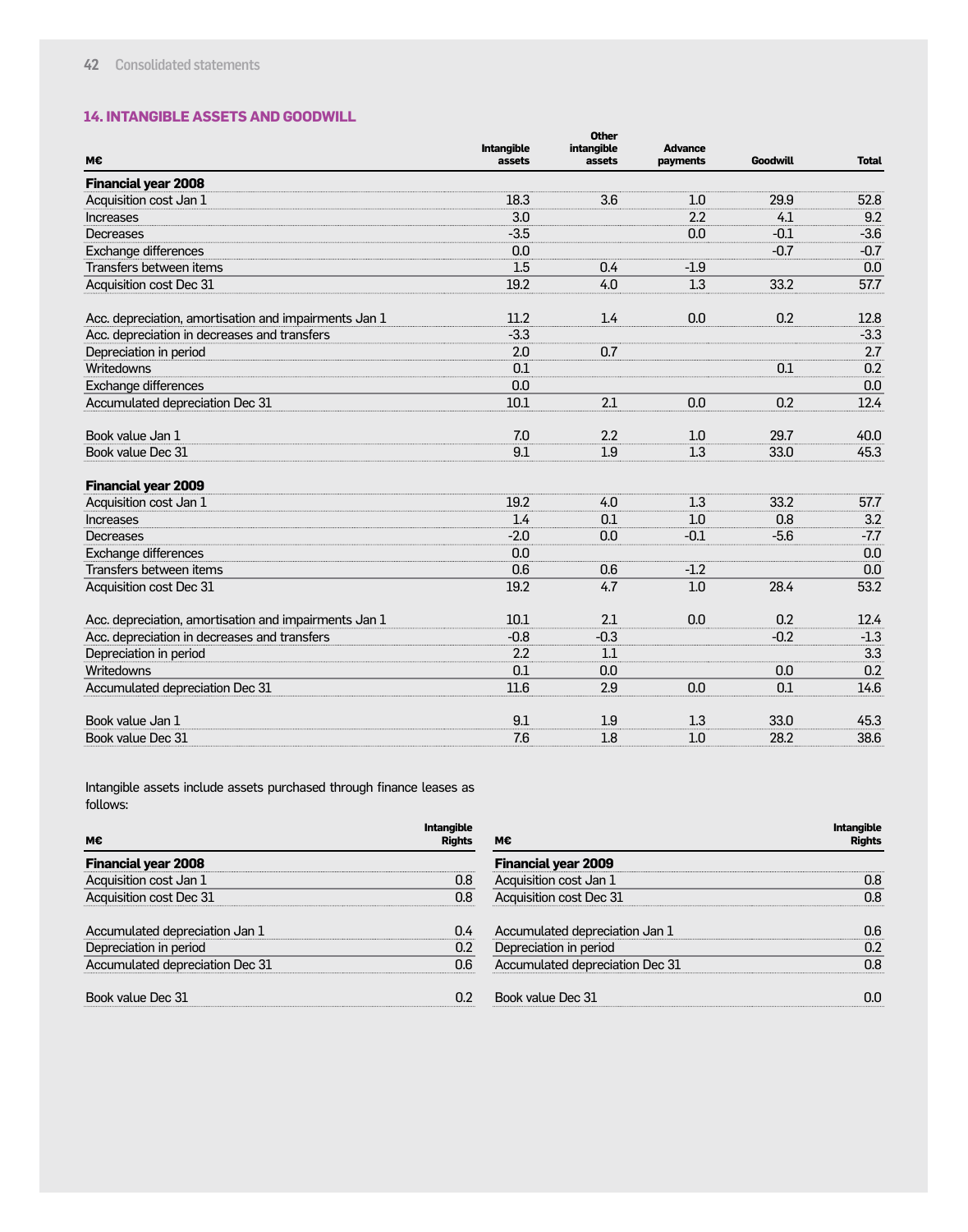#### **Allocation of intangibles with indefinite lives to cash-generating units**

The book value of intangible assets includes intangible rights totalling M€ 1.9 which are not depreciated; instead these rights are tested annually for impairment. These assets, which have an indefinite economic impact, are trademarks recognised at fair value by the Group at the time of acquisition. These non-depreciated intangible rights are allocated to the cash-generating units as follows:

|                             | 2009 | 2008 |
|-----------------------------|------|------|
| Iltalehti                   | 0.8  | በ ጸ  |
| Suomen Paikallissanomat     | 0.2  | በን   |
| Newspapers, total           |      |      |
|                             |      |      |
| Kauppalehti 121             | 0.0  |      |
| Alma Media Lehdentekijät    | 01   | 01   |
| Kauppalehti Group, total    |      |      |
|                             |      |      |
| Homes and business premises | 0.8  | 0.8  |
| Marketplaces, total         | 0.8  |      |
|                             |      |      |
| Group, total                |      |      |
|                             |      |      |

#### **Allocation of goodwill to cash-generating units**

A significant amount of goodwill has been allocated to the following cash-generating units:

| М€                                         | 2009 | 2008 |
|--------------------------------------------|------|------|
| Aamulehti                                  | 0.0  | 0.0  |
| Iltalehti                                  | 3.1  | 3.1  |
| Kainuun Sanomat                            | 2.3  | 2.3  |
| Lapin Kansa                                | 2.5  | 2.5  |
| Pohjolan Sanomat                           | 1.0  | 1.0  |
| Satakunnan Kansa                           | 4.0  | 4.1  |
| Suomen Paikallissanomat                    | 2.0  | 2.2  |
| Newspapers, total                          | 15.0 | 15.2 |
|                                            |      |      |
| <b>Baltic News Service</b>                 | 1.1  | 0.8  |
| Kauppalehti                                | 3.3  | 3.3  |
| Kauppalehti 121                            | 0.0  | 5.2  |
| Alma Media Lehdentekijät                   | 2.9  | 2.9  |
| Kauppalehti Group, total                   | 7.3  | 12.3 |
| Homes and business premises                | 5.6  | 5.1  |
| Vehicles and heavy machinery               | 0.3  | 0.3  |
| Marketplaces, total                        | 5.8  | 5.3  |
| Units allocated an insignificant amount of |      |      |
| goodwill                                   | 01   | 0.1  |

### Goodwill total **28.2** 33.0

#### **Impairment testing of goodwill and intangible rights with indefinite lives**

Testing for goodwill and intangible rights with indefinite useful lives is conducted at the level of units producing cash flow. In testing for impairment, the recoverable amount is the value in use.

Following the model used before, estimated cash flows determined in the test are based on the Group's strategic forecasts for the following three years confirmed by the Board of Directors and business units' management. The years following this period are estimated by extrapolation, taking into account the business cycle and management's views. In addition to general economic factors, the main assumptions and variables used when determining cash flows are the forecast growth of advertising sales in different market segments, the unit-specific average cost of capital (discount rate) and estimated growth of newspaper circulation sales. The growth rate assumptions for advertising sales vary in different market segments and in different product categories. When evaluating growth, past events are taken into account.

Goodwill allocated to new business areas, as well as goodwill arising from recent acquisitions, are more sensitive to impairment testing and therefore more likely to be subject to impairment loss when the above main assumptions change. Based on a sensitivity analysis, the tested goodwill and intangible rights have not been critical. The discount rates used in the calculations for the segments are: units operating in Finland, 9.6% (interest rate before taxes); units operating in Sweden, 9.1% (interest rate before taxes); and units operating in the Baltic countries, 17.3% (interest rate before taxes). The interest rate is based on the weighted average yield set for shareholders' equity and liabilities. During the review period, the interest rates have been updated to current market information from the different markets. The capital structure of the Group has remained unchanged from the comparison period.

An impairment of M€ 1.0 has been recorded in the financial year 2009, allocated to the City24 business division of the Marketplaces segment's Home Sales business. Of this impairment, M€ 1.0 affects goodwill.

In the financial period 2008, an impairment of M€ 0,2 was recorded. It was allocated to the Vehicles and Heavy Equipment business of the Marketplaces segment. Of this impairment, M€ 0,1 affected goodwill in the 2008 financial statements.

In connection with the sensitivity analysis, the effects of an increase in the discount rate and a decrease in advertising sales to estimated cash flows have been estimated. With regard to the recoverable amounts from Alma Media Group's Newspapers and Kauppalehti Group segments, as well as the Marketplaces segment's business operations in Finland, the management does not believe that a change in any of the central variables would lead to a situation in which the recoverable amounts of the business units would be lower than their book values. For the Newspapers and Kauppalehti Group segments, the combined book values of the assets of business units under the segments at the time of testing were 10–15% of the current value of the estimated recoverable amount of the segments. For the Marketplaces segment, the combined book value of the assets of its Finnish business operations at the time of testing was less than 15% of the current value of the estimated recoverable amount. For example, none of the following theoretical changes in the parameters would cause the book value to exceed the current value: a decrease of 5% in advertising sales, a decrease of 5% in circulation sales or an increase of 5 percentage units of the market-specific discount rate used in unit calculations.

The book value of the assets of the City24 business division of the Marketplaces segment at the time of testing was M€ 0.3 as contrasted with its estimated recoverable current amount of M€ 0.6. The discount rate used in testing for the City24 business division was 17.3% (interest rate before taxes).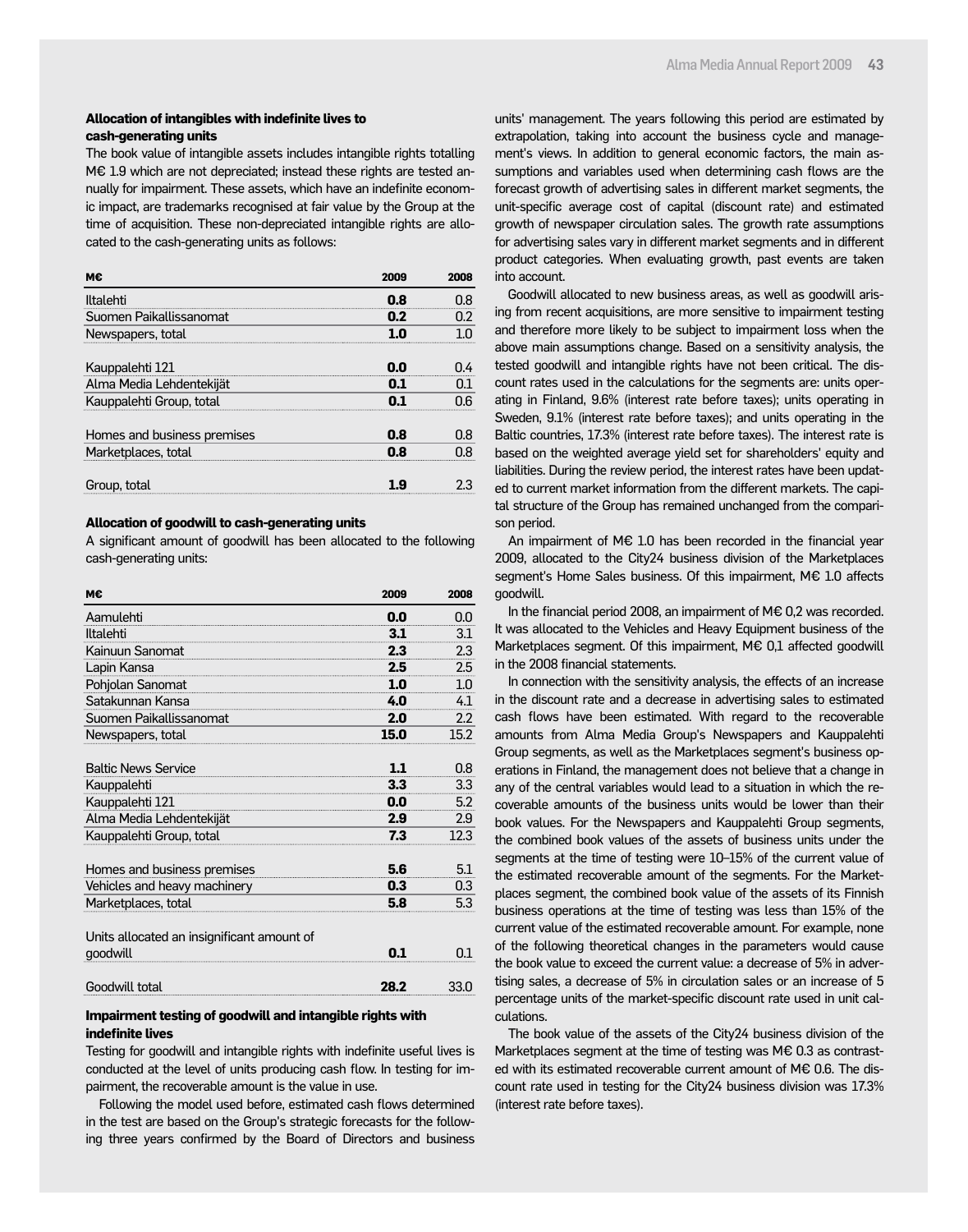#### **15. PROPERTY, PLANT AND EQUIPMENT**

|                                                        |                                |                                              |                                      |                                    | Auvance<br>payments             |              |
|--------------------------------------------------------|--------------------------------|----------------------------------------------|--------------------------------------|------------------------------------|---------------------------------|--------------|
| M€                                                     | <b>Land and</b><br>water areas | <b>Buildings</b><br>and<br><b>structures</b> | <b>Machinery</b><br>and<br>equipment | <b>Other</b><br>tangible<br>assets | and<br>purchases<br>in progress | <b>Total</b> |
| <b>Financial year 2008</b>                             |                                |                                              |                                      |                                    |                                 |              |
| Acquisition cost Jan 1                                 | 1.9                            | 25.6                                         | 63.2                                 | 4.8                                | 0.5                             | 96.0         |
| <b>Increases</b>                                       |                                | 0.2                                          | 2.2                                  | 0.1                                | 0.5                             | 2.9          |
| Decreases                                              | $-0.2$                         | $-0.5$                                       | $-1.7$                               | $-0.3$                             |                                 | $-2.7$       |
| Transfers between items                                |                                |                                              | 0.9                                  | 0.1                                | $-1.0$                          | 0.0          |
| Acquisition cost Dec 31                                | 1.7                            | 25.2                                         | 64.5                                 | 4.7                                | 0.1                             | 96.2         |
| Acc. depreciation, amortisation and impairments Jan 1  | 0.0                            | 14.5                                         | 40.3                                 | 2.7                                | 0.0                             | 57.5         |
| Accumulated depreciation in decreases and transfers    |                                | $-0.5$                                       | $-1.7$                               | $-0.2$                             |                                 | $-2.5$       |
| Depreciation in period                                 |                                | 0.6                                          | 5.0                                  | 0.3                                |                                 | 5.9          |
| Writedowns                                             |                                |                                              | 0.0                                  | 0.0                                |                                 | 0.0          |
| Exchange differences                                   |                                |                                              |                                      | 0.0                                |                                 | 0.0          |
| Acc. depreciation, amortisation and impairments Dec 31 | 0.0                            | 14.6                                         | 43.6                                 | 2.8                                | 0.0                             | 61.1         |
| Book value Jan 1                                       | 1.9                            | 11.0                                         | 22.9                                 | 2.1                                | 0.5                             | 38.4         |
| Book value Dec 31                                      | 1.7                            | 10.6                                         | 20.9                                 | 1.8                                | 0.1                             | 35.2         |
| Book value of machinery and equipment                  |                                |                                              | 14.0                                 |                                    |                                 |              |
| <b>Financial year 2009</b>                             |                                |                                              |                                      |                                    |                                 |              |
| Acquisition cost Jan 1                                 | 1.7                            | 25.2                                         | 64.5                                 | 4.7                                | 0.1                             | 96.2         |
| <b>Increases</b>                                       |                                | 0.2                                          | 1.3                                  | 0.2                                | 1.3                             | 3.1          |
| Decreases                                              |                                | $-0.1$                                       | $-3.5$                               | $-0.4$                             |                                 | $-4.0$       |
| Transfers between items                                |                                | 0.2                                          | 0.6                                  | 0.0                                | $-0.8$                          | 0.0          |
| Acquisition cost Dec 31                                | 1.7                            | 25.4                                         | 63.0                                 | 4.5                                | 0.6                             | 95.3         |
| Acc. depreciation, amortisation and impairments Jan 1  | 0.0                            | 14.6                                         | 43.6                                 | 2.8                                | 0.0                             | 61.1         |
| Accumulated depreciation in decreases and transfers    |                                | 0.0                                          | $-3.0$                               | $-0.3$                             |                                 | $-3.3$       |
| Depreciation in period                                 |                                | 0.5                                          | 4.8                                  | 0.1                                |                                 | 5.5          |
| Acc. depreciation, amortisation and impairments Dec 31 | 0.0                            | 15.1                                         | 45.5                                 | 2.6                                | 0.0                             | 63.2         |
| Book value Jan 1                                       | 1.7                            | 10.6                                         | 20.9                                 | 1.8                                | 0.1                             | 35.2         |
| Book value Dec 31                                      | 1.7                            | 10.3                                         | 17.5                                 | 1.9                                | 0.6                             | 32.0         |
| Book value of machinery and equipment                  |                                |                                              | 16.6                                 |                                    |                                 |              |

**Advance** 

Property, plant and equipment includes assets purchased through finance leases as follows:

| M€                                    | <b>Machinery</b><br>and equipment | М€                                    | <b>Machinery</b><br>and equipment |
|---------------------------------------|-----------------------------------|---------------------------------------|-----------------------------------|
| <b>Financial year 2008</b>            |                                   | <b>Financial year 2009</b>            |                                   |
| Acquisition cost Jan 1                | 10.7                              | Acquisition cost Jan 1                | 11.9                              |
| <b>Increases</b>                      | 1.5                               | Increases                             | 0.6                               |
| Decreases                             | $-0.4$                            | Decreases                             | $-2.8$                            |
| Acquisition cost Dec 31               | 11.9                              | Acquisition cost Dec 31               | 9.7                               |
| Accumulated depreciation Jan 1        | 4.1                               | Accumulated depreciation Jan 1        | 5.7                               |
| Accumulated depreciation in decreases | $-0.4$                            | Accumulated depreciation in decreases | $-2.6$                            |
| Depreciation in period                | 2.0                               | Depreciation in period                | 1.8                               |
| Accumulated depreciation Dec 31       | 5.7                               | Accumulated depreciation Dec 31       | 4.9                               |
| Book value Dec 31                     | 6.1                               | Book value Dec 31                     | 4.8                               |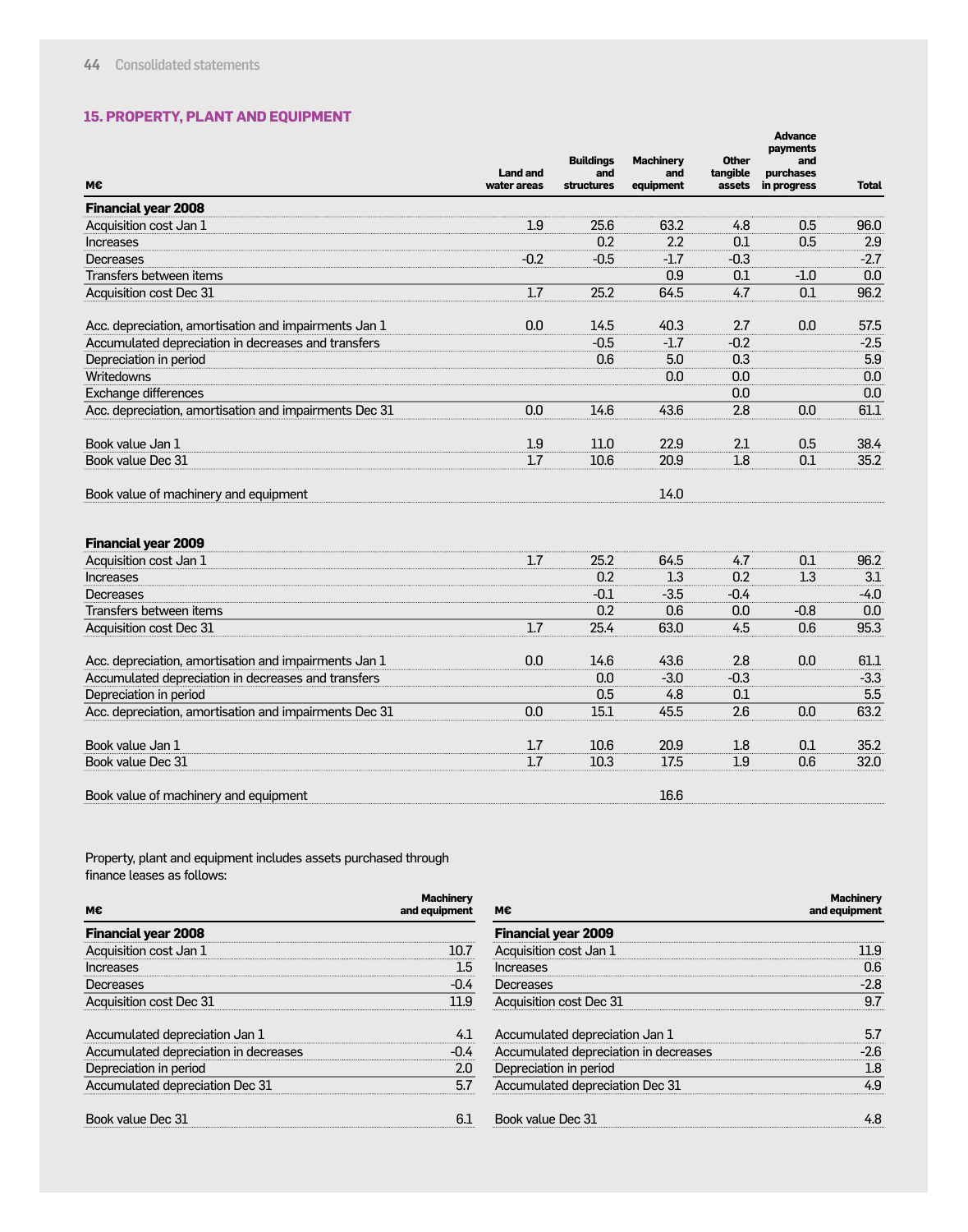#### **16. SUBSIDIARY COMPANIES**

| <b>Company</b>                   | <b>Registered</b><br>office | <b>Holding</b><br>% | <b>Share of</b><br>votes % |
|----------------------------------|-----------------------------|---------------------|----------------------------|
| Aamujakelu Oy                    | Tampere                     | 100.00              | 100.00                     |
| Alma Media doo                   | Belgrad                     | 100.00              | 100.00                     |
| Alma Media Interactive Oy        | Helsinki                    | 100.00              | 100.00                     |
| Alma Media Interactive Russia Oy | Helsinki                    | 100.00              | 100.00                     |
| Alma Media Lehdentekijät Oy      | Helsinki                    | 100.00              | 100.00                     |
| Arctic Press Oy                  | Rovaniemi                   | 100.00              | 100.00                     |
| AS Kinnisvaraportaal             | Tallinn                     | 100.00              | 100.00                     |
| <b>Balti Uudistetalituse AS</b>  | Tallinn                     | 100.00              | 100.00                     |
| <b>BNS Eesti OÜ</b>              | Tallinn                     | 100.00              | 100.00                     |
| <b>BNS Latvija SIA</b>           | Riga                        | 99.99               | 99.99                      |
| <b>BNS UAB</b>                   | <b>Vilnius</b>              | 99.95               | 99.95                      |
| <b>Bovision AB</b>               | Stockholm                   | 100.00              | 100.00                     |
| City24 Adriatic d.o.o            | Zagreb                      | 80.00               | 80.00                      |
| City24 EOOD                      | Sofia                       | 100.00              | 100.00                     |
| City24 Polska Sp z.o.o.          | Warsaw                      | 70.00               | 70.00                      |
| ETA Uudistetalituse OÜ           | <b>Tallinn</b>              | 100.00              | 100.00                     |
| Etuovi Oy                        | Helsinki                    | 100.00              | 100.00                     |
| Karenstock Oy                    | Helsinki                    | 100.00              | 100.00                     |
| Kauppalehti Oy                   | Helsinki                    | 100.00              | 100.00                     |
| Kustannus Oy Aamulehti           | Tampere                     | 100.00              | 100.00                     |
| Kustannus Oy Otsikko             | Tampere                     | 100.00              | 100.00                     |
| Kustannusosakeyhtiö Iltalehti    | Helsinki                    | 100.00              | 100.00                     |
| Mediaskopas UAB                  | <b>Vilnius</b>              | 100.00              | 100.00                     |
| Mediju Monitorings SIA           | Riga                        | 100.00              | 100.00                     |
| Monster Oy                       | Helsinki                    | 75.00               | 75.00                      |
| Objektvision AB                  | Stockholm                   | 100.00              | 100.00                     |
| 000 City24                       | Moscow                      | 100.00              | 100.00                     |
| Pohjois-Suomen Media Oy          | Rovaniemi                   | 100.00              | 100.00                     |
| Porin Sanomat Oy                 | Pori                        | 100.00              | 100.00                     |
| Satakunnan Kirjateollisuus Oy    | Pori                        | 100.00              | 100.00                     |
| SIA City24                       | Riga                        | 100.00              | 100.00                     |
| Suomen Business Viestintä SBV Oy | Helsinki                    | 100.00              | 100.00                     |
| Suomen Paikallissanomat Oy       | Tampere                     | 100.00              | 100.00                     |
| TOB Citi 24                      | Kiev                        | 70.00               | 70.00                      |
| <b>UAB BNS Newsventure</b>       | Vilnius                     | 100.00              | 100.00                     |
| <b>UAB City24</b>                | Vilnius                     | 100.00              | 100.00                     |
| Vuodatus.net Oy                  | Helsinki                    | 100.00              | 100.00                     |

#### **17. HOLDINGS IN ASSOCIATED AND JOINT VENTURE COMPANIES**

| м€                                      | 2009 | 2008 |
|-----------------------------------------|------|------|
| <b>Holdings in associated companies</b> |      |      |
| At start of period                      |      | 34 T |
| Increases                               | 2.5  |      |
| Decreases                               | -1.5 |      |
| Share of results                        |      |      |
| Share of items recognised directly in   |      |      |
| associated company's equity             | ו ח- | -09  |
| Dividends received                      |      |      |
| Transfers between items                 |      | -18  |
| At end of period                        |      |      |

#### **Further information on associated companies**

Talentum Oyj, included in the book value of associated companies on December 31, 2009, is a public listed company. The carrying value of the Talentum Oyj shares in Alma Media's consolidated financial statements on December 31, 2009 is M€ 26.5 and its market capitalisation was M€ 24.7. The investment is considered as long-term and strategic for Alma Media. The investment's value in use equals the carrying amount.

During 2009 the Group acquired an additional 25% share in Kotikokki.net Oy raising its ownership to 40%.

Goodwill arising from associated companies totalled M€ 23.4 (M€ 21.1) on December 31, 2009.

| M€                                            | 2009  | 2008  |
|-----------------------------------------------|-------|-------|
| Book value of shares, total                   | 30.5  | 31.6  |
| Receivables from associated companies         | N.N   | nn    |
| Liabilities to associated companies           | ו ח   |       |
| Summary (100%) of associated company totals   |       |       |
| Aggregate assets of associated companies      | 72.5  | 66.6  |
| Aggregate liabilities of associated companies | 49 R  | 33.9  |
| Aggregate net sales of associated companies   | 101 6 | 124 2 |
| Aggregate profit/loss of associated companies |       |       |

| <b>Associated companies</b>                    | Holdina<br>% | <b>Share of</b><br>votes % |
|------------------------------------------------|--------------|----------------------------|
| Ahaa Sivunvalmistus Oy                         | 20.00        |                            |
| Holding Oy Visio                               | 24.74        | 74.74                      |
| Kotikokki.net Oy                               | 40.00        |                            |
| Kytöpirtti Oy                                  | 43.20        | 43.20                      |
| Nokian Uutistalo Oy                            | 36.90        | 36.90                      |
| Oy Suomen Tietotoimisto - Finska Notisbyrån Ab | 24 N7        | 24.07                      |
| Talentum Oyj                                   | 32.14        | 32 14                      |
| Tampereen Tietoverkko Oy                       | 34.92        | 34.92                      |
| Tampereen Ykkösjakelu Oy                       |              |                            |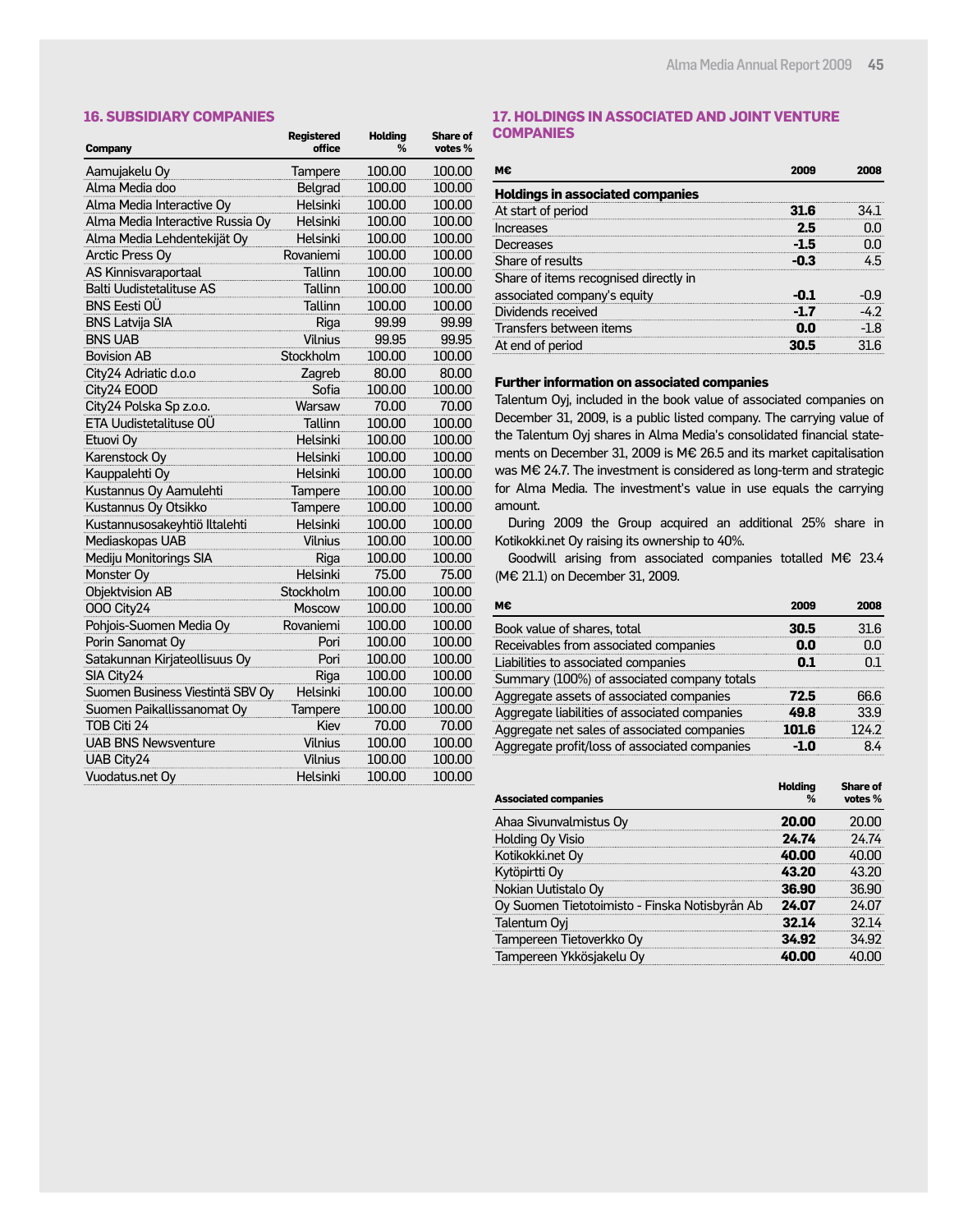#### **Joint venture companies**

The Group established a joint venture company, Mascus A/S, together with Bil Markedet ApS in Denmark in 2007. The Group owns 50% of the joint venture and it is reported in the Marketplaces segment. In addition, the Group treats as joint venture companies its mutual property and housing companies. The joint venture companies are consolidated using the proportionate consolidation method in accordance with IAS 31.

| м€                                                                        | 2009 | 2008 |
|---------------------------------------------------------------------------|------|------|
| Group's share of balance sheets and results<br>of joint venture companies |      |      |
| Non-current assets                                                        | 3.7  | 3.7  |
| Current assets                                                            |      | N 1  |
| Long-term liabilities                                                     |      | 0.1  |
| <b>Current liabilities</b>                                                | n n  |      |
| м€                                                                        | 2009 | 2008 |
| Net sales                                                                 | 0.1  | 0.1  |
| Operating profit                                                          | 0.0  | nn   |
| Net income for the period                                                 | 0.0  |      |
| Average total workforce in joint                                          |      |      |
| venture companies                                                         |      |      |

#### **18. OTHER FINANCIAL ASSETS**

| м€                 | <b>Book values</b><br>2009 | 2009 | <b>Fair values Book values</b><br>2008 | <b>Fair values</b><br>2008 |
|--------------------|----------------------------|------|----------------------------------------|----------------------------|
| Available-for-sale |                            |      |                                        |                            |
| financial assets   | 4.N                        | 4.0  |                                        |                            |
| Loan receivables   | 0.5                        | 0.5  |                                        |                            |
| Total              | 45                         | 45   | 42                                     |                            |

#### **19. INVENTORIES**

| м€                     | 2009 | 2008 |
|------------------------|------|------|
| Materials and supplies | 1.5  | .5   |
| Total                  | 1.5  | 1.5  |

#### **20. ACCOUNTS RECEIVABLE AND OTHER RECEIVABLES**

| м€                                      | 2009         | 2008         |
|-----------------------------------------|--------------|--------------|
| Accounts receivable                     | 21.3         | 24.5         |
| Receivables from others                 |              |              |
| Prepaid expenses and accrued income     | 3.2          | 2.2          |
| Other receivables                       | 0.8          | 0.8          |
| Total                                   | 4.0          | 3.0          |
| Receivables, total<br>м€                | 25.3<br>2009 | 27.5<br>2008 |
| Ageing analysis of trade receivables    |              |              |
| Non-matured receivables and receivables |              |              |
| maturing in 1-4 days                    | 14.6         | 18.7         |
| Maturing in 5-30 days                   | 5.8          | 3.8          |
| Maturing in 31-120 days                 | 0.7          | 1.3          |
| Maturing after 120 days                 | 0.2          | 0.6          |
| Accounts receivable, total              | 21 R         | 24.5         |

M€ 0.3 provision for bad debts has been made in 2009.

In the financial year 2009, approximately M€ 0.8 bad debt writedowns were recognised in the Group.

#### **21. OTHER SHORT-TERM FINANCIAL ASSETS**

| м€                           | 2009 | 2008          |
|------------------------------|------|---------------|
| Investments held to maturity | 1.2  | $2.9^{\circ}$ |
| Total                        | 1.2  | 2.9           |

#### **22. CASH AND CASH EQUIVALENTS**

| м€                                   | 2009 | 2008 |
|--------------------------------------|------|------|
| Cash and bank accounts               | 80   |      |
| Investment certificates (1-3 months) | 13.1 |      |
| Total                                |      |      |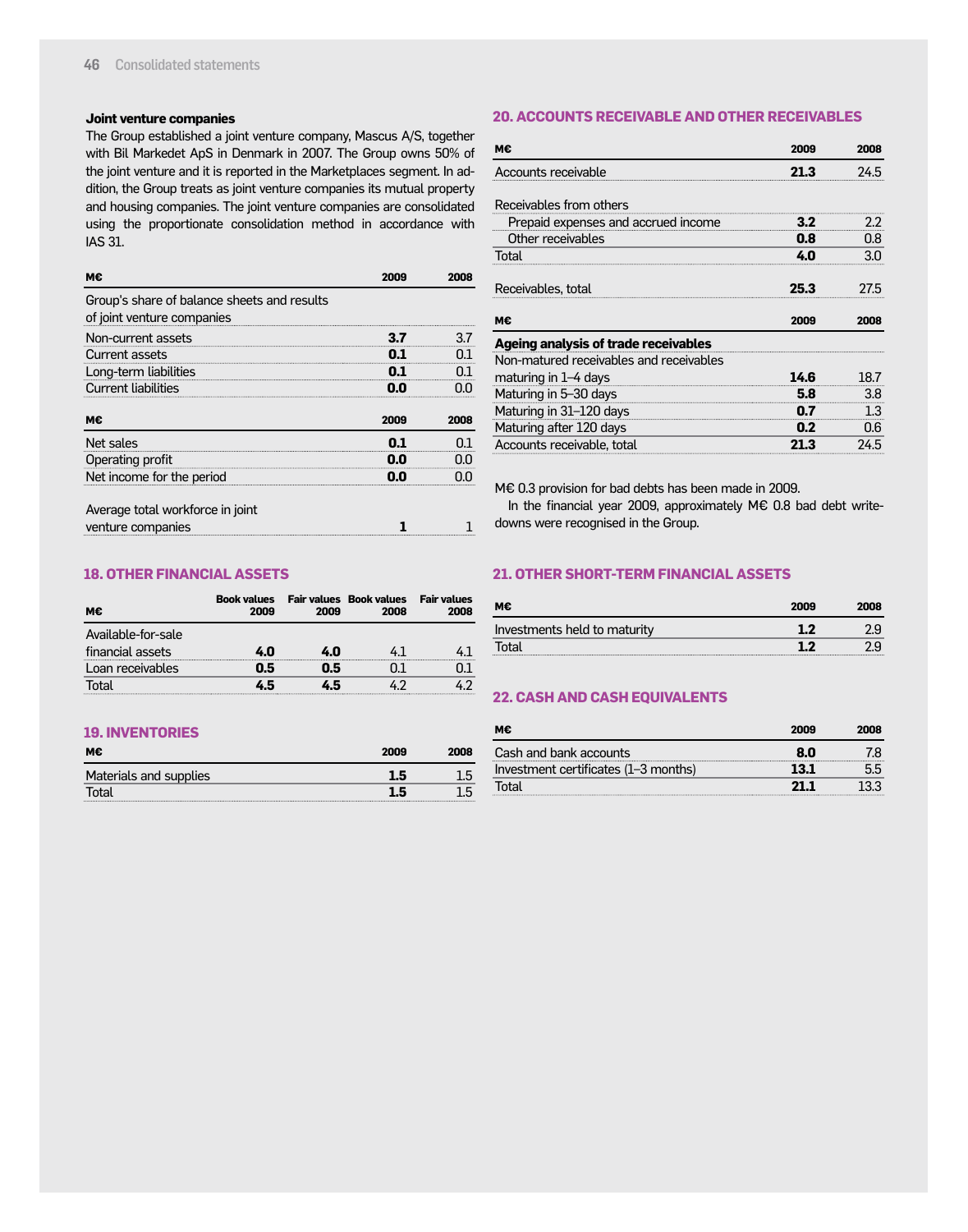#### **23. INFORMATION ON SHAREHOLDERS' EQUITY AND ITS ADMINISTRATION**

The following describes information on Alma Media shares and changes in 2009.

| м€                | Total<br>number of<br>shares | <b>Share</b><br>capital.<br>мє | Share<br>premium<br>fund. M€ |
|-------------------|------------------------------|--------------------------------|------------------------------|
| January 1, 2009   | 74.612.523                   | 44.8                           | 2.8                          |
| December 31, 2009 | 74.612.523                   | 44 R                           | 2.8                          |

The company has one share series and all shares confer the same voting rights, one vote per share. The shares have no par value.

#### **Book-entry securities system**

The company's shares belong to the book-entry system. Only such shareholders shall have the right to receive distributable funds from the company, and to subscribe to shares in conjunction with an increase in the share capital, 1) who are listed as shareholders in the shareholders' register on the record date; or 2) whose right to receive payment is recorded in the book-entry account of a shareholder listed in the shareholders' register on the record date, and this right is entered in the shareholders' register; or 3) whose shares, in the case of nominee-registered shares, are registered in their book-entry account on the record date and, as required by §28 of the Book-Entry Securities Act, the respective manager of the shares is listed on the record date in the shareholders' register as the manager of said shares. Shareholders whose ownership is registered in the waiting list on the record date shall have the right to receive distributable funds from the company, and the right to subscribe for shares in conjunction with an increase in the share capital, who are able to furnish evidence of ownership on the record date.

#### **Own shares**

The Group did not hold any of the company's own shares in 2009 or 2008.

#### **Translation differences**

The translation differences fund comprises the exchange rate differences arising from the translation into euros of the financial statements of the independent foreign units.

#### **Asset revaluation fund**

The asset revaluation fund is used to record increases in the fair value of financial assets availabe-for-sale.The Group has not recognised any revaluation of assets during the financial years 2009 and 2008. The financial assets available-for-sale consist of investments in non-listed shares and no reliable fair value is available.

#### **Distributable funds**

The distributable funds of the Group's parent company on December 31, 2009 totalled € 53,724,934.

#### **Administration of shareholders' equity**

The purpose of administration of shareholders' equity and optimal capital structure is to secure normal business preconditions. The development of the capital structure is followed with gearing and equity ratio key figures. Those key figures for 2009 and 2008 are presented in the following table:

| м€                           |         | 2008 |
|------------------------------|---------|------|
| Interest-bearing liabilities | 4 R     | 19.1 |
| Cash and cash equivalents    | 21.1    | 13.3 |
| Interest-bearing net debt    | $-16.5$ | 5.8  |
| Shareholders' equity         | 96.O    |      |
| Gearing, %                   | -17.1   | h h  |
| Equity ratio, %              | 67 Z    |      |

#### **Dividend policy**

The Group does not have a predefined dividend policy. The dividend policy depends on the equity ratio and the Group's needs, the final proposal being made to the AGM by the Board of Directors.

#### **Redemption of shares**

A shareholder whose proportional holding of all company shares, or whose proportional entitlement to votes conferred by the company shares, either individually or jointly with other shareholders, is or exceeds 33⅓% or 50% as defined hereinafter is obliged on demand by other shareholders to redeem such shareholders' shares.

#### **24. SHARE-BASED PAYMENTS**

#### **Stock option programme 2006**

The Annual General Meeting held on March 8, 2006 decided on a new stock option programme under which a maximum of 1,920,000 options may be granted and these may be exercised to subscribe to a maximum of 1,920,000 Alma Media shares with a book countervalue of € 0.60 per share. The programme is part of the company's management incentive and commitment system. Of the total number of options, 640,000 were marked 2006A, 640,000 were marked 2006B and 640,000 were marked 2006C.

Share subscription periods:

- for stock options 2006A April 1, 2008–April 30, 2010,
- for stock options 2006B April 1, 2009–April 30, 2011 and
- for stock options 2006C April 1, 2010–April 30, 2012.

As authorised by the Annual General Meeting, the Board of Directors has granted 515,000 of the 2006A options. Altogether 75,000 of the 2006A options have been returned to the company owing to the termination of employment contracts. After the returned options, corporate management possesses a total of 440,000 2006A options. In 2007 and 2008, Alma Media's Board of Directors decided to annul the 200,000 2006A option rights in the company's possession. The share subscription price under the A options,  $\epsilon$  7.66 per share, was determined by the trade weighted average share price in public trading between April 1 and May 31, 2006. The subscription price of the 2006A options was reduced by the amount of capital repayment in 2006 (€ 0.53 per share), by dividend payment in March 2007 (€ 0.65 per share), by dividend payment in March 2008 ( $\epsilon$  0.90 per share) and by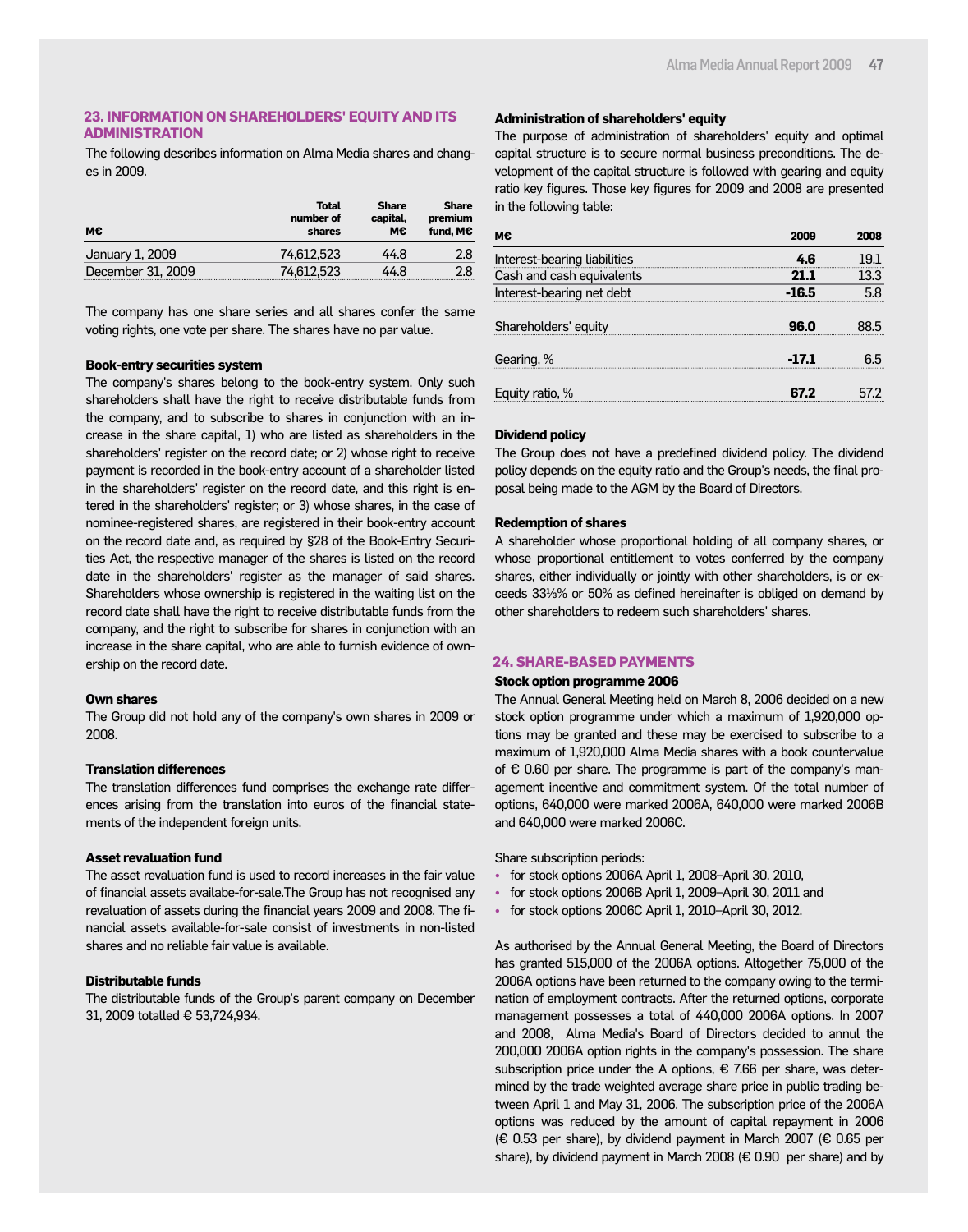dividend payment in March 2009 (€ 0.30 per share) to 5.28 per share. The vesting period for the 2006A options has ended and the share subscription period began on April 1, 2008. No shares have been subscribed to by December 31, 2009.

 In 2007, the Board of Directors decided to issue a total of 515,000 options under the 2006B programme to Group management. Altogether 50,000 of the 2006B options have been returned to the company owing to the termination of employment contracts. After the returned options, corporate management possesses a total of 465,000 2006B options. The share subscription price under the 2006B option, € 9.85 per share was determined by the trade weighted average share price in public trading between April 1 and May 31, 2007. The subscription price of the 2006B options was reduced by the amount of dividend payment in March 2008 (€ 0.90 per share) and by dividend payment in March 2009 (€ 0.30 per share) to € 8.65 per share. All of the 175,000 2006B option rights in the company's possession have been annulled. The options in the 2006B programme are traded in NASDAQ OMX Helsinki Stock Exchange since April 1, 2009. No shares have been subscribed to by December 31, 2009.

In 2008, the Board of Directors decided to issue 520,000 options under the 2006C programme to Group management. Altogether

50,000 of the 2006C options have been returned to the company owing to the termination of employment contracts. After the returned options, corporate management possesses a total of 470,000 2006C options. The share subscription price under the 2006C option, € 9.06 per share, was determined by the trade weighted average share price in public trading between April 1 and May 31, 2008. The subscription price of the 2006C options was reduced by the amount of dividend payment in March 2009 (€ 0.30 per share) to € 8.76 per share. All of the 170,000 2006C option rights in the company's possession have been annulled.

If all the subscription rights were exercised, this programme would dilute the holdings of the earlier shareholders by 1.8%.

The stock option plan is entered in the accounts in accordance with the standard IFRS 2 – Share-based Payment. The option rights granted are measured at their fair value on the grant date using the Forward Start Option Rubinstein (1990) model based on the Black–Scholes pricing model and expensed in the income statement under personnel expenses over the vesting period. An expense of M€ 0.5 was entered in the 2009 accounts (M€ 0.8 in 2008). The expected volatility has been determined by calculating the historical volatility of the company's share price, which includes the volatility of the listed shares of the so-called previous Alma Media Corporation.

#### **Specification of option rights**

| <b>Options</b> | <b>Number</b> | Annulled | <b>Free</b> | begins      | <b>Share subscription period</b><br>ends | Period determining subscription price<br>(trade-weighted average share price) |              |
|----------------|---------------|----------|-------------|-------------|------------------------------------------|-------------------------------------------------------------------------------|--------------|
| 2006A          | 640.000       | 200,000  |             |             | Apr 1, 2008 Apr 30, 2010                 | Apr 1, 2006 $-$                                                               | Mav 31, 2006 |
| 2006B          | 640.000       | 175.000  |             | Apr 1, 2009 | Apr 30, 2011                             | Apr 1, 2007<br>$\overline{\phantom{0}}$                                       | Mav 31, 2007 |
| 2006C          | 640.000       | 170.000  |             | Apr 1, 2010 | Apr 30, 2012                             | Apr 1, 2008<br>$\overline{\phantom{0}}$                                       | Mav 31, 2008 |

The share subscription prices will be reduced by the amount of dividend per share and capital repayment per share decided after the period for determination of the share subscription price but before share subscription.

|                                        | A option plan   | <b>B</b> option plan                                   | C option plan   |
|----------------------------------------|-----------------|--------------------------------------------------------|-----------------|
| <b>Principal terms and conditions</b>  |                 |                                                        |                 |
| Grant date                             | April 26, 2006  | March 8, 2007                                          | March 12, 2008  |
| Number of options granted              | 515,000 options | 515,000 options                                        | 520,000 options |
| Subscription price                     | € 5.28          | € 8.65                                                 | € 8.76          |
| Share subscription price at grant date | € 7.66          | €9.85                                                  | € 9.06          |
| Total duration of option programme     | $1,496$ days    | $1,521$ days                                           | $1,491$ days    |
| <b>Expected volatility</b>             | 30%             | 23%                                                    | 25%             |
| Vesting period                         | 736 days        | 761 davs                                               | 730 days        |
| Risk-free interest rate                | 3.5%            | 4.5%                                                   | 5.0%            |
| Payment method                         | as shares       | as shares                                              | as shares       |
| Expected personnel reductions          | 0%              | $0\%$                                                  | 0%              |
| Expected dividend yield                | $0\%$           | $0\%$                                                  | $0\%$           |
| Value of option at grant date          | € 1.526/share   | € 1.731/share                                          | € 1.689/share   |
|                                        | $M \in 1.0$     | $M \in 1.1$                                            | $M \in 1.1$     |
| Value pricing model                    |                 | Black-Scholes (Forward Start Option Rubinstein [1990]) |                 |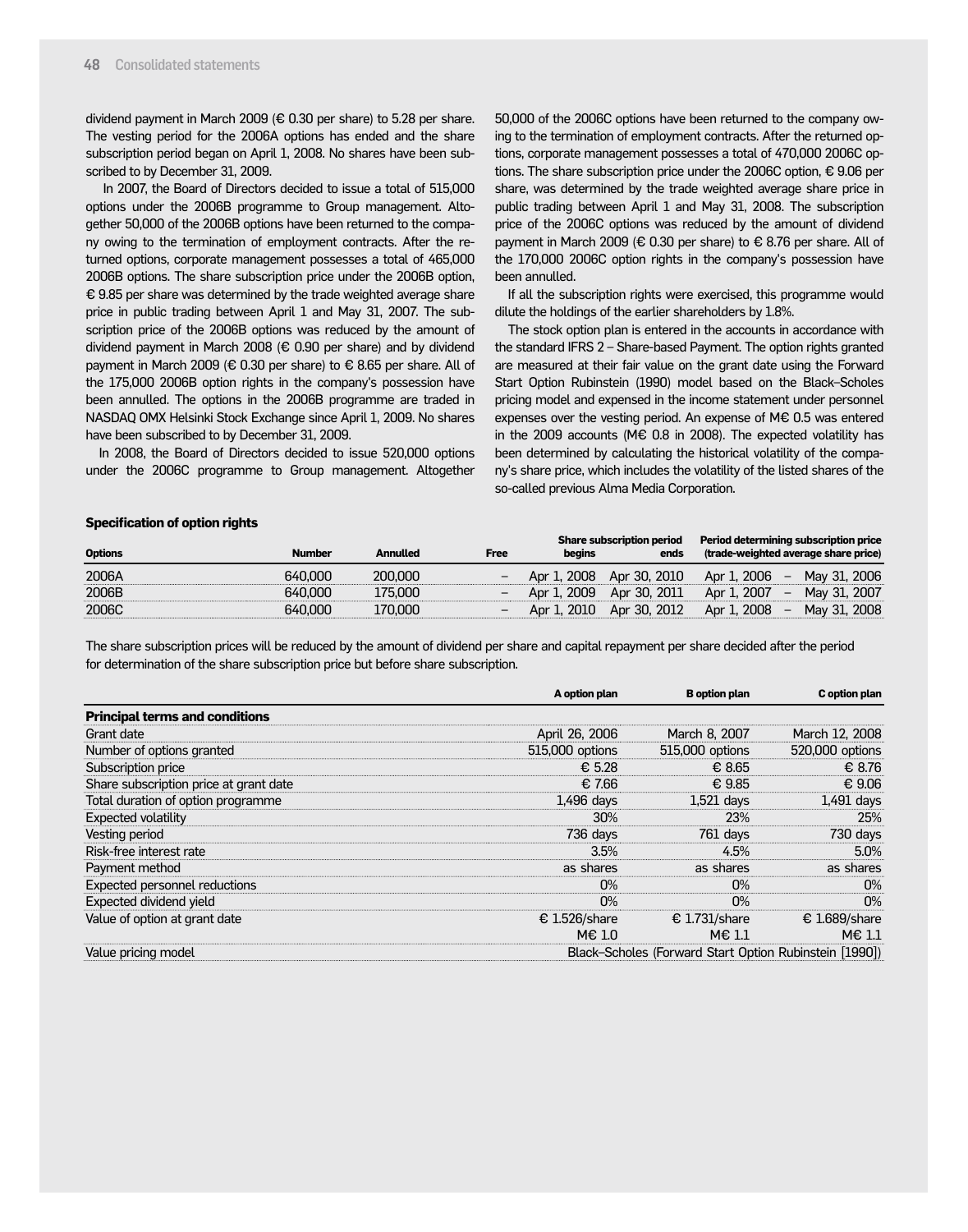The option rights are granted on condition that the receivers pledge to subscribe to shares corresponding to at least 25% of the gross value of the options granted to them when the options are sold and to refrain from selling the subscribed shares for at least one year from the end of the share subscription period for each respective option right.

 Should the option holder's work or employment contract with Alma Media end for reasons other than death or retirement, as determined by the company, or permanent work disability, or for another reason determined by the Board of Directors and independent of the option holder, the option holder shall return to the company without consideration all option certificates for which the share subscription period has not begun on the date of the termination of the employment contract. Altogether 75,000 2006A options, 50,000 2006B options and 50,000 2006C options have been returned to the company as a result of the termination of employment contracts.

 The option rights may be freely transferred when the share subscription period that applies to them has commenced. Before the commencement of the share subscription period for the options in question, option rights may only be transferred with the consent of the Board of Directors.

#### **Changes during option period**

|                               | A option plan |         | <b>B</b> option plan |         | C option plan |         |
|-------------------------------|---------------|---------|----------------------|---------|---------------|---------|
| <b>Number of options</b>      | 2009          | 2008    | 2009                 | 2008    | 2009          | 2008    |
| At start of financial year    | 440.000       | 440.000 | 515,000              | 510.000 | 520,000       |         |
| Number of new options granted |               |         |                      | 5.000   |               | 520,000 |
| Number of options forfeited   |               |         | -50.000              |         | -50.000       |         |
| Number of options exercised   |               |         |                      |         |               |         |
| At end of financial vear      | 440.000       | 440.000 | 465.000              | 515,000 | 470,000       | 520,000 |

#### **Stock option programme 2009**

The Annual General Meeting of Alma Media on March 11, 2009 decided, in accordance with the proposal by the Board of Directors, to continue the incentive and commitment system for Alma Media management through an option programme according to earlier principles and decided to grant stock options to key personnel of Alma Media Corporation and its subsidiaries in the period 2009–2011. Altogether 2,130,000 stock options may be granted, and these may be exercised to subscribe to a maximum of 2,130,000 Alma Media shares, either new or in possession of Alma Media. Of the total number of options, 710,000 were marked 2009A, 710,000 were marked 2009B and 710,000 were marked 2009C.

Share subscription periods:

- for stock options 2009A April 1, 2012–March 31, 2014,
- for stock options 2009B April 1, 2013–March 31, 2015 and
- for stock options 2009C April 1, 2014–March 31, 2016.

The Board of Directors of Alma Media Corporation decided in May 2009 to grant 640,000 option rights to corporate management under the 2009A programme. The company is in possession of 70,000 2009A options. The subscription price of a 2009A option, € 5.21 per share, was determined by the trade weighted average share price in public trading between April 1 and April 30, 2009. If all the subscription rights are exercised, the programme will dilute the holdings of the earlier shareholders by 2.8%.

The stock option plan is entered in the accounts in accordance with the standard IFRS 2 Share-based Payment. The option rights granted are measured at their fair value on the grant date using the Forward Start Option Rubinstein (1990) model based on the Black–Scholes pricing model and expensed in the income statement under personnel expenses over the vesting period. An expense of M€ 0.2 was entered in the 2009 accounts. The expected volatility has been determined by calculating the historical volatility of the company's share price, which includes the volatility of the listed shares of the so-called previous Alma Media Corporation.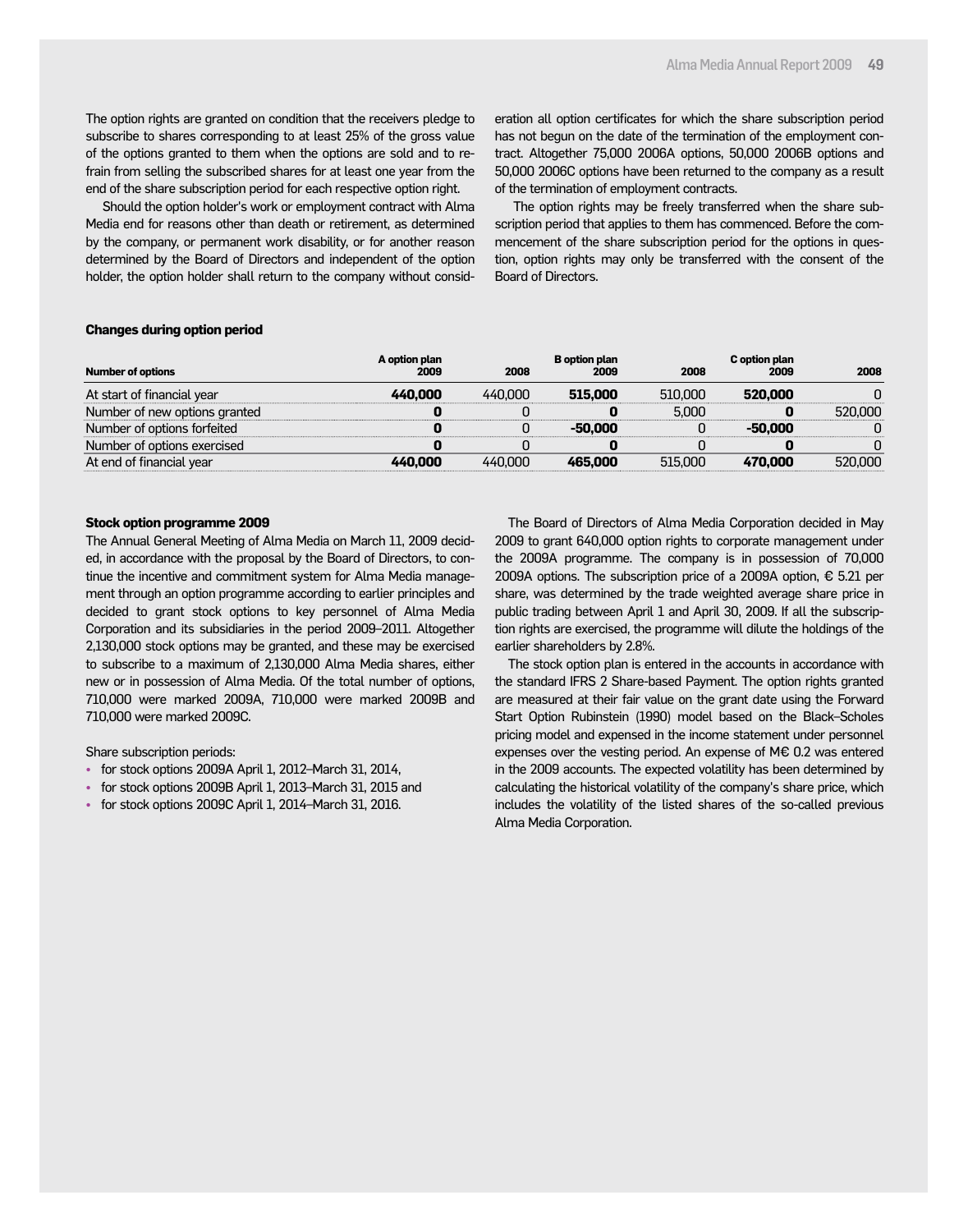#### **50** Consolidated statements

#### **Specification of option rights**

| <b>Options</b> | <b>Number</b> | Annulled | <b>Free</b> | begins | <b>Share subscription period</b><br>ends |             | Period determining subscription price<br>(trade-weighted average share price) |
|----------------|---------------|----------|-------------|--------|------------------------------------------|-------------|-------------------------------------------------------------------------------|
| 2009A          | 710.000       | -        | 70.000      |        | Apr 1, 2012 Mar 31, 2014                 | Apr 1, 2009 | $-$ Apr 30, 2009                                                              |
| 2009B          | 710.000       | -        | 710.000     |        | Apr 1, 2013 Mar 31, 2015                 | Apr 1, 2010 | Apr 30, 2010<br>$\sim$                                                        |
| 2009C          | 710.000       |          | 710.000     |        | Apr 1, 2014 Mar 31, 2016                 | Apr 1, 2011 | $-$ Apr 30, 2011                                                              |
|                |               |          |             |        |                                          |             |                                                                               |

The share subscription prices will be reduced by the amount of dividend per share and capital repayment per share decided after the period for determination of the share subscription price but before share subscription.

|                                        | A option plan                                          |
|----------------------------------------|--------------------------------------------------------|
| Principal terms and conditions         |                                                        |
| Grant date                             | April 28, 2009                                         |
| Number of options granted              | 640,000 options                                        |
| Subscription price                     | € 5.21                                                 |
| Share subscription price at grant date | € 5.21                                                 |
| Total duration of option programme     | 1,795 days                                             |
| <b>Expected volatility</b>             | 30%                                                    |
| Vesting period                         | 1,066 days                                             |
| Risk-free interest rate                | $3.0\%$                                                |
| Payment method                         | as shares                                              |
| Expected personnel reductions          |                                                        |
| Expected dividend yield                | n                                                      |
| Value of option at grant date          | € 1.570/share                                          |
|                                        | $M \in 1.1$                                            |
| Value pricing model                    | Black-Scholes (Forward Start Option Rubinstein [1990]) |

The option rights are granted on condition that the receivers pledge to subscribe to shares corresponding to at least 25% of the gross value of the options granted to them when the options are sold and to refrain from selling the subscribed shares for at least one year from the end of the share subscription period for each respective option right.

Should the option holder's work or employment contract with Alma Media end for reasons other than death or retirement, as determined by the company, or permanent work disability, or for another reason determined by the Board of Directors and independent of the option holder, the option holder shall return to the company without consideration all option certificates for which the share subscription period has not begun on the date of the termination of the employment contract.

The option rights may be freely transferred when the share subscription period that applies to them has commenced. Before the commencement of the share subscription period for the options in question, option rights may only be transferred with the consent of the Board of Directors.

#### **Changes during option period**

| <b>Number of options</b>      | A option plan<br>2009 | 2008 |
|-------------------------------|-----------------------|------|
| At start of financial year    |                       |      |
| Number of new options granted | 640.000               |      |
| Number of options forfeited   |                       |      |
| Number of options exercised   |                       |      |
| At end of financial year      | 640.000               |      |

The share and option holdings of the company's senior management are detailed in Note 7, Expenses Arising from Employee Benefits.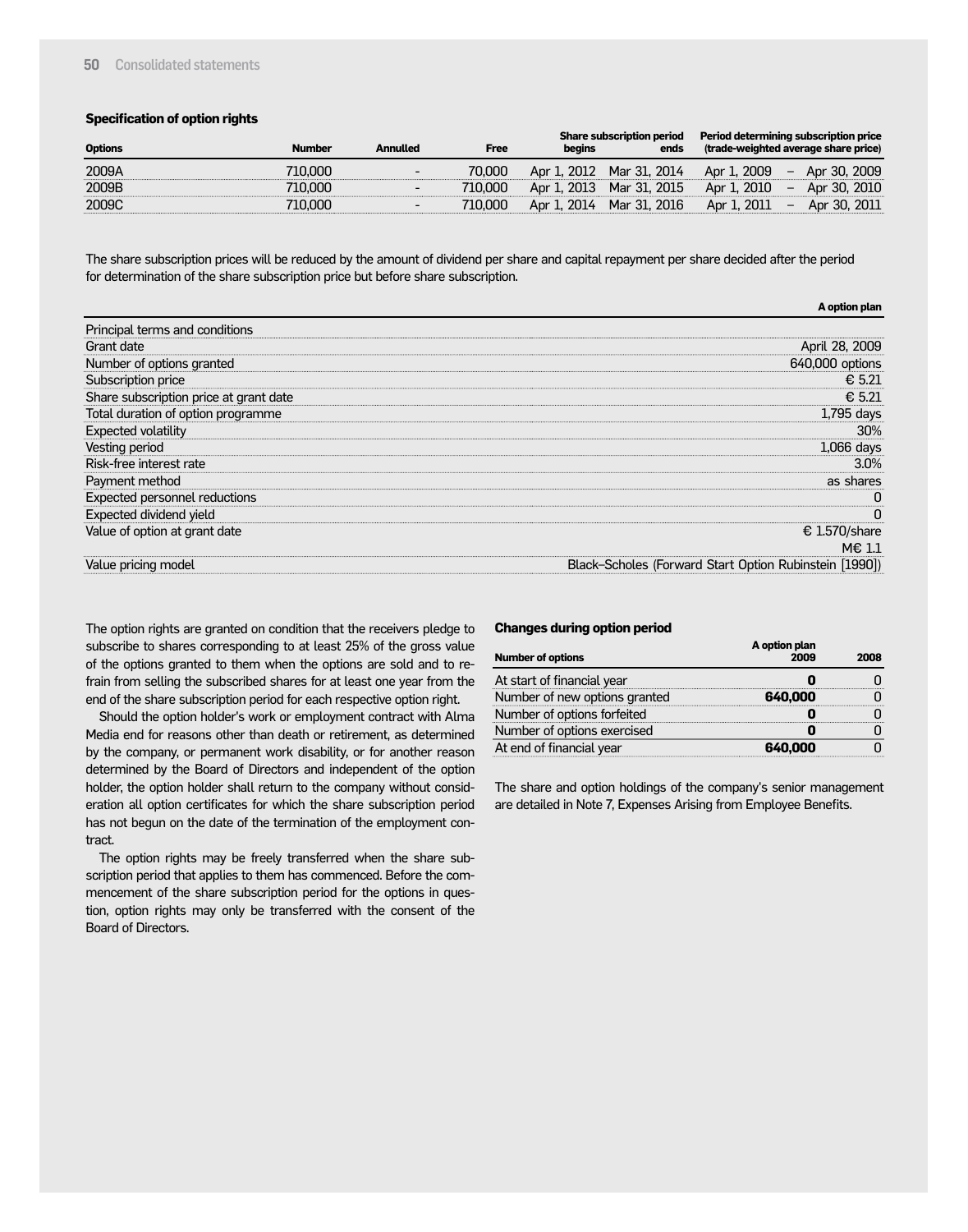#### **25. DEFERRED TAX ASSETS AND LIABILITIES**

#### **Changes in deferred taxes during 2008**

|                                                         |              | <b>Entered</b><br>in income | <b>Entered</b> | <b>Acquired/sold</b> |              |
|---------------------------------------------------------|--------------|-----------------------------|----------------|----------------------|--------------|
| M€                                                      | Dec 31, 2007 | statement                   | under equity   | subsidiaries         | Dec 31, 2008 |
| <b>Deferred tax assets</b>                              |              |                             |                |                      |              |
| Provisions                                              | 0.1          | 0.2                         |                |                      | 0.3          |
| Pension benefits                                        | 0.1          | 0.0                         |                |                      | 0.1          |
| Deferred depreciation                                   | 1.3          | 0.4                         |                |                      | 1.7          |
| Other items                                             | 0.5          | 0.0                         |                |                      | 0.5          |
| Total                                                   | 2.0          | 0.7                         | 0.0            | 0.0                  | 2.7          |
| Taxes, net                                              | $-1.0$       |                             |                |                      | $-1.4$       |
| Deferred tax assets in balance sheet                    | 1.0          |                             |                |                      | 1.3          |
| <b>Deferred tax liabilities</b>                         |              |                             |                |                      |              |
| Accumulated depreciation differences                    | 0.4          | 0.2                         |                |                      | 0.6          |
| Fair value measurement of property, plant and equipment |              |                             |                |                      |              |
| and intangible assets in business combinations          | 0.6          | $-0.1$                      |                | 0.6                  | 1.1          |
| Retained earnings of subsidiary companies               | 0.8          | 0.2                         |                |                      | 1.0          |
| Other items                                             | 1.0          | 0.3                         |                |                      | 1.3          |
| Total                                                   | 2.8          | 0.6                         | 0.0            | 0.6                  | 3.9          |
| Taxes, net                                              | $-1.0$       |                             |                |                      | -1.4         |
| Deferred tax liabilities in balance sheet               | 1.8          |                             |                |                      | 2.5          |
| Deferred tax, net                                       | $-0.8$       | 0.1                         | 0.0            | $-0.6$               | $-1.2$       |

#### **Changes in deferred taxes during 2009**

| M€                                                      | Dec 31, 2008 | <b>Entered</b><br>in income<br>statement | <b>Entered</b><br>under equity | <b>Acquired/sold</b><br>subsidiaries | Dec 31, 2009 |
|---------------------------------------------------------|--------------|------------------------------------------|--------------------------------|--------------------------------------|--------------|
| <b>Deferred tax assets</b>                              |              |                                          |                                |                                      |              |
| Provisions                                              | 0.3          | 0.0                                      |                                |                                      | 0.3          |
| Pension benefits                                        | 0.1          | $-0.1$                                   |                                | 0.0                                  | 0.1          |
| Deferred depreciation                                   | 1.7          | $-0.5$                                   |                                | 0.0                                  | 1.3          |
| Other items                                             | 0.5          | 0.0                                      |                                |                                      | 0.5          |
| <b>Total</b>                                            | 2.7          | $-0.6$                                   | 0.0                            | 0.0                                  | 2.1          |
| Taxes, net                                              | $-1.4$       |                                          |                                |                                      | $-1.4$       |
| Deferred tax assets in balance sheet                    | 1.3          |                                          |                                |                                      | 0.7          |
| <b>Deferred tax liabilities</b>                         |              |                                          |                                |                                      |              |
| Accumulated depreciation differences                    | 0.6          | 0.1                                      |                                |                                      | 0.7          |
| Fair value measurement of property, plant and equipment |              |                                          |                                |                                      |              |
| and intangible assets in business combinations          | 1.1          | $-0.1$                                   |                                | $-0.2$                               | 0.8          |
| Retained earnings of subsidiary companies               | 1.0          | $-0.2$                                   |                                |                                      | 0.8          |
| Other items                                             | 1.3          | 0.3                                      |                                | 0.0                                  | $1.6\,$      |
| Total                                                   | 3.9          | 0.2                                      | 0.0                            | $-0.2$                               | 3.9          |
| Taxes, net                                              | $-1.4$       |                                          |                                |                                      | $-1.4$       |
| Deferred tax liabilities in balance sheet               | 2.5          |                                          |                                |                                      | 2.5          |
| Deferred tax, net                                       | $-1.2$       | $-0.7$                                   | 0.0                            | 0.2                                  | $-1.8$       |

No deferred tax asset has been calculated on the confirmed tax losses (M€ 4.1) of Group companies in 2009. Utilisation of this tax asset requires that the normal operations of such companies would generate taxable income. The losses expire beween the years 2010–2018.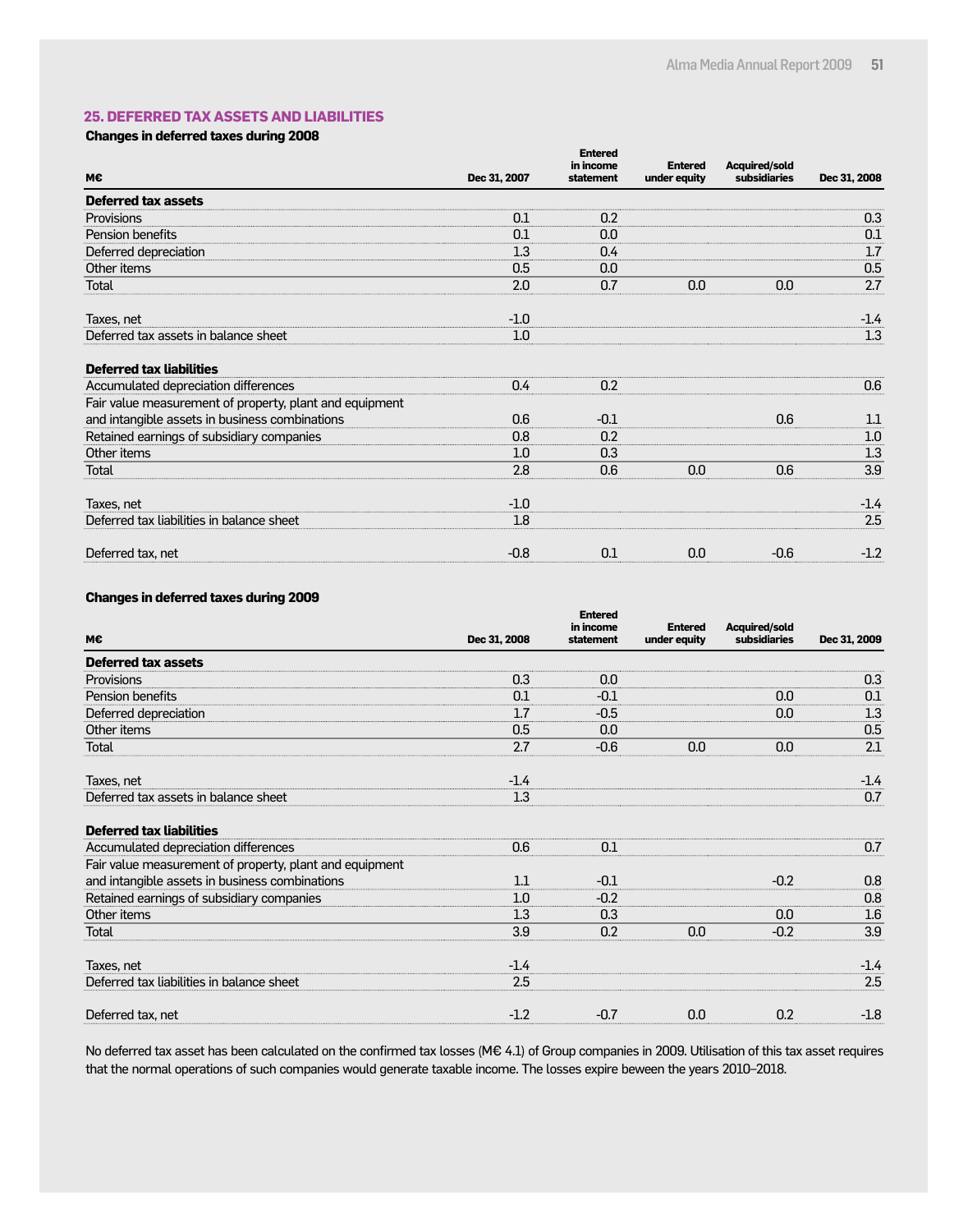#### **26. PENSION OBLIGATIONS**

The Group has defined benefit pension plans which consist of supplementary pension insurance plans which are based on former pension funds of the Group.

#### **The defined benefit pension obligation in the balance sheet**

| м€                                                                                                                                                                            | 31 Dec 2009                        | 31 Dec 2008                                     |
|-------------------------------------------------------------------------------------------------------------------------------------------------------------------------------|------------------------------------|-------------------------------------------------|
| Present value of obligations at start of period                                                                                                                               | 9.1                                | 9.3                                             |
| Service cost during period                                                                                                                                                    | 0.0                                | 0.3                                             |
| Interest cost                                                                                                                                                                 | 0.3                                | 0.3                                             |
| Actuarial gains and losses                                                                                                                                                    | 0.7                                | 0.5                                             |
| Payments of defined benefit obligations                                                                                                                                       | $-0.8$                             | $-0.5$                                          |
| Losses/gains from plan settlements                                                                                                                                            | $-0.1$                             | $-0.7$                                          |
| Present value of funded obligations at end of period                                                                                                                          | 9.3                                | 9.1                                             |
| Fair value of plan assets at start of period<br>Expected return on plan assets<br>Actuarial gains and losses<br>Incentive payments<br>Payments of defined benefit obligations | 6.0<br>0.4<br>0.2<br>0.5<br>$-0.8$ | 5.2<br>0.3<br>$1.6\phantom{0}$<br>0.0<br>$-0.5$ |
| Losses/gains from plan settlements                                                                                                                                            | 0.0                                | $-0.5$                                          |
| Present value of plan assets at end of period                                                                                                                                 | 6.2                                | 6.0                                             |
| Deficit/surplus<br>Unrecognised actuarial gains (-) and losses (+)<br>Losses/gains from plan settlements                                                                      | 3.1<br>0.0<br>0.0                  | 3.1<br>0.5<br>0.0                               |
| Defined benefit pension liabilities in the balance sheet                                                                                                                      | 3.1                                | 3.7                                             |

#### **Time series of present value of obligations and fair value of plan assets**

| М€                                    | 2009 | 2008 | 2007 | 2006 | 2005 |
|---------------------------------------|------|------|------|------|------|
| Present value of unfunded obligations |      |      |      |      |      |
| Present value of funded obligations   |      | 6.C  |      |      |      |
| Fair value of assets                  | -6.  |      |      |      |      |
| Deficit/surplus                       |      |      |      |      | 3.8  |

The plan assets are invested primarily in interest and share-based instruments and they have an aggregate expected annual return of 6.0%. A more detailed specification of the plan assets is not available.

#### **The defined benefit pension expense in the income statement**

|                                    | onna |  |
|------------------------------------|------|--|
| Service cost during period         |      |  |
| Interest cost                      |      |  |
| Expected return on plan assets     |      |  |
| Actuarial gains and losses         |      |  |
| Losses/gains from plan settlements |      |  |
|                                    |      |  |

#### **Actuarial assumptions used**

|                                   | 2009 | 2008 |
|-----------------------------------|------|------|
| Discount rate                     |      |      |
| Expected return on plan assets    | 6.0  |      |
| Future salary increase assumption |      |      |
| Inflation assumption              |      |      |

#### **Changes in liabilities shown in the balance sheet**

| мє                                            | 2009 | วกกค |
|-----------------------------------------------|------|------|
| Start of period                               | 37   |      |
| Incentive payments paid                       |      |      |
| Pension expense in income statement           |      |      |
| Divestments of subsidiaries                   | ΛN   |      |
| Defined benefit pension obligation in balance |      |      |
| sheet                                         |      |      |

A similar investment is expected to be made in the plan in 2010 as in 2009.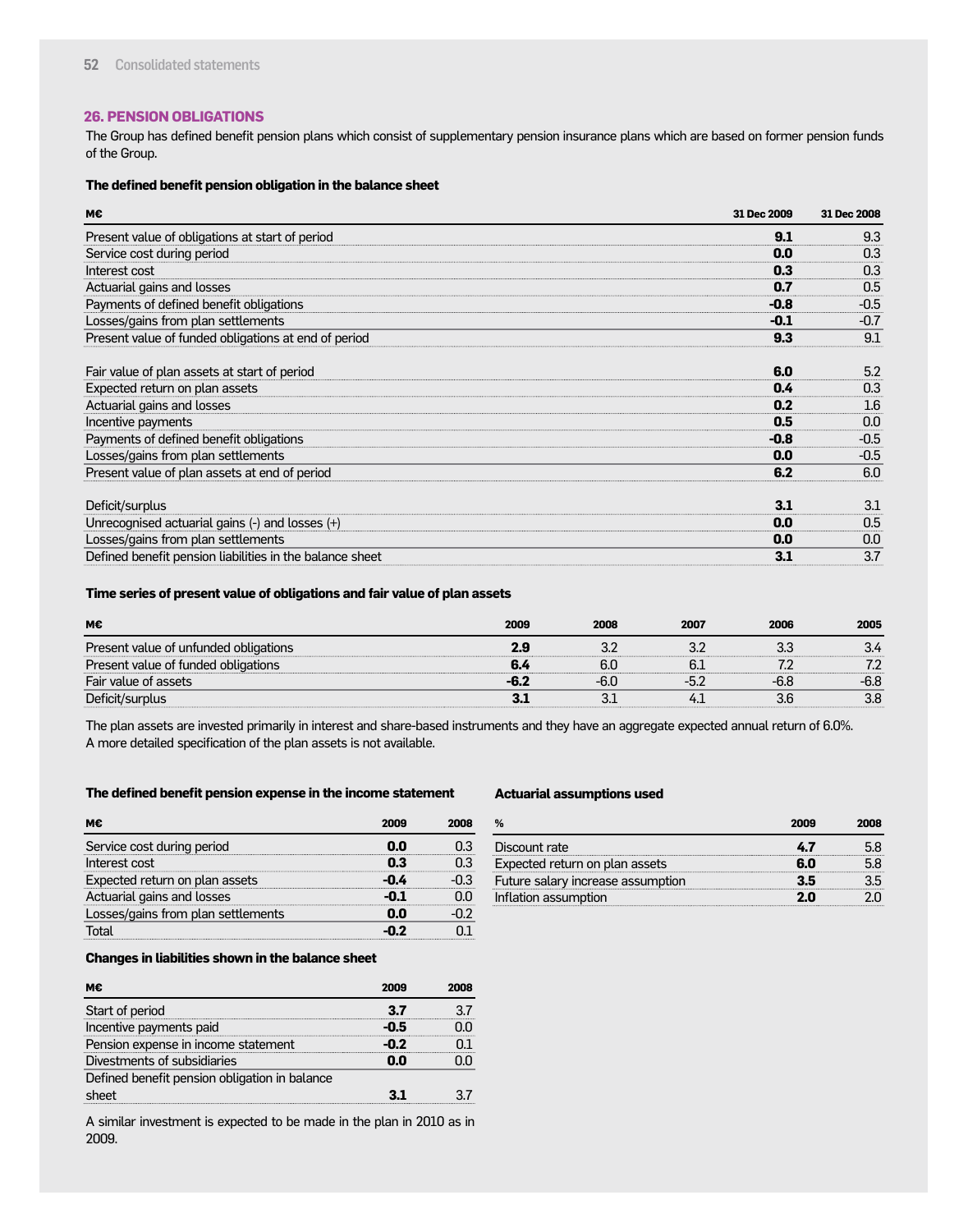#### **27. PROVISIONS**

| м€                     | <b>Restructuring</b><br>provision | Other<br>provisions | Total |
|------------------------|-----------------------------------|---------------------|-------|
| January 1, 2009        |                                   |                     |       |
| Increase in provisions | ר ר                               |                     |       |
| Provisions employed    |                                   |                     |       |
| December 31, 2009      | ηg                                |                     |       |
| Current                | ηq                                |                     |       |
| on-current             |                                   |                     |       |

Restructuring provision: this provision has been made to cover implemented or possible personnel reductions in different companies. The provision is expected to be realised in 2010.

Other provisions mainly consist of the environmental provision for sold property and other personnel-related provisions.

#### **28. INTEREST-BEARING LIABILITIES**

| м€                    | <b>Book</b><br>values<br>2009 | Fair<br>values<br>2009 | <b>Book</b><br>values<br>2008 | Fair<br>values<br>2008 |
|-----------------------|-------------------------------|------------------------|-------------------------------|------------------------|
| Non-current           |                               |                        |                               |                        |
| Finance lease         |                               |                        |                               |                        |
| liabilities           | 2.8                           | 2.8                    | 3.9                           | 3.9                    |
| Total                 | 2.8                           | 2.8                    | 39                            |                        |
| Current               |                               |                        |                               |                        |
| Other current         |                               |                        |                               |                        |
| interest-bearing debt |                               |                        | 13 N                          |                        |
| Finance lease         |                               |                        |                               |                        |
| liabilities           |                               |                        | 2.2                           | 2.2                    |
| Total                 | я                             |                        | 152                           | らつ                     |

The fair values in the table are based on discounted cash flows.

#### **Non-current debt maturity times**

| _ater |  |
|-------|--|
|       |  |

**Interest-bearing non-current debt by currency is divided as follows**

| м€ | 2009 |  |
|----|------|--|
|    | -0   |  |

#### **Weighted averages of the effective tax rates for the interestbearing non-current debt**

| %                         |  |
|---------------------------|--|
| Finance lease liabilities |  |

#### **Interest-bearing current debt by currency is divided as follows**

| м€    | 2009 |  |
|-------|------|--|
| EL IE | 8    |  |

#### **Weighted averages of the effective tax rates for the interestbearing current**

| %                                   | 2009 | 2008 |
|-------------------------------------|------|------|
| Other current interest-bearing debt | 4.0  |      |
| Finance lease liabilities           | 4.N  |      |

#### **Maturity of finance leases**

| М€                                                       |     |  |
|----------------------------------------------------------|-----|--|
| Finance lease liabilities - total minimum lease payments |     |  |
|                                                          |     |  |
|                                                          |     |  |
|                                                          |     |  |
|                                                          | G   |  |
| 2013                                                     |     |  |
|                                                          |     |  |
| l ater                                                   | 0.N |  |
|                                                          |     |  |

#### Finance lease liabilities – present value of minimum lease payments 2009 2.2 2010 **1.7** 1.5 2011 **1.1** 0.9 2012 **0.6** 0.4 2013 **1.1** 1.0 2014 **0.0** 0.0 Later **0.0** 0.0 Total **4.5** 6.1 Financial expenses accruing in the future **0.2** 0.7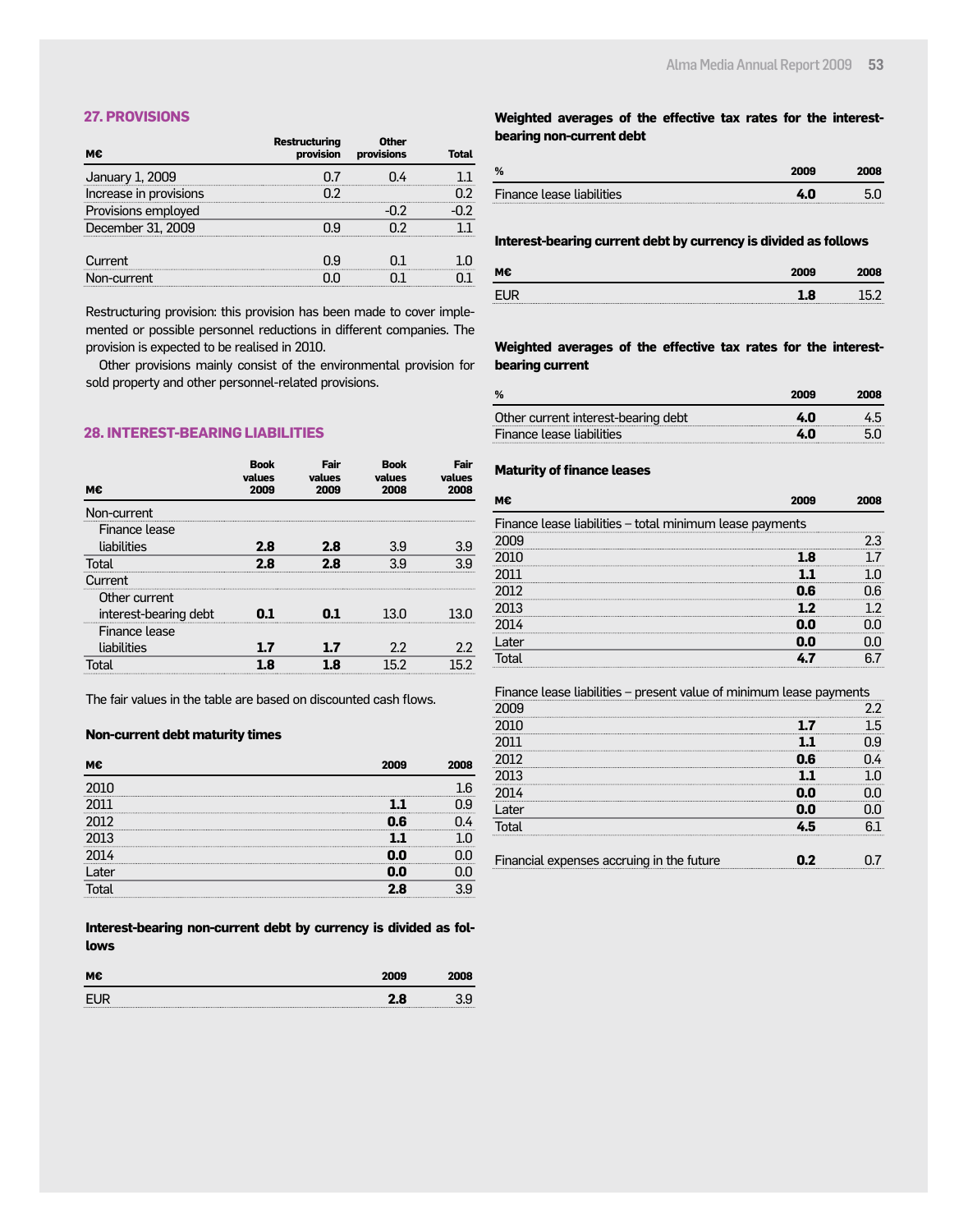#### **29. FINANCIAL RISKS**

Alma Media Group's risk management policy requires that the risk management strategy and plan, the control limits imposed and the course of action are reviewed annually. Risk management takes place through the risk management organisation and process based on the company's risk management policy. The risk management process identifies the risks threatening the company's business, assesses and updates them, develops the necessary risk management methods, and regularly reports on the risks to the risk management organisation. Risk management employs an online reporting system. Financial risk management is part of the Group's risk management policy. Alma Media categorises its financial risks as follows:

#### **Interest rate risk**

The interest rate risk describes how changes in interest rates and maturities related to various interest-bearing business transactions and balance sheet items could affect the Group's financial position, investment portfolio and net profit. The impact of the interest rate risk on net profit can be reduced using interest rate swaps, interest forwards and futures, and interest and foreign exchange options. The Group had no open interest rate derivatives on the balance sheet date.

 The Group's interest-bearing debt totalled M€ 4.6 on December 31, 2009, all of which carried a variable rate. An increase of one percentage point in the interest rate would increase the Group's financial expenses by M€ 0.05.

#### **Foreign exchange risks**

**Transaction risk:** The transaction risk describes the impact of changes in foreign exchange rates on sales, purchases and balance sheet items denominated in foreign currencies. The impact of changes in exchange rates on net profit in the most important currencies of the Group can be reduced by the following measures:

- Cash flows in the same currency are netted through a common foreign exchange account whenever the cost/benefit ratio is significant
- Larger one-time payments (minimum book countervalue of M€ 1), are always 100% hedged over the following rolling 18-month period,
- At least 50% of known continuous foreign currency cash flow (minimum book countervalue of M€ 1) are always hedged over the following rolling 18-month period.

The Group had no open foreign currency derivatives on the balance sheet date.

**Translation risk:** A foreign exchange risk that arises from the translation of foreign investments into the functional currency of the parent company. The risk associated with translating long-term net investments in foreign currencies is not hedged. However, should there be a clear risk of a currency falling in value, Group management may decide to hedge the company's foreign currency exposure. The foreign exchange risk arising from the translation of foreign investments is generally reduced by arranging financing in the same currency in which the investment was made, assuming that this is possible and economically viable.

#### **Commodity risk**

The commodity risk refers to the impact of changes in the prices of commodities, such as raw materials, on the Group's net profit. The Group regularly assesses its commodity risk exposure and hedges this risk employing generally used commodity derivatives whenever this is possible and economically viable.

A one-per-cent change in the price of paper would affect the Group's operating profit by an estimated M€ 0.1. The Group had no open paper derivatives on the balance sheet date. The Group had open electricity derivative contracts on the balance sheet date. The values of these open derivatives are described in more detail in Note 33 to the consolidated financial statements.

#### **Capital management risks**

**Liquidity management:** Alma Media has a M€ 50 financing limit at its disposal, in addition to which Alma Media ensures its liquidity by issuing its own commercial papers if required via brokers, and hedges overliquidity according to the plan laid down in its treasury policy. Liquidity is assessed daily and liquidity forecasts are drawn up at weekly, monthly and 12-month rolling intervals.

**Financing of working capital:** To finance its working capital, Alma Media uses financial programmes (syndicated credit facilities, medium-term notes), as well as direct credit lines, bonds and various products offered by financial companies (leases etc).

The company had a M€ 100 commercial paper programme in Finland on the balance sheet date. The programme allows the company to issue papers between M€ 0–100. On December 31, 2009 the unused portion of the programme is M€ 100.0. In addition to the commercial paper programme, the company may use its existing financing limit of M€ 50.0 to finance its working capital.

**Long-term capital funding:** To secure its long-term financing needs, Alma Media uses either capital market facilities or other especially long-term facilities. Examples are share issues, convertible bonds, notes and especially long direct credit lines.

#### **Credit risk**

The Group's credit policy is described and documented in the Group credit management policy. The Group does not have significant risks of aged receivables, because it has a large customer base and no individual customer will comprise a significant amount. During the financial period, impairment losses of M€ 0.2 were recognised through profit or loss. These impairment losses were caused by an unexpected change in customers' economic environment. The ageing of accounts receivable is presented in Note 20, Accounts Receivable and Other Receivables.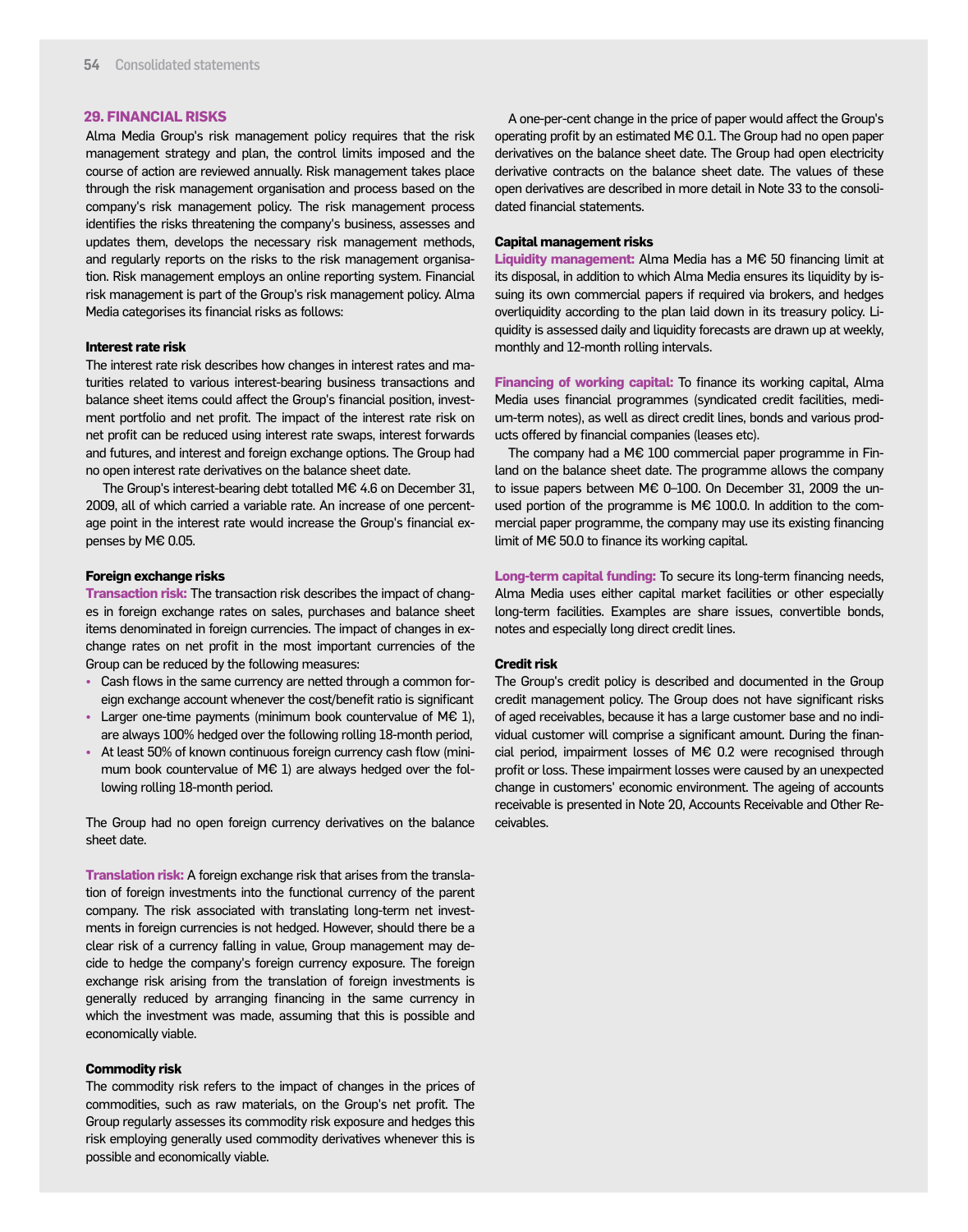#### **30. FINANCIAL INSTRUMENTS**

Comparison between book values and fair values of the financial instruments are presented in the following table. In addition, financial instruments are presented by categories as required by IAS 39.

|                                                          | <b>Book value</b> |              | <b>Fair value</b> |        |
|----------------------------------------------------------|-------------------|--------------|-------------------|--------|
| м€                                                       | 2009              | 2008         | 2009              | 2008   |
| <b>Financial assets</b>                                  |                   |              |                   |        |
| Financial assets at fair value through<br>profit or loss |                   |              |                   |        |
| Commodity derivate contracts 0.0 -0.1                    |                   |              | 0.0               | $-0.1$ |
| Held-to-maturity investments                             |                   |              |                   |        |
| Other short-term financial assets                        |                   | $1.2 \t 2.9$ | 1.2               | 2.9    |
| Available-for-sale financial assets                      |                   |              |                   |        |
| Other long-term financial assets 4.0 4.1 4.0             |                   |              |                   | $-4.1$ |
| Loans and receivables                                    |                   |              |                   |        |
| Loans receivable                                         | 0.5               | 0.1          | 0.5               | 0.1    |
| Accounts receivables and other                           |                   |              |                   |        |
| receivables                                              | 25.3              | 27.5         | 25.3              | 27.5   |
| Cash and cash equivalents                                | 21.1              | 13.3         | 21.1              | 13.3   |
| Total                                                    | 52.1              | 47.8         | 52.1              | 47.8   |
| <b>Financial liabilities</b>                             |                   |              |                   |        |
| Measured at amortised costs                              |                   |              |                   |        |
|                                                          |                   |              |                   |        |

| Financial leases                       |      |       |      |  |
|----------------------------------------|------|-------|------|--|
| Other interest-bearing liabilities     | N 1  | -130- |      |  |
| Accounts payable and other liabilities | 33.7 | 37.R  | 33.7 |  |
| Total                                  | 38 3 | 56 8  | 38 3 |  |
|                                        |      |       |      |  |

Financial assets at fair value through profit or loss consist of electricity derivates. More details concerning derivative contracts are given in Note 33.

Held-to-maturity investments consist of other short-term financial assets. Such financial assets are carried at amortised cost and they are presented in current assets.

Financial assets availabe for sale consist mainly of non-listed shares and they are carried at amortised cost, because the amortised cost is equal to their fair value.

Accounts receivable and other receivables (both non-current and current) and other short-term investments' book value is estimated to equal fair value. The effect of the discount interest method is immaterial.

The initial measurement of accounts payable and other liabilities equals fair value, because the effect of the discount interest method is immaterial.

#### **Fair value hierarchy**

Financial assets and liabilities measured at fair value are categorised according to the following hierarchy of fair values. The hierarchy reflects the significance of the inputs used in making the measurements.

| Level 1 | quoted (unadjusted) prices in active markets for     |
|---------|------------------------------------------------------|
|         | identical assets or liabilities.                     |
| Level 2 | other mother techniques for which all inputs which   |
|         | have a significant effect on the recorded fair value |
|         | are observable, either directly or indirectly.       |
| Level 3 | techniques which use inputs which have a             |
|         | significant effect on the recorded fair value that   |
|         | are not based on observable market data.             |

|    | Fair value at end of period |       |       |              |
|----|-----------------------------|-------|-------|--------------|
| м€ | <b>Dec 31</b><br>2009       | Level | Level | <b>Level</b> |
|    |                             |       |       |              |

#### **Assets measured at fair value**

Financial assets at fair value through

profit or loss

| DIUILUI LUSS                        |  |  |
|-------------------------------------|--|--|
| Embedded derivatives                |  |  |
| Available-for-sale financial assets |  |  |
| Equity shares                       |  |  |
|                                     |  |  |

During the financial period, no transfers were made between the fair value hierarchy levels 1, 2 and 3. The level in the fair value hierarchy within which the fair value measurement is categorised in its entirety has been determined on the basis of the lowest level input that is significant to the fair value measurement in its entirety. For this purpose, the significance of an input is assessed against the fair value measurement in its entirety.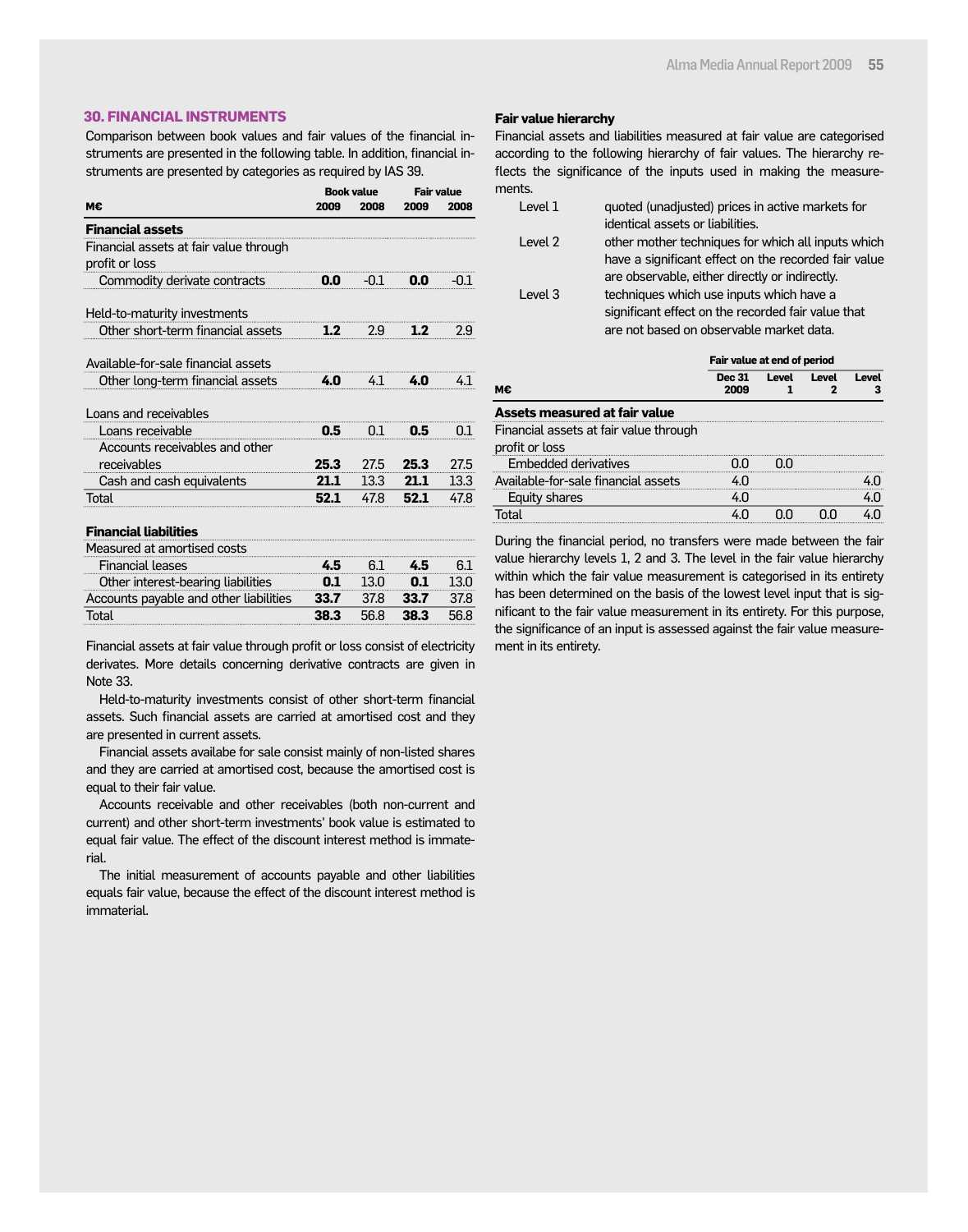#### **31. ACCOUNTS PAYABLE AND OTHER LIABILITIES**

| Accounts payable                    |    |  |
|-------------------------------------|----|--|
| Owed to associated companies        |    |  |
| Accounts payable                    |    |  |
| Accrued expenses and prepaid income |    |  |
| Other liabilities                   | 56 |  |
|                                     |    |  |

The book values of accounts payable and other liabilities are estimated to correspond with their fair values. The effect of discounting is not significant.

The main items in accrued expenses and prepaid income are allocated wages, salaries and other personnel expenses

#### **32. OTHER LEASES**

#### **The Group as lessee**

Minimum lease payments payable based on other non-cancellable leases:

| м€               | 2009 | 2008 |
|------------------|------|------|
| Within one year  | 63   | 7.Ч  |
| Within 1–5 years | 15.2 |      |
| After 5 years    | 19.9 | 27.9 |
| Total            | 41 A |      |

The Group's companies largely operate in leased premises. Rental agreements vary in length from 6 months to 15 years.

#### **Purchase agreements under IFRIC 4 that contain another lease component, as described in IAS 17**

| м€                                      | 2009 | 2008 |
|-----------------------------------------|------|------|
| Minimum payments payable based on these |      |      |
| purchase agreements                     | 0.4  | 3.1  |

#### **The Group as lessor**

Minimum rental payments receivable based on other non-cancellable leases:

| м€               | 2009 | 2NNS |
|------------------|------|------|
| Within one year  |      |      |
| Within 1-5 years |      |      |
| After 5 years    | 0.0  |      |
| ntal             |      |      |

#### **33. DERIVATIVE CONTRACTS**

| м€                                                          | 2009 | 2008 |
|-------------------------------------------------------------|------|------|
| Commodity derivative contracts<br>(electricity derivatives) |      |      |
| Fair value $*$                                              | n.n  |      |
| Value of underlying instrument                              | 0.8  |      |

The fair value represents the return that would have arisen if the derivative positions had been cleared on the balance sheet date. The fair values of foreign exchange forward contracts and raw material derivatives have been calculated using market values on the balance sheet date. Fair values of share options have been calculated using the option price model.

#### **34. COMMITMENTS AND CONTINGENCIES**

| м€                              | 2009 | 2008 |
|---------------------------------|------|------|
| Other commitments               |      |      |
| Commitments based on agreements | N 1  |      |
| ⊺ั∩†al                          |      |      |

#### **Liabilities for value added tax corrections from real estate investments**

The Group is obliged to correct the value added tax deductions made from real estate investments completed in 2005–2009 if the taxable use of the real estate diminishes during the correction period. The maximum amount of the liability is presented in the table below.

#### **M€**

| Year of completion of the investment |  |
|--------------------------------------|--|
| 2005                                 |  |
| ንበበ6                                 |  |
|                                      |  |
|                                      |  |
|                                      |  |

#### **35. RELATED PARTIES**

Alma Media Group's related parties are its associated companies (see Note 17) and the companies that they own.

Related parties also include the company's management (Board of Directors, the Presidents and Group Executive Team). The employee benefits of management and other related party transactions between management and the company are detailed in Note 7.

Sales of goods and services with insiders are based on the Group's prices in force at the time of transaction.

#### **Related party transactions with associated companies**

| М€                              | 2009 | onna |
|---------------------------------|------|------|
| Sales of goods and services     | n 7  |      |
| Purchases of goods and services |      |      |
| Accounts receivable             | nn   |      |
| Accounts payable                |      |      |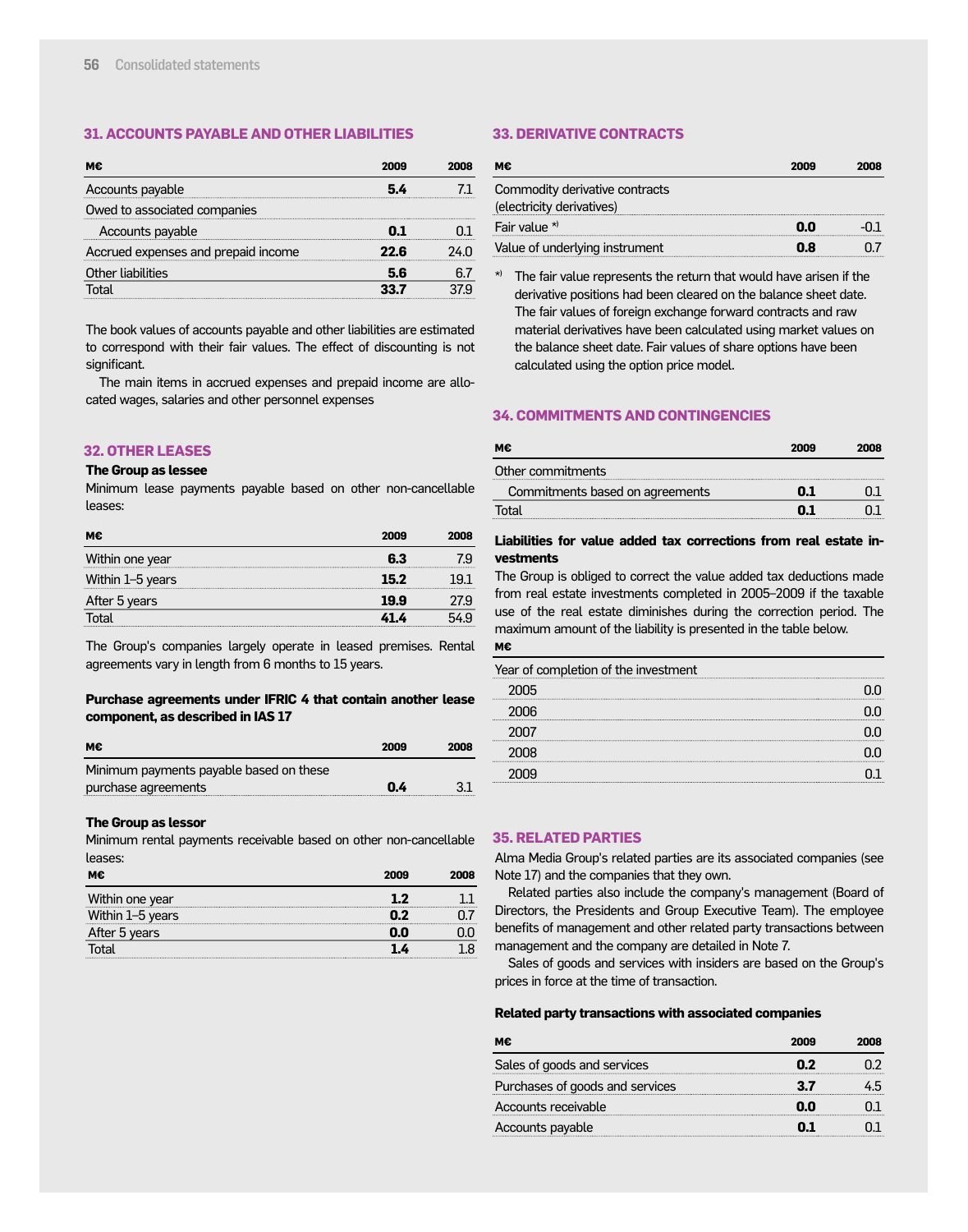#### **36. SHAREHOLDINGS**

| 20 principal shareholders on Dec 31, 2009 | <b>Number of</b> |
|-------------------------------------------|------------------|
|-------------------------------------------|------------------|

| 20 principal shareholders on Dec 31, 2009      | <b>Number of</b><br>shares | $%$ of<br>total shares | $%$ of<br>total votes |
|------------------------------------------------|----------------------------|------------------------|-----------------------|
| Ilkka-Yhtymä Oyj<br>1.                         | 15,218,991                 | 20.4%                  | 20.4%                 |
| Oy Herttaässä Ab<br>2.                         | 9.725.030                  | 13.0%                  | 13.0%                 |
| Keskinäinen työeläkevakuutusyhtiö Varma<br>3.  | 7,202,994                  | 9.7%                   | 9.7%                  |
| Mandatum Henkivakuutusosakeyhtiö<br>4.         | 6,665,912                  | 8.9%                   | 8.9%                  |
| Kaleva Kustannus Oy<br>5.                      | 4.458.000                  | 6.0%                   | 6.0%                  |
| Keskinäinen Vakuutusyhtiö Kaleva<br>6.         | 4.189.281                  | 5.6%                   | 5.6%                  |
| Kunnallisneuvos C. V. Åkerlundin säätiö        | 3,208,871                  | 4.3%                   | 4.3%                  |
| Keskinäinen Eläkevakuutusyhtiö Tapiola<br>8.   | 1.852.800                  | 2.5%                   | 2.5%                  |
| Keskinäinen Eläkevakuutusyhtiö Ilmarinen<br>9. | 1,270,000                  | 1.7%                   | 1.7%                  |
| 10. Veljesten Viestintä Oy                     | 851,500                    | 1.1%                   | 1.1%                  |
| 11. Keskisuomalainen Oyi                       | 823.997                    | 1.1%                   | 1.1%                  |
| 12. Suomen Kulttuurirahasto                    | 576,000                    | 0.8%                   | 0.8%                  |
| 13. Häkkinen Heikki kuolinpesä                 | 525.332                    | 0.7%                   | 0.7%                  |
| 14. Sinkkonen Raija                            | 500,000                    | 0.7%                   | 0.7%                  |
| 15. Häkkinen Veera kuolinpesä                  | 478,911                    | 0.6%                   | 0.6%                  |
| 16. Sijoitusrahasto Nordea Nordic Small Cap    | 437.173                    | 0.6%                   | 0.6%                  |
| 17. Mäkelä Kai                                 | 369.284                    | 0.5%                   | 0.5%                  |
| 18. Nordea Henkivakuutus Suomi Oy              | 360,000                    | 0.5%                   | 0.5%                  |
| 19. Tampereen tuberkuloosisäätiö               | 327.062                    | 0.4%                   | 0.4%                  |
| 20. Häkkinen Matti Juhani                      | 284.098                    | 0.4%                   | 0.4%                  |
| Total                                          | 59,325,236                 | 79.5%                  | 79.5%                 |
| Nominee-registered                             | 3,172,036                  | 4.3%                   | 4.3%                  |
| Other                                          | 12,115,251                 | 16.2%                  | 16.2%                 |
| <b>Grand total</b>                             | 74,612,523                 | 100.0%                 | 100.0%                |

The holdings of the Board of Directors, the President and CEO and the members of the Group Executive Team are shown in Note 7.

| <b>Ownership structure on Dec 31, 2009</b> | <b>Number</b><br>of owners | $%$ of<br>total | <b>Number</b><br>of shares | $%$ of<br>shares |
|--------------------------------------------|----------------------------|-----------------|----------------------------|------------------|
| Private corporations                       | 308                        | 5.1%            | 32,299,932                 | 43.3%            |
| Financial and insurance institutions       | 21                         | 0.3%            | 12,442,056                 | 16.7%            |
| <b>Public entities</b>                     | 9                          | 0.1%            | 10,989,107                 | 14.7%            |
| Households                                 | 5.551                      | 91.9%           | 10,051,726                 | 13.5%            |
| Non-profit associations                    | 121                        | 2.0%            | 5.252.093                  | 7.0%             |
| Foreign owners                             | 21                         | 0.3%            | 203.895                    | 0.3%             |
| Nominee-registered shares                  | g                          | 0.1%            | 3.172.036                  | 4.3%             |
| In general account                         |                            |                 | 201.678                    | 0.3%             |
| Total                                      | 6.040                      | 100.0%          | 74,612,523                 | 100.0%           |

#### **Distribution of ownership**

| <b>Number of shares</b> | <b>Number</b><br>of owners | $%$ of<br>total | <b>Number</b><br>of shares | $%$ of<br>shares |
|-------------------------|----------------------------|-----------------|----------------------------|------------------|
| $1 - 100$               | 1.356                      | 22.5%           | 78.292                     | 0.1%             |
| $101 - 1,000$           | 3.207                      | 53.1%           | 1.440.988                  | 1.9%             |
| 1,001–10,000            | 1.279                      | 21.2%           | 3,798,276                  | 5.1%             |
| 10,001-100,000          | 163                        | 2.7%            | 4.430.350                  | 5.9%             |
| 100,001-500,000         | 20                         | 0.3%            | 5,174,661                  | 6.9%             |
| Over 500,000            | 15                         | 0.2%            | 59.488.278                 | 79.7%            |
| In general account      |                            |                 | 201,678                    | 0.3%             |
| Total                   | 6.040                      | 100.0%          | 74.612.523                 | 100.0%           |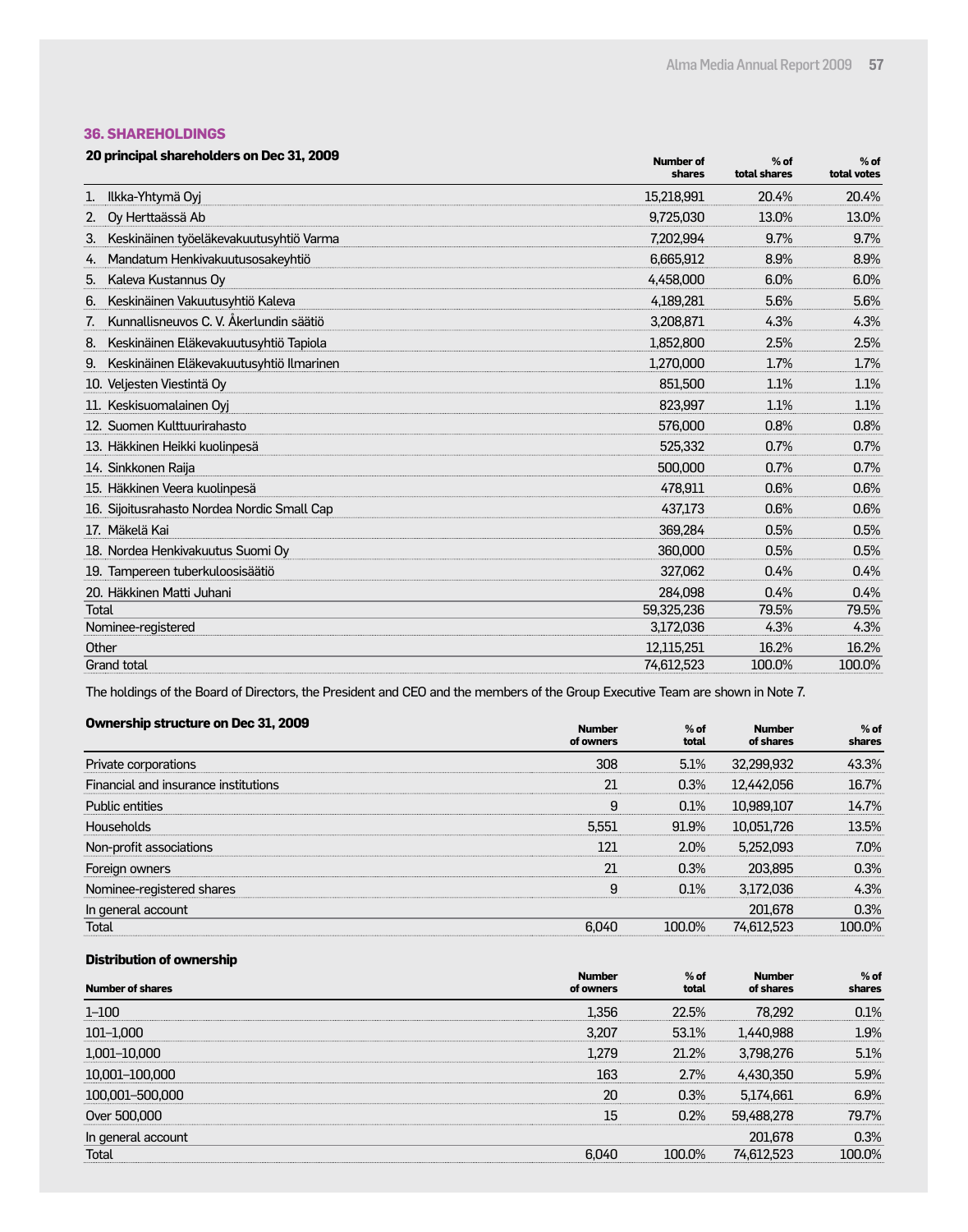## Parent company income statement

| M€                                          | <b>Note</b>    | Jan 1-Dec 31, 2009 | Jan 1-Dec 31, 2008 |
|---------------------------------------------|----------------|--------------------|--------------------|
| <b>Net sales</b>                            |                | 15.9               | 12.3               |
| Other operating income                      | $\overline{2}$ | 0.1                | 0.3                |
| Materials and services                      | 3              | $-0.2$             | 0.0                |
| Personnel expenses                          | 4              | $-4.8$             | $-4.2$             |
| Depreciation and writedowns                 | 5              | $-0.7$             | $-0.5$             |
| Other operating expenses                    | 6, 7, 8        | $-11.6$            | $-12.4$            |
| <b>Operating profit/(loss)</b>              |                | $-1.2$             | $-4.4$             |
| Financial income and expenses               | 9              | $-0.8$             | 8.9                |
| Proftit/(loss) before extraordinary items   |                | $-2.0$             | 4.4                |
| Extraordinary items                         | 10             | 37.8               | 46.9               |
| Profit/(loss) before appropriations and tax |                | 35.8               | 51.3               |
| Appropriations                              | 11             | 0.0                | 0.1                |
| Income tax                                  | 12             | $-9.8$             | $-11.2$            |
| Net profit/(loss) for the period            |                | 26.0               | 40.3               |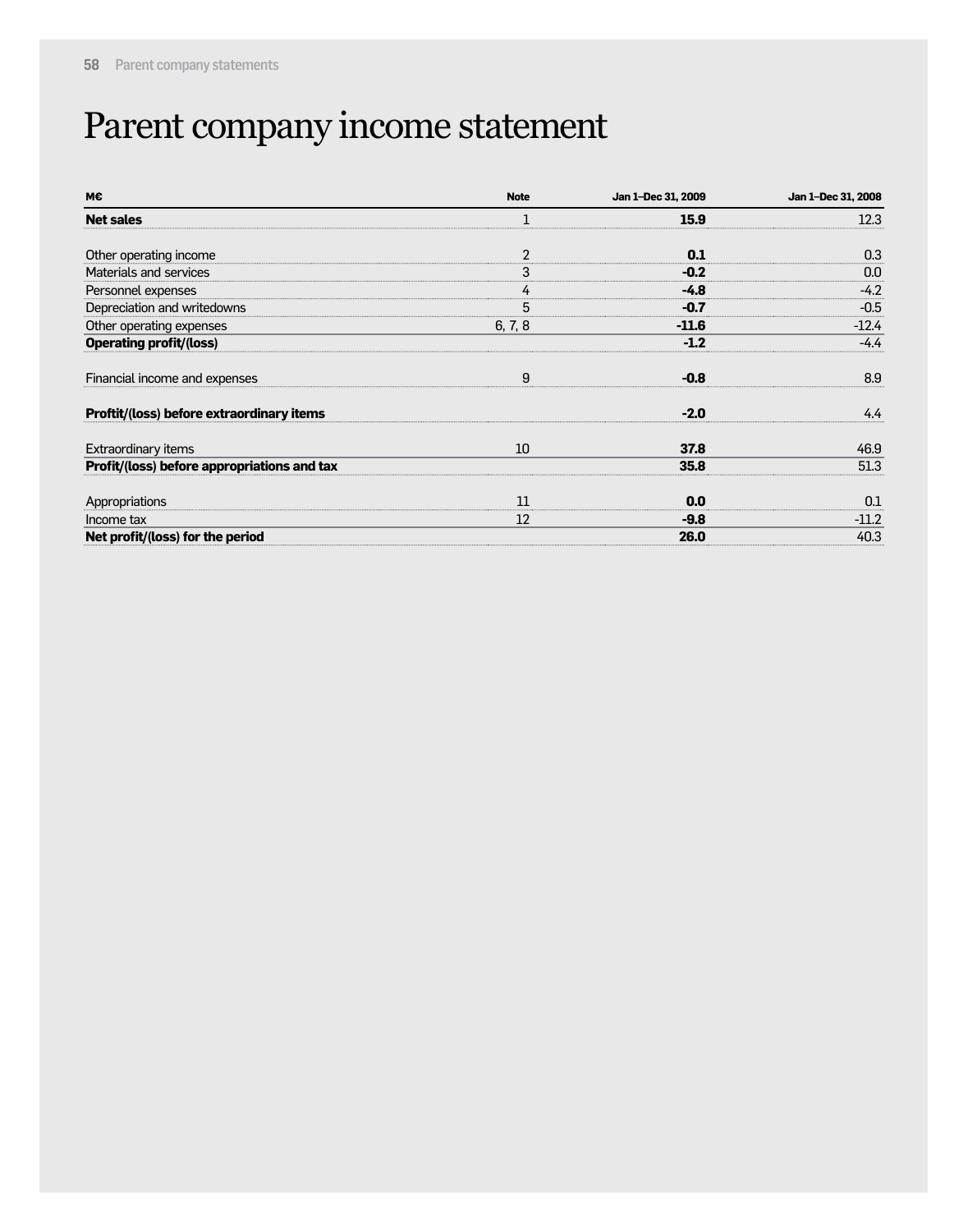## Parent company balance sheet

| М€                                          | <b>Note</b> | Dec 31, 2009 | Dec 31, 2008 |
|---------------------------------------------|-------------|--------------|--------------|
| <b>ASSETS</b>                               |             |              |              |
| <b>Fixed assets</b>                         |             |              |              |
| Intangible assets                           | 13          | 1.5          | 1.7          |
| Tangible assets                             | 14          | 3.0          | 3.2          |
| Investments                                 |             |              |              |
| Holdings in Group companies                 | 15          | 474.4        | 477.9        |
| Other investments                           | 15          | 5.7          | 3.9          |
| Fixed assets, total                         |             | 484.5        | 486.8        |
| <b>Current assets</b>                       |             |              |              |
| Short-term receivables                      | 16          | 35.6         | 54.1         |
| Cash and bank                               |             | 17.6         | 10.4         |
| Current assets, total                       |             | 53.2         | 64.4         |
| Assets, total                               |             | 537.7        | 551.2        |
| М€                                          | <b>Note</b> | Dec 31, 2009 | Dec 31, 2008 |
| <b>SHAREHOLDERS' EQUITY AND LIABILITIES</b> |             |              |              |
| <b>Shareholders' equity</b>                 |             |              |              |
| Share capital                               |             | 44.8         | 44.8         |
| Share premium fund                          |             | 414.4        | 414.4        |
| Other funds                                 |             | 5.4          | 5.4          |
| Retained earnings                           |             | 27.7         | 9.8          |
| Net profit for the period                   |             | 26.0         | 40.3         |
| Shareholders' equity, total                 | 17          | 518.2        | 514.6        |
| Provisions                                  | 18          | 0.1          | 0.4          |
| <b>Liabilities</b>                          |             |              |              |
| Long-term liabilities                       | 19          | 2.2          | 2.4          |
| Short-term liabilities                      | 20          | 17.2         | 33.8         |
| Liabilities, total                          |             | 19.4         | 36.2         |
| Shareholders' equity and liabilities, total |             | 537.7        | 551.2        |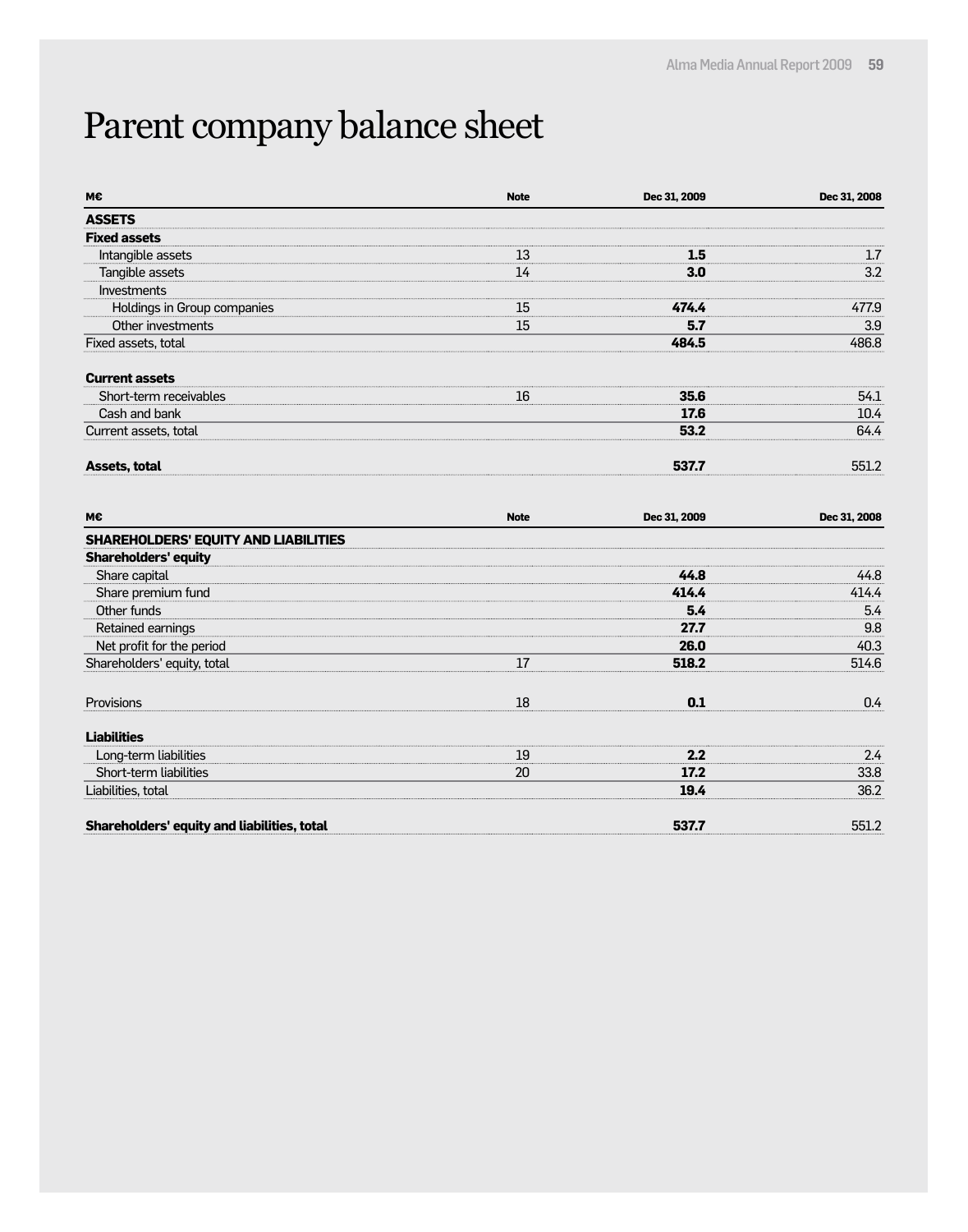## Parent company cash flow statement

| M€                                                                      | Jan 1-Dec 31, 2009 | Jan 1-Dec 31, 2008 |
|-------------------------------------------------------------------------|--------------------|--------------------|
| <b>Cash flow from operating activities</b>                              |                    |                    |
| Net profit for the period                                               | 26.0               | 40.3               |
| Adjustments                                                             |                    |                    |
| Depreciation and writedowns                                             | 0.7                | 0.5                |
| Financial income and expenses                                           | 0.8                | $-8.9$             |
| <b>Taxes</b>                                                            | 9.8                | 11.2               |
| Change in provisions                                                    | $-0.3$             | 0.0                |
| Other adjustments                                                       | $-38.0$            | $-47.1$            |
| Change in working capital                                               |                    |                    |
| Total increase (-) / decrease (+) in current non-interest-bearing       |                    |                    |
| receivables                                                             | 0.3                | 0.4                |
| Increase (+) / decrease (-) in current non-interest-bearing liabilities | $-0.4$             | 1.1                |
| Dividend received                                                       | 2.1                | 8.2                |
| Interest received                                                       | 2.1                | 2.7                |
| Interest paid                                                           | $-0.8$             | $-2.4$             |
| Taxes paid                                                              | $-3.9$             | $-16.2$            |
| Net cash from operating activities                                      | $-1.6$             | $-10.2$            |
| <b>Cash flow from investing activities</b>                              |                    |                    |
| Investments in tangible and intangible assets                           | $-0.3$             | $-0.8$             |
| Investments in other securities                                         | 0.0                | $-0.1$             |
| Proceeds from disposal of other investments                             | 0.8                | 0.1                |
| Acquisition of Group companies                                          | $-0.7$             | $-4.0$             |
| Acquisition and sales of associated company                             | $-2.5$             | 6.5                |
| Net cash used in investing activities                                   | $-2.6$             | 1.8                |
| <b>Cash flow before financing activities</b>                            | $-4.2$             | $-8.5$             |
| <b>Cash flow from financing activities</b>                              |                    |                    |
| Short-term loans raised                                                 | 17.8               | 35.5               |
| Short-term loans, repayments                                            | $-30.8$            | $-22.0$            |
| Increase (-) or decrease (+) in interest-bearing receivables            | 8.9                | 3.8                |
| Group contributions received                                            | 37.8               | 46.9               |
| Dividends paid and capital repayment                                    | $-22.4$            | $-67.0$            |
| Net cash used in financing activities                                   | 11.4               | $-2.7$             |
| Change (increase + / decrease -) in cash funds                          | 7.2                | $-11.2$            |
| Cash and cash equivalents at start of period                            | 10.4               | 21.6               |
| Cash and cash equivalents at close of period                            | 17.6               | 10.4               |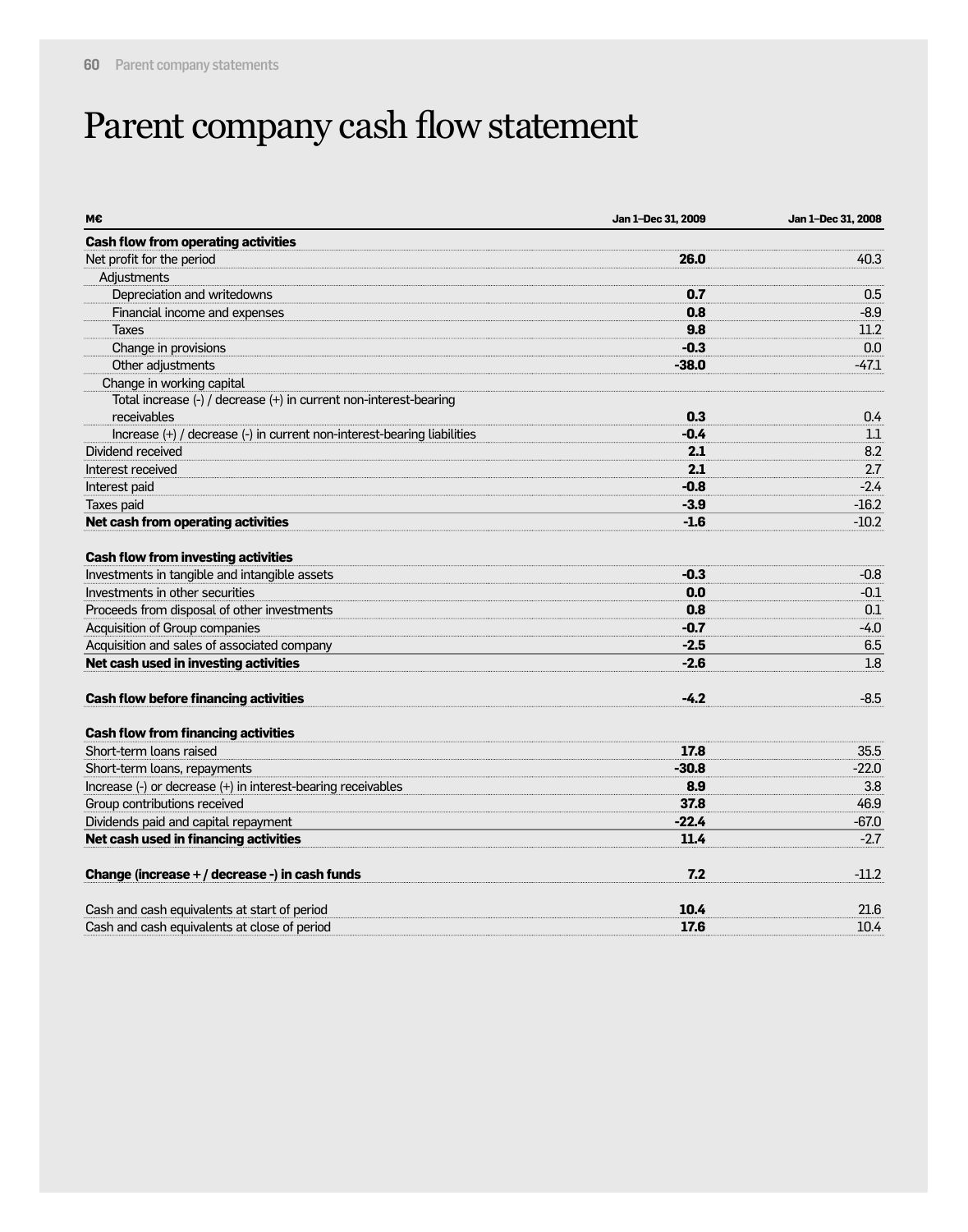### Accounting principles used in the parent company's financial statements

#### **General information**

Alma Media Corporation is a Finnish public limited company incorporated under Finnish law. Its registered office is in Helsinki at the address Eteläesplanadi 20, P.O. Box 140, FI-00101 Helsinki, Finland.

#### **Parent company financial statements**

The financial statements of the parent company are prepared according to Finnish Accounting Standards (FAS).

The parent company was established on January 27, 2005. On November 7, 2005, the old Alma Media Corporation was merged with Almanova Corporation, which adopted the name of Alma Media Corporation after the merger. The merger difference arising in conjunction with the merger has been capitalised to the Group's shares.

The Alma Media Corporation subsidiary Alma Media Palvelut Oy was merged with Alma Media Corporation on November 30, 2008.

#### **Fixed assets**

Tangible and intangible assets are capitalised at direct acquisition cost less planned depreciation and writedowns. Planned depreciation is calculated from the original acquisition cost based on the estimated economic life of the asset. Depreciation is not entered on land. The economic lifetimes used are:

| <b>Buildings</b>         | $30 - 40$ years |
|--------------------------|-----------------|
| <b>Structures</b>        | 5 years         |
| Machinery and equipment  | $3-10$ years    |
| Other long-term expenses | $5-10$ years    |

#### **Research and development costs**

Research and development (R&D) costs are entered as an expense in the financial period during which they are incurred. R&D costs are capitalised when it is expected that the intangible asset will generate future economic added value and the costs arising from this can be reliably determined.

#### **Inventories**

The balance sheet value of inventories is the lower of direct acquisition cost or the probable market value. Inventories are amortised on a FIFO (first-in-first-out) basis.

#### **Taxes**

Taxes in the income statement are the taxes corresponding to the results of the Group's companies during the financial year as well as adjustments to taxes in previous years. No deferred tax assets are entered in the parent company's accounts.

#### **Foreign currency items**

Foreign currency items are entered at the rates prevailing on the transaction date. Receivables and payables on the balance sheet are valued at the average rate on the balance sheet date. Exchange rate differences arising from sales and purchases are treated as additions or subtractions, respectively, in the income statement. Realised and unrealised exchange rate differences related to loans and loan receivables are entered under other financial income and expenses in the income statement. The parent company does not have significant foreign currency loans.

#### **Pension commitments**

Statutory and voluntary employee pension benefits for the parent company's personnel are arranged mainly through pension insurance companies.

#### **Other employee benefits**

The parent company has current stock option programmes launched in spring 2006 and spring 2009 for the company's senior management. In compliance with Finnish Accounting Standards (FAS) the option benefit is not measured at fair value, nor is the calculated employee benefit expensed in the income statement.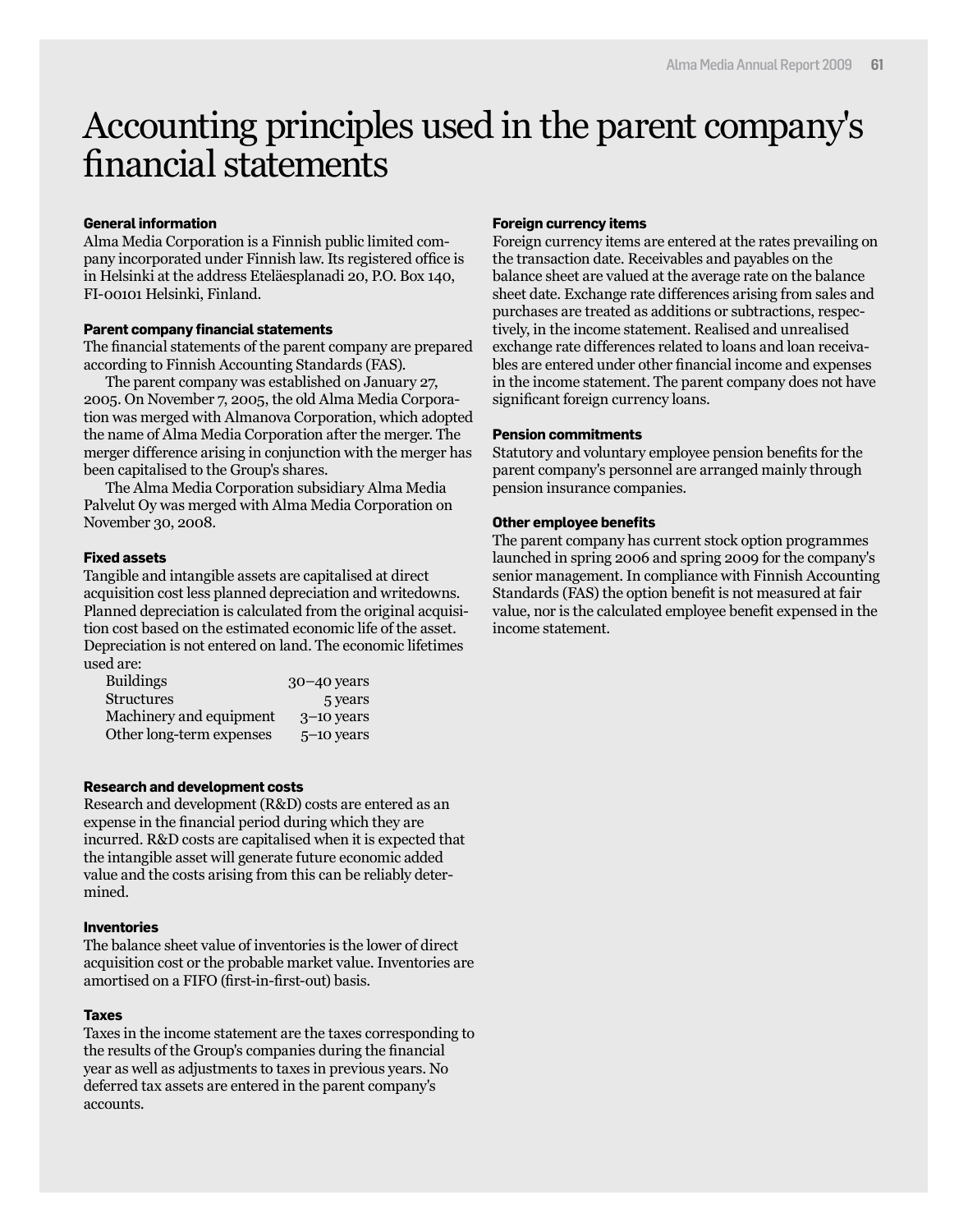### Notes to the parent company financial statements

#### **1. NET SALES BY MARKET AREA**

| м€      | 2009 | 2008 |
|---------|------|------|
| Finland | 15.9 |      |
| otal    | 159  |      |
|         |      |      |

#### **6. OTHER OPERATING EXPENSES**

| мє                                            | 2009 |  |
|-----------------------------------------------|------|--|
| Information technology and telecommunications | 4 A  |  |
| Business premises                             |      |  |
| Other costs                                   | 3 R  |  |
| otal                                          | 11 R |  |

#### **2. OTHER OPERATING INCOME**

| м€           | 2009 | 2008 |
|--------------|------|------|
| Other income |      |      |
| Total        |      |      |

In the year 2008, major balance in other income consisted of the merger of M€ 0.2 of Alma Media Palvelut Oy and Alma Media Oyj on November 30, 2008.

#### **3. MATERIALS AND SERVICES**

| М€                | 2009 | 2008 |
|-------------------|------|------|
| External services | n 7  |      |
| Total             |      |      |

#### **4. PERSONNEL EXPENSES**

| мє                                         | 2009 |  |
|--------------------------------------------|------|--|
| Wages, salaries and fees                   | 3 R  |  |
| Pension expenses                           |      |  |
| Other social expenses                      | n 2  |  |
|                                            |      |  |
| Average number of employees<br><del></del> |      |  |

#### **Salaries and fees to management**

| President and CEO  |     |  |
|--------------------|-----|--|
| Board of Directors |     |  |
|                    | 0.6 |  |

The benefits to which the President and CEO of the parent company is entitled are described in more detail in Note 7 to the consolidated financial statements.

#### **5. DEPRECIATION AND WRITEDOWNS**

| м€                                             | 2009 | 2008 |
|------------------------------------------------|------|------|
| Depreciation on tangible and intangible assets | 0.7  | 0.5  |
| Total                                          | 0.7  |      |

#### **7. AUDIT EXPENSES**

| м€               | 2009 | 2008 |
|------------------|------|------|
| Ernst & Young Oy |      |      |
| HihuA            |      |      |
| Tax consultation |      |      |
| Other            | N. 1 |      |
| ⊺ิ∩tal           | n 7  |      |

Parent company audit expenses includes audit fees for the whole Group.

#### **8. RESEARCH AND DEVELOPMENT EXPENSES**

The company's research and development expenses in 2009 totalled M€ 0.04 (M€ 0.7 in 2008). No research and development expenses are capitalised on the balance sheet on December 31, 2009 (M€ 0.7 in 2008).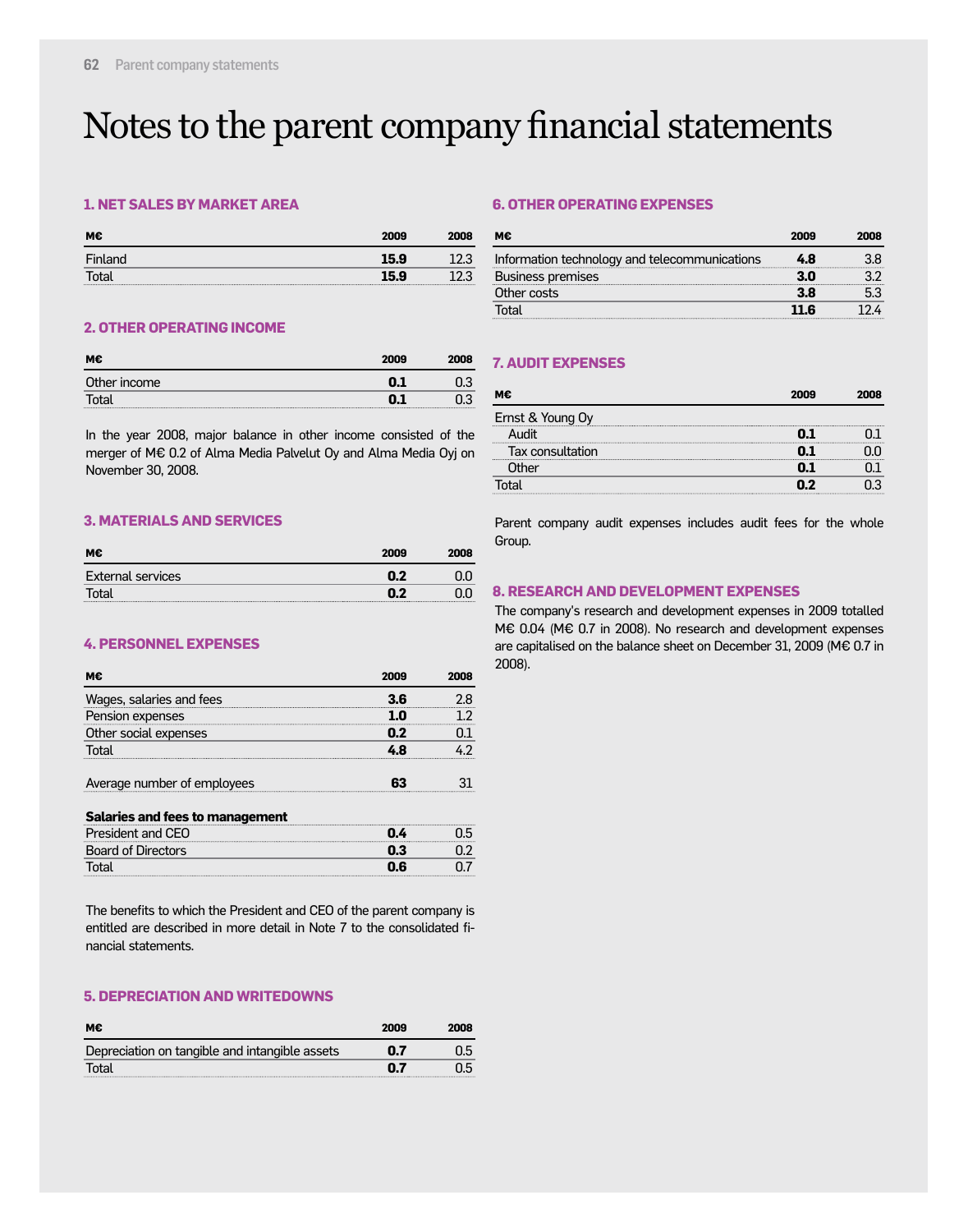**Advance**

**Intangible**

#### **9. FINANCIAL INCOME AND EXPENSES**

#### **13. INTANGIBLE ASSETS**

| мє                                            | 2009   | 2008   |
|-----------------------------------------------|--------|--------|
| <b>Dividend income</b>                        |        |        |
| From Group companies                          | 1.1    | 6.8    |
| From associated companies                     | 1.0    | 1.4    |
| Total                                         | 2.1    | 8.2    |
| Other interest and financial income           |        |        |
| From Group companies                          | 1.9    | 2.2    |
| From others                                   | 0.2    | 0.5    |
| Total                                         | 2.1    | 2.7    |
| <b>Impairment for non-current investments</b> |        |        |
| Return of impairment of investments in        |        |        |
| associated companies                          | 0.0    | 1.8    |
| Impairment of Group companies                 | $-4.2$ | $-1.4$ |
| Total                                         | $-4.2$ | በ 4    |
| <b>Interest expenses and other financial</b>  |        |        |
| expenses                                      |        |        |
| To Group companies                            | -0.2   | -14    |
| To others                                     | -0.6   | -0.9   |
| Total                                         | -0.8   | -24    |

| м€                                                                                       | rights     | payments | <b>Total</b> |
|------------------------------------------------------------------------------------------|------------|----------|--------------|
| <b>Financial year 2008</b>                                                               |            |          |              |
| Acquisition cost Jan 1, 2008                                                             | 0.7        | 0.7      | 1.4          |
| Merger, Alma Media Palvelut Oy                                                           | 0.8        |          | 0.9          |
| Increases                                                                                | 0.1        | 0.7      | 0.7          |
| Decreases                                                                                | $-0.4$     |          | $-0.4$       |
| Transfers between items                                                                  | 1.4        | -14      | 0.0          |
| Acquisition cost Dec 31, 2008                                                            | 2.6        | 0.0      | 2.6          |
| Accumulated depreciation and<br>writedowns Jan 1, 2008<br>Merger, Alma Media Palvelut Oy | 0.5<br>0.5 | 0.N      | 0.5<br>0.6   |
| Accumulated depreciation in                                                              |            |          |              |
| decreases                                                                                | $-0.4$     |          | -0.4         |
| Depreciation in period                                                                   | 0.2        |          | $0.2\,$      |
| Accumulated depreciation and                                                             |            |          |              |
| writedowns Dec 31, 2008                                                                  | 0.9        | 0.0      | 0.9          |
| Book value Dec 31, 2008                                                                  | 17         | 0.N      | 1.7          |

| м€                                                     | <b>Intangible</b><br>rights | Advance<br>payments | Total |
|--------------------------------------------------------|-----------------------------|---------------------|-------|
| <b>Financial year 2009</b>                             |                             |                     |       |
| Acquisition cost Jan 1, 2009                           | 2.6                         | nn                  | 2.6   |
| Increases                                              | 0 I                         |                     | 0.3   |
| Decreases                                              |                             |                     | 0.0   |
| Transfers between items                                | 0.1                         | -01                 | 0.N   |
| Acquisition cost Dec 31, 2009                          | 2.8                         |                     | 2.9   |
| Accumulated depreciation and<br>writedowns Jan 1, 2009 | በ.ዓ                         |                     | 0.9   |
| Depreciation in period                                 | 0.5                         |                     | በ5    |
| Accumulated depreciation and                           |                             |                     |       |
| writedowns Dec 31, 2009                                | 1.3                         | OO                  |       |
| Book value Dec 31, 2009                                |                             |                     |       |

### **10. EXTRAORDINARY ITEMS**

| м€                          | 2009 | 2008 |
|-----------------------------|------|------|
| Group contribution received | 37.8 | 469  |
| Total                       | 37.8 | 46.9 |

Financial income and expenses, total **0.8** -8.9

#### **11. APPROPRIATIONS**

| м€                                      | 2009 | 2008 |
|-----------------------------------------|------|------|
| Difference between planned depreciation |      |      |
| and depreciation made for tax purposes  | 0.0  |      |
| Total                                   | 0.0  |      |

#### **12. INCOME TAX**

| м€                                          | 2009 | 2008  |
|---------------------------------------------|------|-------|
| Income tax payable on extraordinary items   | -9.8 | -122  |
| Income tax from regular business operations | 0.0  | 1.N   |
| Total                                       | -9.8 | -11.2 |

The parent company has unutilised confirmed tax losses of M€ 1.8 from the financial year 2005. The deferred tax asset based on this (M€ 0.5) has not been recognised in the balance sheet.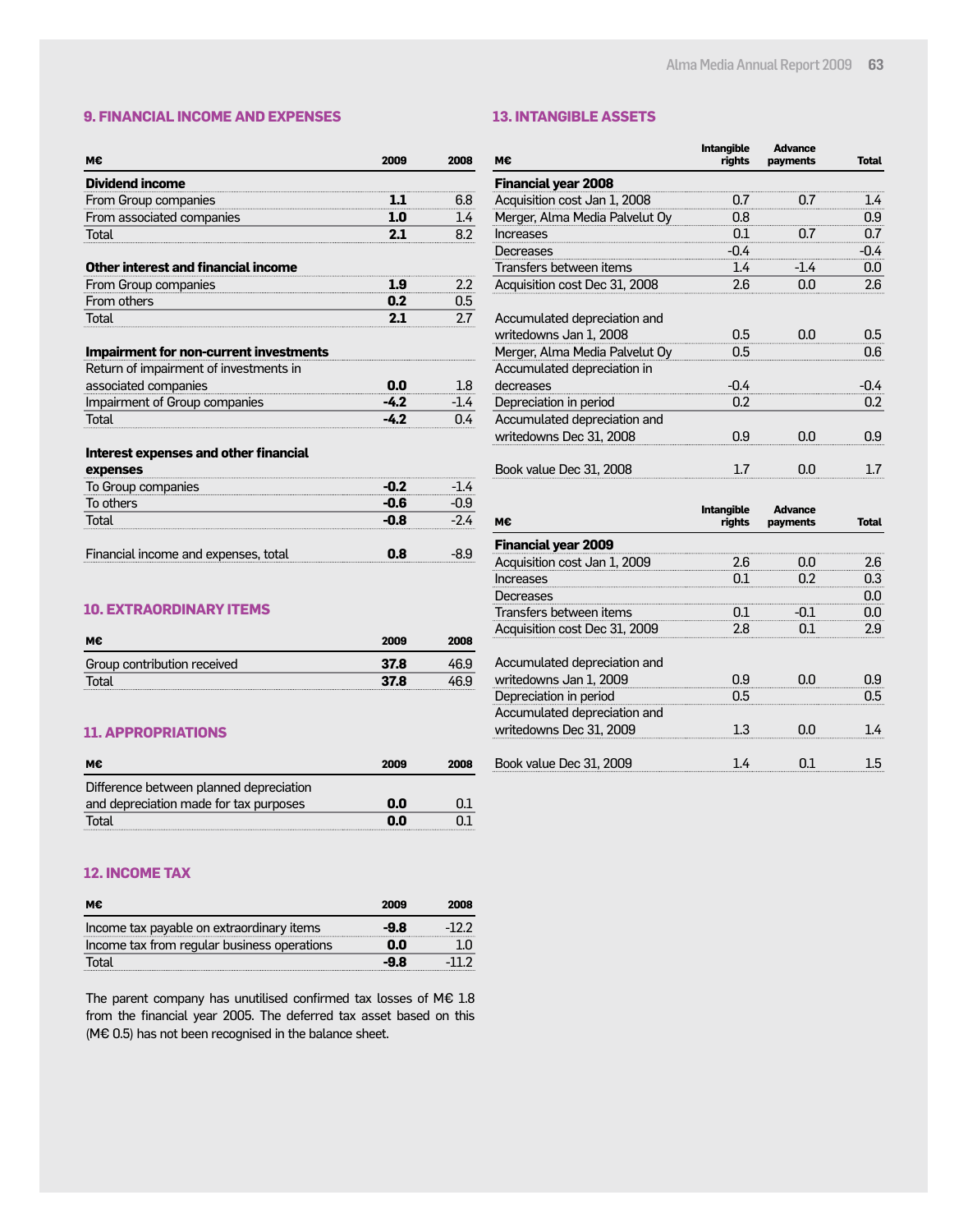#### **14. TANGIBLE ASSETS**

| M€                                    | Land<br>and<br>water | <b>Buildings</b><br>and<br>structures | <b>Machinery</b><br>and<br>equipment | <b>Other</b><br>tangible<br>assets | <b>Advance</b><br>payments and<br>unfinished<br>purchases | <b>Total</b> |
|---------------------------------------|----------------------|---------------------------------------|--------------------------------------|------------------------------------|-----------------------------------------------------------|--------------|
| <b>Financial year 2008</b>            |                      |                                       |                                      |                                    |                                                           |              |
| Acquisition cost Jan 1, 2008          | 0.5                  | 4.4                                   | 1.3                                  | 11                                 | 0.0                                                       | 7.3          |
| Merger, Alma Media Palvelut Oy        |                      |                                       | 0.1                                  |                                    |                                                           | 0.1          |
| Decreases                             |                      |                                       |                                      | $-0.1$                             |                                                           | $-0.1$       |
| Acquisition cost Dec 31, 2008         | 0.5                  | 4.4                                   | 1.3                                  | 1.0                                | 0.0                                                       | 7.3          |
| Accumulated depreciation Jan 1, 2008  | 0.0                  | 2.4                                   | 1.2                                  | 0.3                                | 0.0                                                       | 3.9          |
| Merger, Alma Media Palvelut Oy        |                      |                                       | 0.1                                  |                                    |                                                           | 0.1          |
| Accumulated depreciation in decreases |                      |                                       | 0.0                                  | $-0.1$                             |                                                           | $-0.1$       |
| Depreciation in period                |                      | 0.1                                   | 0.0                                  | 0.1                                |                                                           | 0.2          |
| Accumulated depreciation Dec 31, 2008 | 0.0                  | 2.5                                   | 1.2                                  | 0.4                                | 0.0                                                       | 4.1          |
| Book value Dec 31, 2008               | 0.5                  | 1.9                                   | 0.1                                  | 0.7                                | 0.0                                                       | 3.2          |
| Balance sheet value of machinery      |                      |                                       |                                      |                                    |                                                           |              |

and equipment Dec 31, 2008 0.1 0.1

| M€                                    | Land<br>and<br>water | <b>Buildings</b><br>and<br><b>structures</b> | <b>Machinery</b><br>and<br>equipment | <b>Other</b><br>tangible<br>assets | <b>Advance</b><br>payments and<br>unfinished<br>purchases | <b>Total</b> |
|---------------------------------------|----------------------|----------------------------------------------|--------------------------------------|------------------------------------|-----------------------------------------------------------|--------------|
| <b>Financial year 2009</b>            |                      |                                              |                                      |                                    |                                                           |              |
| Acquisition cost Jan 1, 2009          | 0.5                  | 4.4                                          | 1.3                                  | 1.0                                | 0.0                                                       | 7.3          |
| Acquisition cost Dec 31, 2009         | 0.5                  | 4.4                                          | 1.3                                  | 1.1                                | 0.0                                                       | 7.3          |
| Accumulated depreciation Jan 1, 2009  | 0.0                  | 2.5                                          | 1.2                                  | 0.4                                | 0.0                                                       | 4.1          |
| Depreciation in period                |                      | 0.1                                          | 0.0                                  | 0.1                                |                                                           | 0.2          |
| Accumulated depreciation Dec 31, 2009 | 0.0                  | 2.6                                          | 1.3                                  | 0.4                                | 0.0                                                       | 4.3          |
| Book value Dec 31, 2009               | 0.5                  | 1.8                                          | 0.0                                  | 0.6                                | 0.0                                                       | 3.0          |
| Balance sheet value of machinery      |                      |                                              |                                      |                                    |                                                           |              |
| and equipment Dec 31, 2009            |                      |                                              | 0.0                                  |                                    |                                                           |              |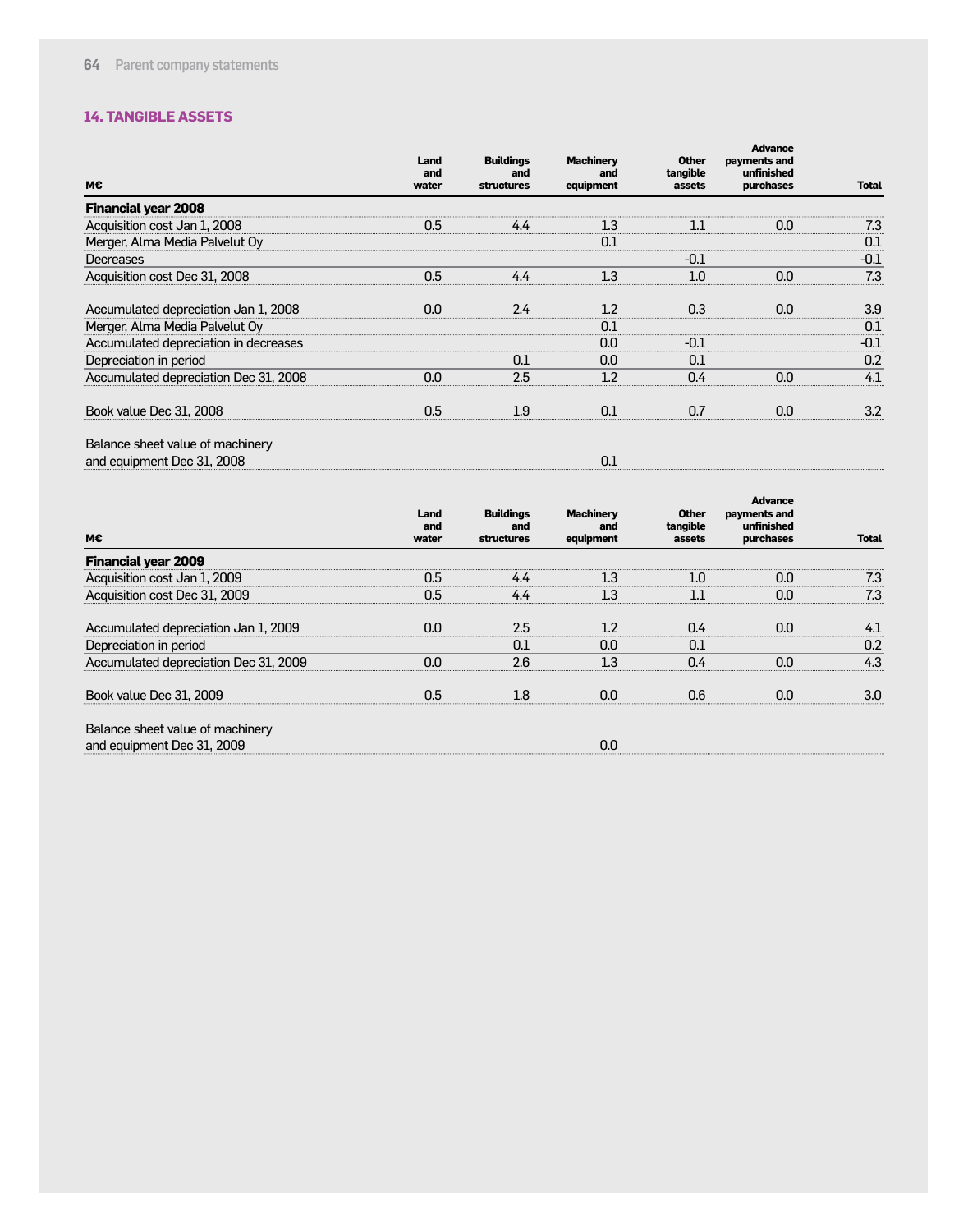#### **15. INVESTMENTS**

| M€                                      | <b>Shares</b><br>Group | <b>Shares</b><br>associated | <b>Shares</b> | <b>Receivables</b><br><b>Group</b> | <b>Receivables</b><br>associated |              |
|-----------------------------------------|------------------------|-----------------------------|---------------|------------------------------------|----------------------------------|--------------|
|                                         | companies              | companies                   | other         | companies                          | companies                        | <b>Total</b> |
| <b>Financial year 2008</b>              |                        |                             |               |                                    |                                  |              |
| Acquisition cost Jan 1, 2008            | 474.8                  | 2.4                         | 1.7           | 0.0                                | 4.7                              | 483.5        |
| Merger, Alma Media Palvelut Oy          | 0.0                    |                             |               |                                    |                                  | 0.0          |
| <b>Increases</b>                        | 4.6                    |                             | 0.1           | 0.1                                |                                  | 4.7          |
| Decreases                               |                        |                             | 0.0           |                                    | $-4.7$                           | $-4.7$       |
| Acquisition cost Dec 31, 2008           | 479.4                  | 2.4                         | 1.7           | 0.1                                | 0.0                              | 483.5        |
| Accumulated depreciation and writedowns |                        |                             |               |                                    |                                  |              |
| Jan 1, 2008                             | 0.0                    | 0.0                         | 0.2           | 0.0                                | 0.0                              | 0.2          |
| Writedowns                              | 1.4                    |                             |               |                                    |                                  | 1.4          |
| Accumulated depreciation and writedowns |                        |                             |               |                                    |                                  |              |
| Dec 31, 2008                            | 1.4                    | 0.0                         | 0.2           | 0.0                                | 0.0                              | $1.6\,$      |
| Book value Dec 31, 2008                 | 477.9                  | 2.4                         | $1.5\,$       | 0.1                                | 0.0                              | 481.9        |

|                                         | <b>Shares</b><br>Group | <b>Shares</b><br>associated | <b>Shares</b> | <b>Receivables</b><br>Group | <b>Receivables</b><br>associated |                  |
|-----------------------------------------|------------------------|-----------------------------|---------------|-----------------------------|----------------------------------|------------------|
| м€                                      | companies              | companies                   | other         | companies                   | companies                        | <b>Total</b>     |
| <b>Financial year 2009</b>              |                        |                             |               |                             |                                  |                  |
| Acquisition cost Jan 1, 2009            | 479.4                  | 2.4                         | 1.7           | 0.1                         | 0.0                              | 483.5            |
| <b>Increases</b>                        | 0.7                    | 1.8                         |               |                             |                                  | 2.5              |
| Decreases                               | $-5.7$                 |                             |               |                             |                                  | $-5.7$           |
| Transfers between items                 |                        | 0.1                         | $-0.1$        |                             |                                  | 0.0              |
| Acquisition cost Dec 31, 2009           | 474.4                  | 4.2                         | 1.6           | 0.1                         | 0.0                              | 480.3            |
| Accumulated depreciation and writedowns |                        |                             |               |                             |                                  |                  |
| Jan 1, 2009                             | 1.4                    | 0.0                         | 0.2           | 0.0                         | 0.0 <sub>1</sub>                 | $1.6\phantom{0}$ |
| Accumulated depreciation in decreases   |                        |                             |               |                             |                                  |                  |
| and transfers                           | $-1.4$                 |                             |               |                             |                                  | $-1.4$           |
| Accumulated depreciation and writedowns |                        |                             |               |                             |                                  |                  |
| Dec 31, 2009                            | 0.0                    | 0.0                         | 0.2           | 0.0                         | 0.0                              | 0.2              |
| Book value Dec 31, 2009                 | 474.4                  | 4.2                         | 1.4           | 0.1                         | 0.0                              | 480.1            |

### **Parent company holdings in Group companies and associated companies**

| <b>Company</b>                | <b>Registered</b><br>office | <b>Holding</b><br>of shares<br>% | <b>Holding</b><br>of votes<br>% |
|-------------------------------|-----------------------------|----------------------------------|---------------------------------|
| <b>Group companies</b>        |                             |                                  |                                 |
| Aamujakelu Oy                 | Tampere                     | 100.00                           | 100.00                          |
| Alma Media Interactive Oy     | Helsinki                    | 100.00                           | 100.00                          |
| Karenstock Oy                 | Helsinki                    | 100.00                           | 100.00                          |
| Kauppalehti Oy                | Helsinki                    | 100.00                           | 100.00                          |
| Kustannus Oy Aamulehti        | Tampere                     | 100.00                           | 100.00                          |
| Kustannusosakeyhtiö Iltalehti | Helsinki                    | 100.00                           | 100.00                          |
| Pohjois-Suomen Media Oy       | Rovaniemi                   | 100.00                           | 100.00                          |
| Satakunnan Kirjateollisuus Oy | Pori                        | 100.00                           | 100.00                          |
| SIA City24                    | Riga                        | 100.00                           | 100.00                          |
| Suomen Paikallissanomat Oy    | <b>Tampere</b>              | 100.00                           | 100.00                          |
| UAB City24                    | Vilnius                     | 100.00                           | 100.00                          |
| Vuodatus.net Oy               | Helsinki                    | 100.00                           | 100.00                          |

| <b>Registered</b> | <b>Holding</b><br>of shares | <b>Holding</b><br>of votes<br>% |
|-------------------|-----------------------------|---------------------------------|
|                   |                             |                                 |
|                   |                             |                                 |
|                   |                             | 25.00                           |
| Vammala           | 21.00                       | 21.00                           |
| Oulainen          | 35.00                       | 35,00                           |
| Tampere           | 34.20                       | 34.20                           |
| Helsinki          | 40.00                       | 40.00                           |
| Seinäjoki         | 43.20                       | 43.20                           |
| Nokia             | 36.90                       | 36.90                           |
|                   |                             |                                 |
| Helsinki          | 24.07                       | 24.07                           |
| Helsinki          | 2.34                        | $2.34*$                         |
| Tampere           | 35.14                       | 35.14                           |
|                   | office<br>Helsinki          | %<br>25.00                      |

\*) Total ownership in Group 32.14%.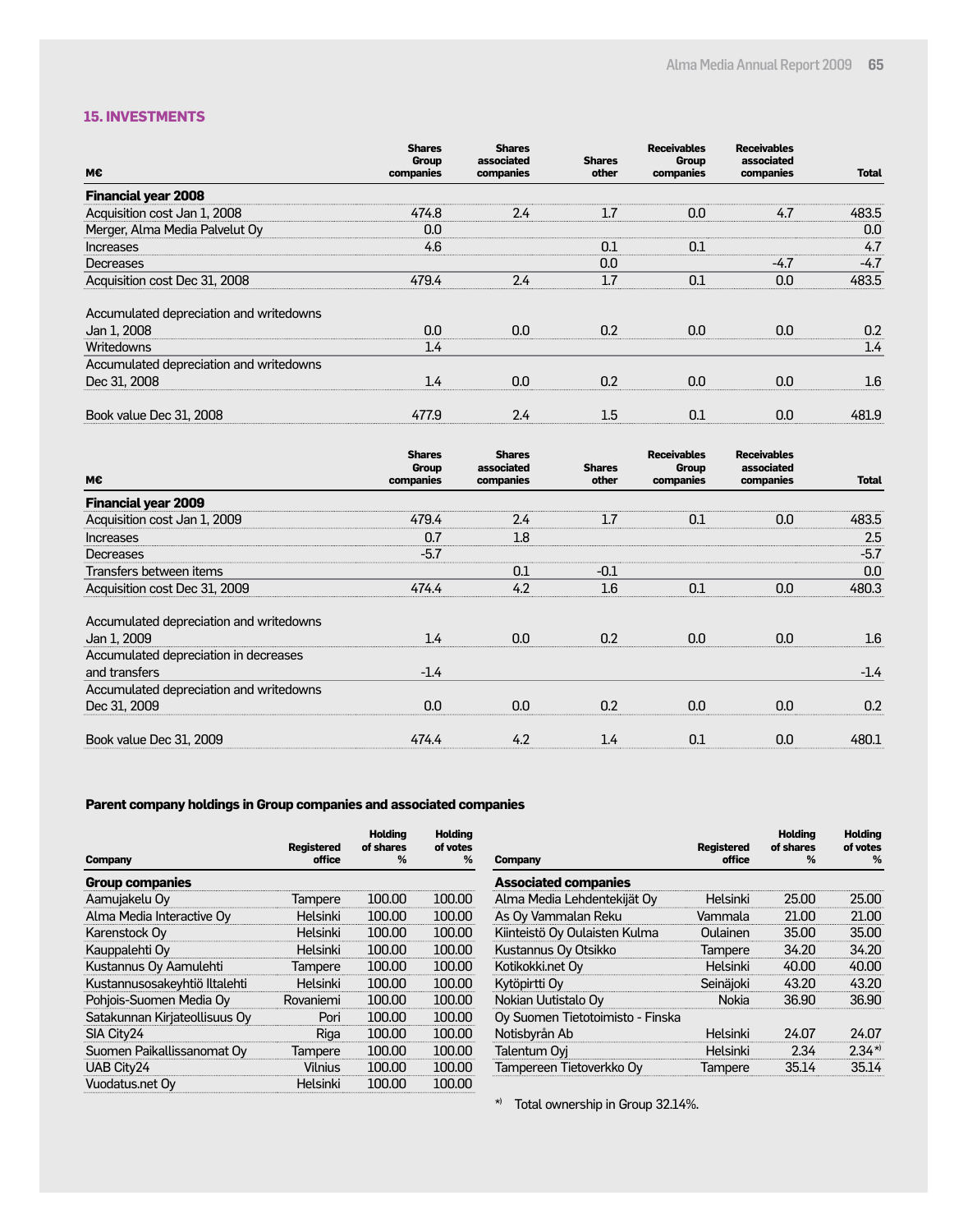#### **16. RECEIVABLES**

| <b>Short-term</b>                   |  |
|-------------------------------------|--|
| Receivables from Group companies    |  |
| Accounts receivable                 |  |
| Loan receivables $*$                |  |
| Prepaid expenses and accrued income |  |
|                                     |  |
| Receivables from others             |  |

| RECEIVADLES II UITTUUTEI 3             |  |
|----------------------------------------|--|
| Other receivables                      |  |
| Prepaid expenses and accrued income ** |  |
| ור                                     |  |
|                                        |  |

| Short-term receivables, total | 54 <sub>1</sub><br>35.6 |
|-------------------------------|-------------------------|
|                               |                         |

\*) Cash and cash equivalents in Group bank accounts are included in loan receivables.

\*\*) Major balances in prepaid expenses and accrued income consist of rental accruals.

#### **17. SHAREHOLDERS' EQUITY**

| м€                                     |       | 2008  |
|----------------------------------------|-------|-------|
| <b>Restricted shareholders' equity</b> |       |       |
| Share Capital Jan 1                    | 44 R  | 44.8  |
| Share Capital Dec 31                   | 44 R  | 44 X  |
| Share premium fund Jan 1               | 4144  | 414.4 |
| Share premium fund Dec 31              | 414 L |       |
| Other funds Jan 1                      | 5.4   | 5.4   |
| Other funds Dec 31                     | 54    | 54    |
| Restricted shareholders' equity total  |       |       |

#### **18. PROVISIONS**

Provisions on December 31, 2009 total M€ 0.1 and consist of other personnel-related provisions. Provisions on December 31, 2008 totalled M€ 0.4 and consisted of restructuring provisions and other personnel-related provisions.

#### **19. LONG-TERM LIABILITIES**

| м€                           | 2009 | 2008 |
|------------------------------|------|------|
| Other long-term debt         | 22   |      |
| Long-term liabilities, total | 22   |      |
| Debt due after five years    |      |      |
| Other long-term debt         |      |      |

#### **20. SHORT-TERM LIABILITIES**

| М€                                     | 2009 | 2008 |
|----------------------------------------|------|------|
| Loans from financial institutions      |      |      |
| Accounts payable                       | 0.6  | [] 4 |
| Total                                  | 0.6  |      |
| Debt to Group companies                |      |      |
| Accounts payable                       | 0.0  |      |
| Other debt                             | 11.6 | 16.9 |
| Total                                  | 11.6 | 16.9 |
| Others                                 |      |      |
| Other short-term liabilities           | 0.8  | 13.8 |
| Accrued expenses and prepaid income *) | 4.2  | 2.7  |
| Total                                  | 5.0  | 16.5 |
| <b>Short-term liability total</b>      |      |      |

\*) Most of the accrued expenses and prepaid income consist of allocated personnel expenses.

#### **Non-restricted shareholders' equity**

| Retained earnings Jan 1                   |       |  |
|-------------------------------------------|-------|--|
| Dividend payment                          | -77 L |  |
| Retained earnings Dec 31                  | 27 7  |  |
| Net profit for the period                 | 26.N  |  |
| Non-restricted shareholders' equity total | 27    |  |
| Shareholders' equity total                |       |  |

Calculation of the parent company's distributable funds

| on December 31, 2009      |  |
|---------------------------|--|
| Retained earnings         |  |
| Net profit for the period |  |
|                           |  |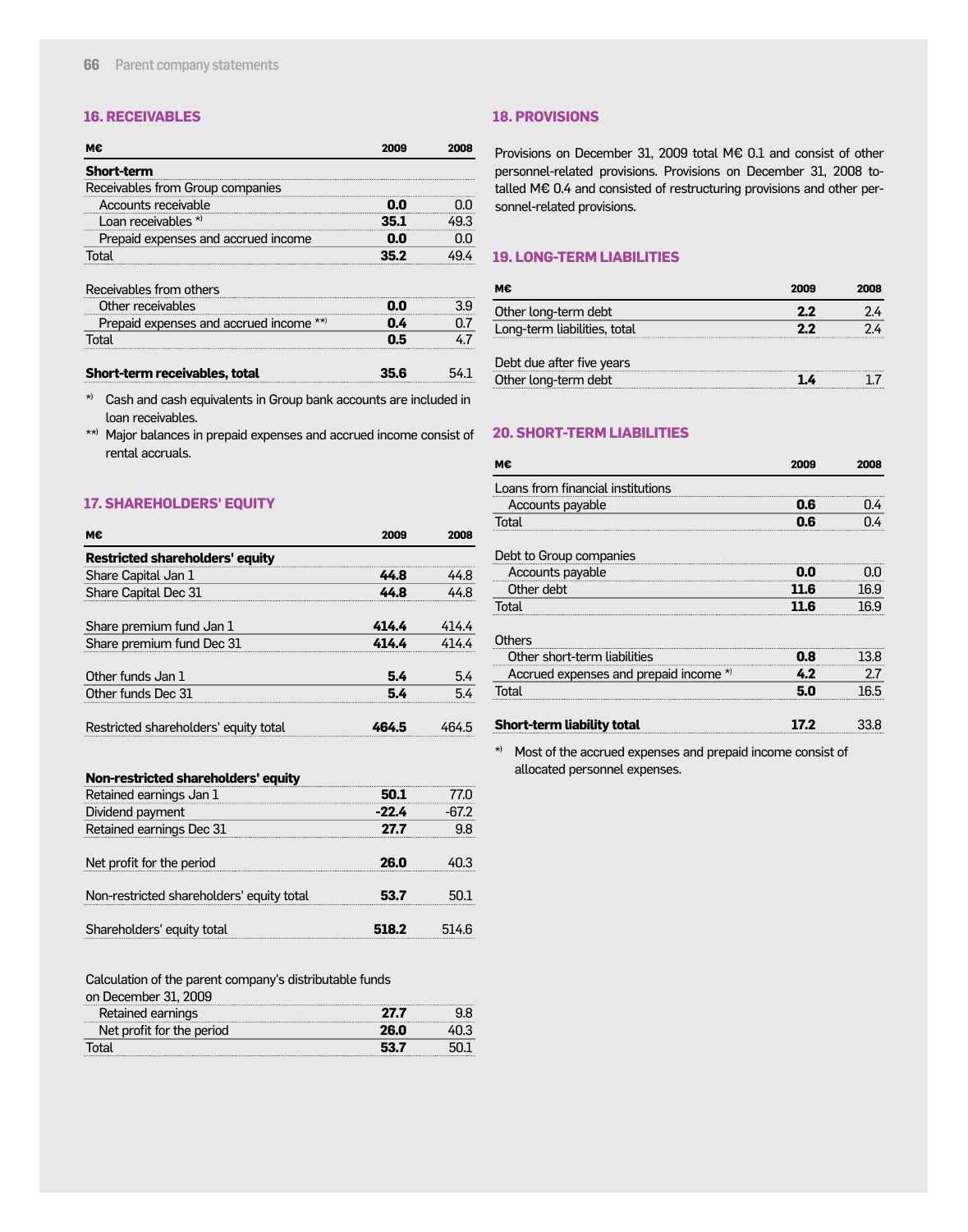#### **21. COMMITMENTS AND CONTINGENCIES**

| мє                                          | 2009 | 2008 |
|---------------------------------------------|------|------|
| Collateral for own commitments              |      |      |
| Guarantees                                  | 1.3  | 12   |
| Other own commitments                       |      |      |
| Real estate commitments - within one year   | 0.3  | 11   |
| Real estate commitments - within 1-5 years  | 17   | 5.7  |
| Real estate commitments - after 5 years     | 9.2  | 8.9  |
| Other rental commitments - within one year  | 0.6  | 1.0  |
| Other rental commitments - within 1-5 years | 0.5  | 6.6  |
| Other rental commitments - after 5 years    | 0.0  | 0.0  |
| Rental commitments total                    | 12.4 | 23.3 |
| Other commitments                           | 01   | n٦   |
| Total                                       |      |      |
| Guarantees                                  | 1.4  | 1.2  |
| Other commitments                           | 12.5 | 23.4 |
| Commitments total                           | 13.9 | 24.6 |

The company cancelled the finance leasing agreement for the office and printing works building in Patamäenkatu, Tampere and agreed on a new leasing contract for the property with a new landlord in 2007. The new operating leasing agreement is 15 years in length. Alma Media has agreed on termination events concerning equity and gearing commitments with the new landlord.

#### **22. DERIVATIVE CONTRACTS**

| onna | אווחל |
|------|-------|
|      |       |
|      |       |
|      |       |
|      |       |
|      |       |

\*) The fair value represents the return that would have arisen if the derivative positions had been cleared on the balance sheet date.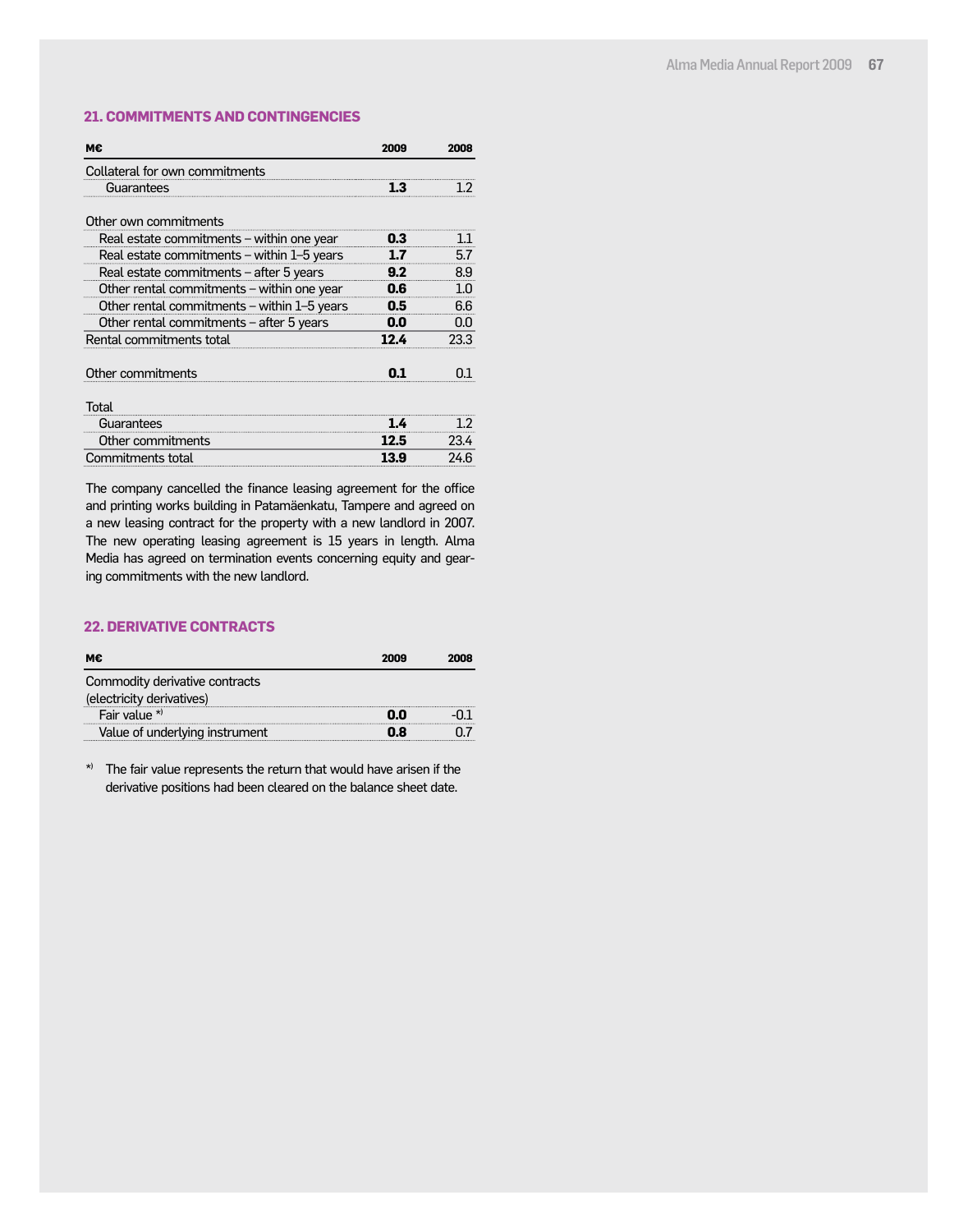### Board's proposal to the Annual General Meeting

The parent company's distributable funds on December 31, 2009 totalled  $\text{\large\ensuremath{\mathbb{C}}}$  53,724,933.66.

There were 74,612,523 shares carrying dividend rights.

The Board of Directors proposes that a dividend of  $\epsilon$  29,845,009.20 (€ 0.40 per share) be distributed on the financial year 2009.

Helsinki, Finland, February 11, 2010

Kari Stadigh Chairman of the Board

Seppo Paatelainen Deputy Chairman of the Board Matti Kavetvuo Board member

Lauri Helve Board member

Erkki Solja Board member

Kai Seikku Board member

Harri Suutari Board member

Catharina Stackelberg-Hammarén Board member

Kai Telanne President and CEO